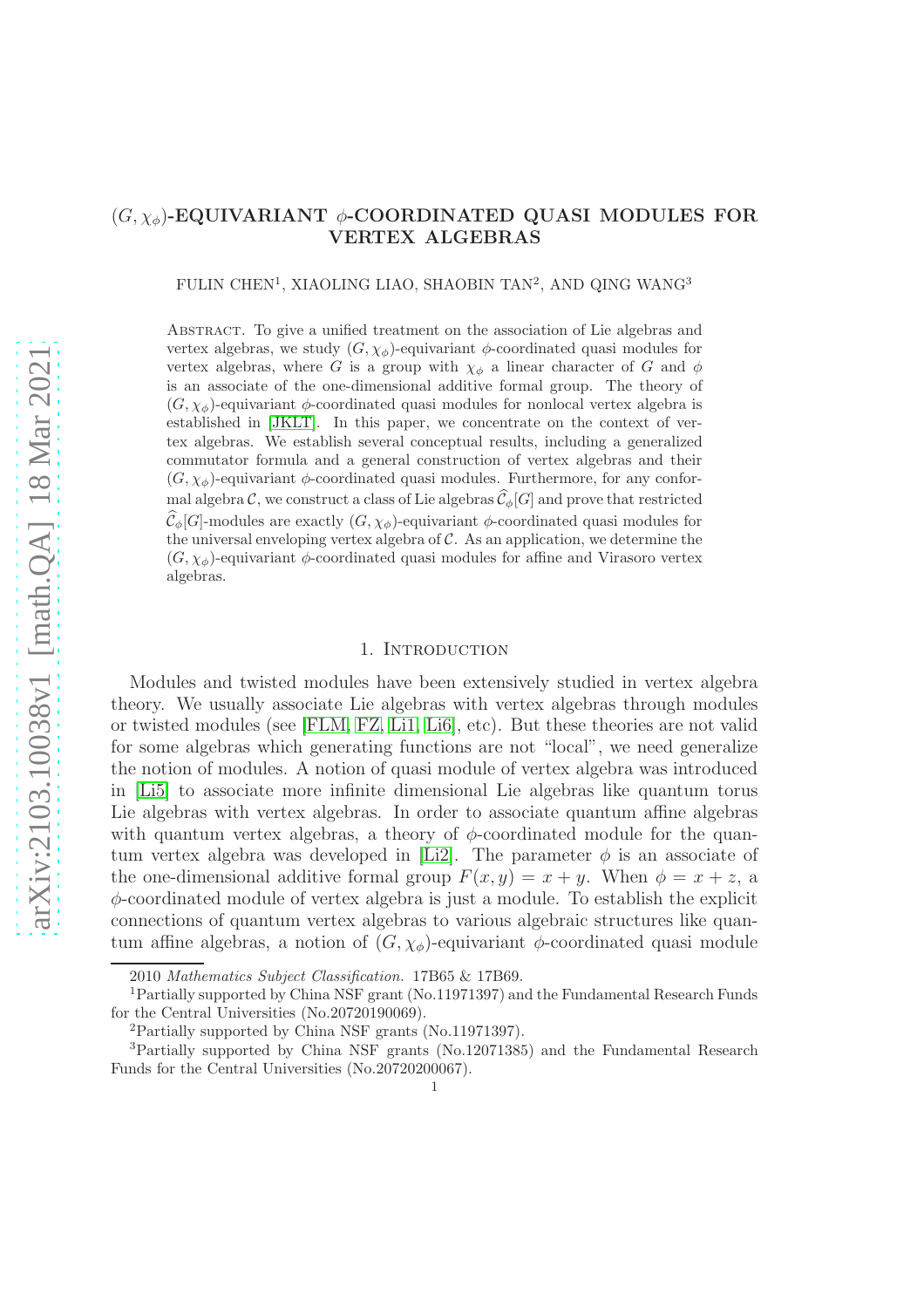for nonlocal vertex algebras was introduced in [\[JKLT\]](#page-30-0), where G is a group and  $\chi_{\phi}$ is a linear character of G. In [\[Li2\]](#page-30-4), the author proved that for every  $p(x) \in \mathbb{C}((x))$ ,  $\phi = e^{zp(x)\frac{d}{dx}}(x)$  is an associate of  $F(x, y)$  and every associate is of this form. Moreover, an explicit association between quantum vertex algebra and certain quantum βγ-system was established in [\[Li2\]](#page-30-4) through  $\phi$ -coordinated modules, where  $\phi = xe^z$ , i.e.,  $p(x) = x$ . Recently, the  $\phi_{\epsilon}$ -coordinated modules of vertex algebras have been studied precisely in [\[BLP\]](#page-29-2) for  $p(x) = x^{\epsilon}$  with  $\epsilon$  an integer, and they use the theory of  $\phi_{\epsilon}$ -coordinated modules to associate vertex algebras with Novikov algebras. Specifically, for  $\phi = xe^z$ , a notion of G-equivariant  $\phi$ -coordinated quasi module for quantum vertex algebras was introduced in [\[Li4\]](#page-30-5). A commutator formula for  $G$ -equivariant  $\phi$ -coordinated quasi module was obtained and a natural connection between the deformed Virasoro algebra  $Vir_{p,-1}$  of a certain Clifford vertex superalgebra through G-equivariant  $\phi$ -coordinated quasi module was established therein. Later in [\[JKLT\]](#page-30-0), a generalized commutator formula and a general construction of  $(G, \chi_{\phi})$ -equivariant  $\phi$ -coordinated quasi modules for nonlocal vertex algebras were established, and by using these results, they give a construction of (equivariant)  $\phi$ -coordinated quasi modules for lattice vertex algebras. We note that if  $\phi = xe^z$ , the notion of  $(G, \chi_{\phi})$ -equivariant  $\phi$ -coordinated quasi module coincides with the notion of G-equivariant  $\phi$ -coordinated quasi module. Motivated by these works, in this paper, we focus on the frame of vertex algebra. We expect to unify the association of Lie algebras and vertex algebras though  $(G, \chi_{\phi})$ -equivariant  $\phi$ -coordinated quasi modules.

Next, we briefly outline our ideas. Let  $\phi = e^{zp(x)\frac{d}{dx}}(x)$  for  $0 \neq p(x) \in \mathbb{C}((x))$ . A  $\phi$ -coordinated module for a vertex algebra V is a vector space W with a linear map  $Y_W(\cdot, z)$  from V to Hom $(W, W((z)))$  satisfying the conditions that  $Y_W(1, z) = 1_W$ and that for  $u, v \in V$ , there exists a nonnegative integer k such that

$$
(z_1 - z_2)^k Y_W(u, z_1) Y_W(v, z_2) \in \text{Hom}(W, W((z_1, z_2))),
$$
  

$$
(\phi(z_2, z_0) - z_2)^k Y_W(Y(u, z_0)v, z_2) = ((z_1 - z_2)^k Y_W(u, z_1) Y_W(v, z_2)) |_{z_1 = \phi(z_2, z_0)}.
$$

By generalizing the corresponding result in [\[BLP\]](#page-29-2), we prove that if  $(W, Y_W)$  is a  $\phi$ -coordinated V-module, then for  $u, v \in V$ , we have the commutator formula

$$
[Y_W(u, z_1), Y_W(v, z_2)] = \sum_{i \ge 0} \frac{1}{i!} Y_W(u_i v, z_2) \left( p(z_2) \frac{\partial}{\partial z_2} \right)^i p(z_1) z_1^{-1} \delta \left( \frac{z_2}{z_1} \right)
$$

.

For any vector space W, we prove that any (quasi) local subset of  $\mathcal{E}(W)$ (=  $\text{Hom}(W, W((z)))$  can generate a vertex algebra with W is naturally a  $\phi$ -coordinated (quasi) module of it. To give a unified treatment on the association of Lie algebras and vertex algebras, we need the notion of conformal algebra which was introduced in [\[K\]](#page-30-6) (also known as a vertex Lie algebra in [\[DLM,](#page-29-3) [P\]](#page-30-7)) as a bridge. A conformal algebra C is a  $\mathbb{C}[\partial]$ -module with a C-bilinear product  $a_n b$  for each  $n \in \mathbb{N}$  satisfying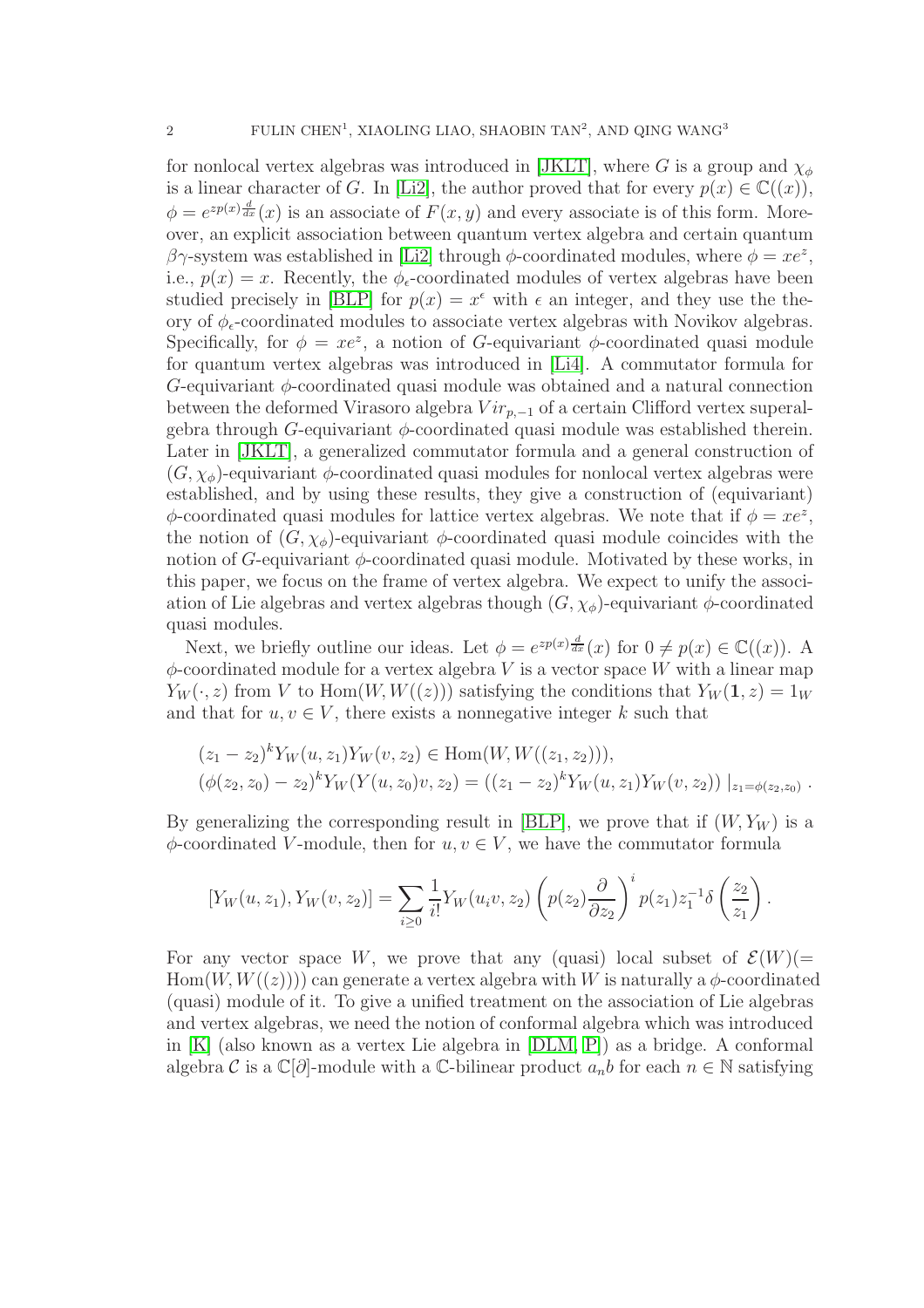some axioms. Define a multiplication on the formal loop space  $\mathcal{C} \otimes \mathbb{C}((x))$  by

$$
[a \otimes f(x), b \otimes g(x)] = \sum_{i \ge 0} \frac{1}{i!} (a_i b) \otimes \left( \left( p(x) \frac{d}{dx} \right)^i f(x) \right) g(x)
$$

for  $a, b \in \mathcal{C}$  and  $f(x), g(x) \in \mathbb{C}((x))$ . Then the quotient space

$$
\widehat{\mathcal{C}}_{\phi} := \mathcal{C} \otimes \mathbb{C}((x)) / \mathrm{Im}(\partial \otimes 1 + 1 \otimes p(x) \frac{d}{dx})
$$

with this multiplication form a Lie algebra [\[K\]](#page-30-6). For  $a \in \mathcal{C}$ , we set

$$
a_{\phi}(z) = \sum_{n \in \mathbb{Z}} \overline{a \otimes x^n p(x)} z^{-n-1} \in \widehat{\mathcal{C}}_{\phi}[[z, z^{-1}]],
$$

where  $\overline{a \otimes x^n p(x)}$  is the image of  $a \otimes x^n p(x)$  in  $\mathcal{C}_{\phi}$ . Then for  $a, b \in \mathcal{C}$ ,

$$
[a_{\phi}(z), b_{\phi}(w)] = \sum_{i \geq 0} \frac{1}{i!} (a_i b)_{\phi}(w) \left( p(w) \frac{\partial}{\partial w} \right)^i p(z) z^{-1} \delta \left( \frac{w}{z} \right).
$$

We prove that restricted  $\widehat{\mathcal{C}}_{\phi}$ -modules are exactly  $\phi$ -coordinated modules for the universal enveloping vertex algebra  $V_c$  of  $\mathcal{C}$ .

Let G be a group with a linear character  $\chi$ . Following [\[JKLT\]](#page-30-0), a  $(G, \chi)$ -vertex algebra is a vertex algebra V with a G-action R on V such that  $R_q(1) = 1$  and

$$
R_g Y(v, z) R_g^{-1} = Y(R_g(v), \chi(g)z) \text{ for } g \in G, v \in V.
$$

The notion of  $(G, \chi)$ -vertex algebra was introduced in [\[Li3\]](#page-30-8) (cf. [\[Li5\]](#page-30-3)). A  $(G, \chi_{\phi})$ equivariant  $\phi$ -coordinated quasi module is defined for a  $(G, \chi)$ -vertex algebra and from [\[JKLT\]](#page-30-0), we may always assume that

$$
\phi(x, \chi(g)z) = \chi_{\phi}(g)\phi(\chi_{\phi}(g)^{-1}x, z) \text{ for } g \in G.
$$

In this paper, we obtain a general construction of vertex algebras and their  $(G, \chi_{\phi})$ equivariant  $\phi$ -coordinated quasi modules based on [\[JKLT\]](#page-30-0). Let  $(W, Y_W)$  be a  $(G, \chi_{\phi})$ -equivariant  $\phi$ -coordinated quasi V-module, we prove the following generalized commutator formula:

$$
[Y_W(u, z_1), Y_W(v, z_2)]
$$
  
= Res<sub>z<sub>0</sub></sub>  $\sum_{g \in \psi(\chi_{\phi}(G))} Y_W(Y(R_{g^{-1}}u, z_0)v, z_2) e^{z_0 p(z_2) \frac{\partial}{\partial z_2}} \left(\chi(g) p(z_1) z_1^{-1} \delta\left(\frac{\chi_{\phi}(g) z_2}{z_1}\right)\right),$ 

where  $\psi : \chi_{\phi}(G) \to G$  is a section of  $\chi_{\phi}$ . The notion of  $(G, \chi)$ -conformal algebra was introduced in [\[Li3\]](#page-30-8) which generalizes the notion of Γ-conformal algebra in [\[G-K-K\]](#page-29-4). A  $(G, \chi)$ -conformal algebra is a conformal algebra C with a G-action on  $\mathcal C$  satisfying

$$
R_g(a_m b) = \chi(g)^{-(m+1)}(R_g a)_m(R_g b) \quad \text{ for any } a, b \in \mathcal{C}, m \in \mathbb{N},
$$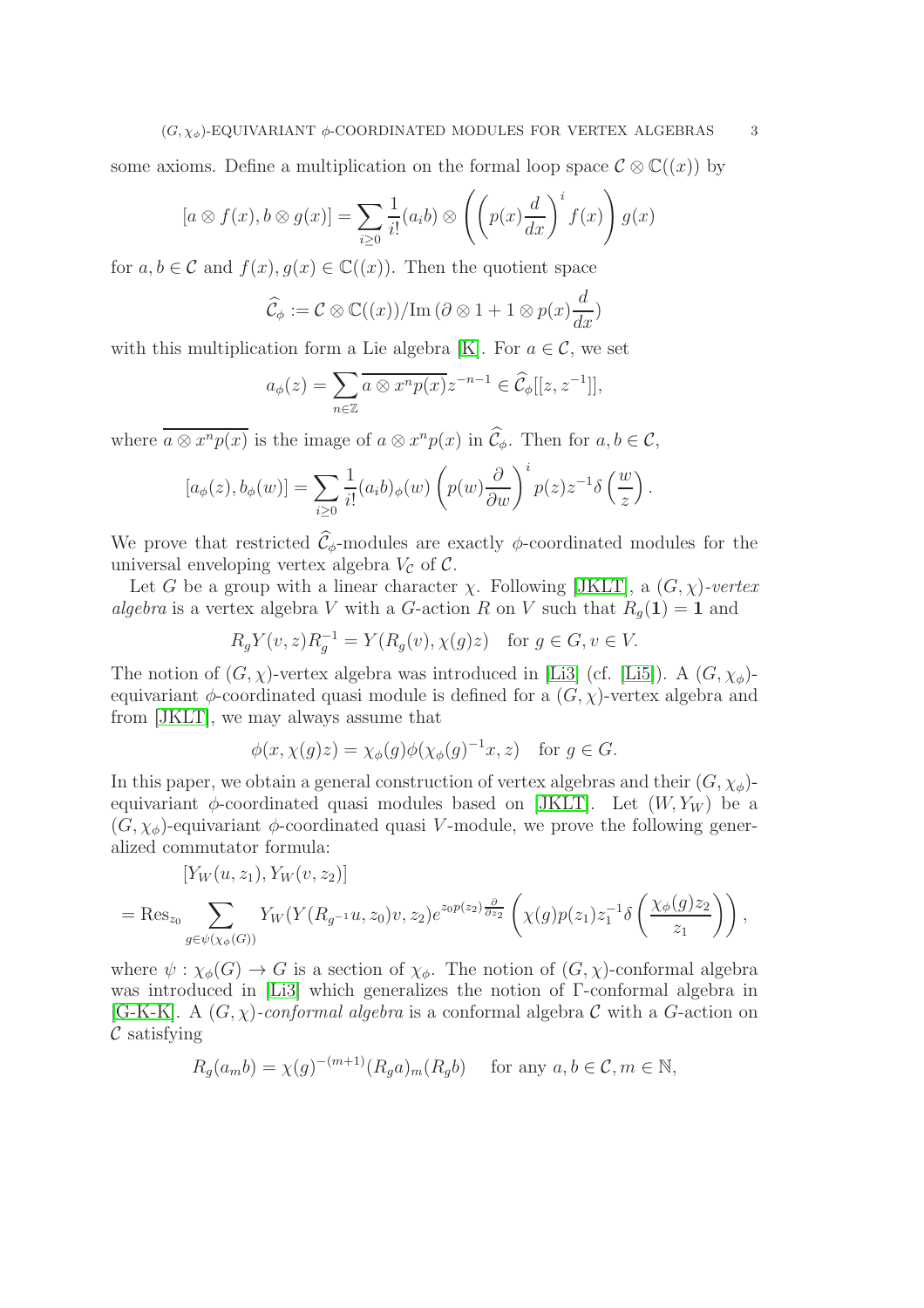and some other compatible conditions. Let  $(C, R)$  be a  $(G, \chi)$ -conformal algebra, for any  $g \in G$ , we define a linear automorphism  $\hat{R}_g$  on  $\mathcal{C} \otimes \mathbb{C}((x))$  by

$$
\hat{R}_g(a\otimes f(x))=\chi(g)^{-1}R_g(a)\otimes f(\chi_{\phi}(g)^{-1}x), \quad a\in\mathcal{C}, f(x)\in\mathbb{C}((x)).
$$

Then we define a multiplication on  $\widehat{\mathcal{C}}_{\phi}$  by

$$
(u,v)\mapsto \sum_{g\in G} [\hat R_g(u),v],\quad u,v\in \widehat{\mathcal C}_\phi.
$$

It follows that the quotient space

$$
\widehat{\mathcal{C}}_{\phi}[G] := \widehat{\mathcal{C}}_{\phi}/\text{span}\{\widehat{R}_g(u) - u \mid g \in G, u \in \widehat{\mathcal{C}}_{\phi}\}\
$$

is a Lie algebra with this new multiplication. For  $a \in \mathcal{C}$ ,  $f(x) \in \mathbb{C}((x))$ , we still denote the image of  $\overline{a \otimes f(x)}$  in  $\widehat{C}_{\phi}[G]$  by  $\overline{a \otimes f(x)}$ . For  $a \in \mathcal{C}$ , we set

$$
a_{\phi}^{G}(z) = \sum_{n \in \mathbb{Z}} \overline{a \otimes x^{n} p(x)} z^{-n-1} \in \widehat{\mathcal{C}}_{\phi}[G][[z, z^{-1}]].
$$

Then for  $a, b \in \mathcal{C}$ , we have

$$
[a^G_{\phi}(z), b^G_{\phi}(w)]
$$
  
=
$$
\sum_{g\in G} \sum_{i\geq 0} \frac{1}{i!} ((R_{g^{-1}}a)_i b)^G_{\phi}(w) \left( p(w) \frac{\partial}{\partial w} \right)^i \left( \chi(g) p(z) z^{-1} \delta \left( \frac{\chi_{\phi}(g) w}{z} \right) \right).
$$

Let  $H = \ker \chi_{\phi}$  and let  $\bar{\chi}_{\phi}$  be the linear character of  $G/H$  induced by  $\chi_{\phi}$ . From [\[Li3\]](#page-30-8), the quotient space

$$
\mathcal{C}/H = \mathcal{C}/\mathrm{span}\{R_h a - a \mid h \in H, \ a \in \mathcal{C}\}\
$$

has a natural  $(G/H, \bar{\chi})$ -conformal algebra structure, where  $\bar{\chi}$  is a linear character of  $G/H$  induced by  $\chi$ . Then we prove that restricted  $\widehat{\mathcal{C}}_{\phi}[G]$ -modules are exactly  $(G/H, \bar{\chi}_{\phi})$ -equivariant  $\phi$ -coordinated quasi  $V_{\mathcal{C}/H}$ -modules. Finally, we apply these theories on affine and Virasoro vertex algebras, and the vertex algebras associated to Novikov algebras.

This paper is organized as follows. In Section 2, we recall  $\phi$ -operations on  $\mathcal{E}(W)$  and establish some technical lemmas. In Section 3, we recall the notion of  $\phi$ -coordinated (quasi) module for a vertex algebra and establish some conceptual results. In Section 4, we prove that restricted  $\hat{\mathcal{C}}_{\phi}$ -modules are exactly  $\phi$ -coordinated V<sub>C</sub>-modules. In Section 5, we establish a generalized commutator formula and a general construction of  $(G, \chi_{\phi})$ -equivariant  $\phi$ -coordinated quasi modules of vertex algebras. Furthermore, we construct a class of Lie algebras  $\widehat{\mathcal{C}}_{\phi}[G]$  and prove that restricted  $\widehat{\mathcal{C}}_{\phi}[G]$ -modules are exactly  $(G/H, \bar{\chi}_{\phi})$ -equivariant  $\phi$ -coordinated quasi  $V_{\mathcal{C}/H}$ -modules. In Section 6, we determine a class of  $(G, \chi_{\phi})$ equivariant  $\phi$ -coordinated quasi modules for affine vertex algebras, and determine the  $\phi$ -coordinated modules for Virasoro vertex algebra and the vertex algebras associated to Novikov algebras.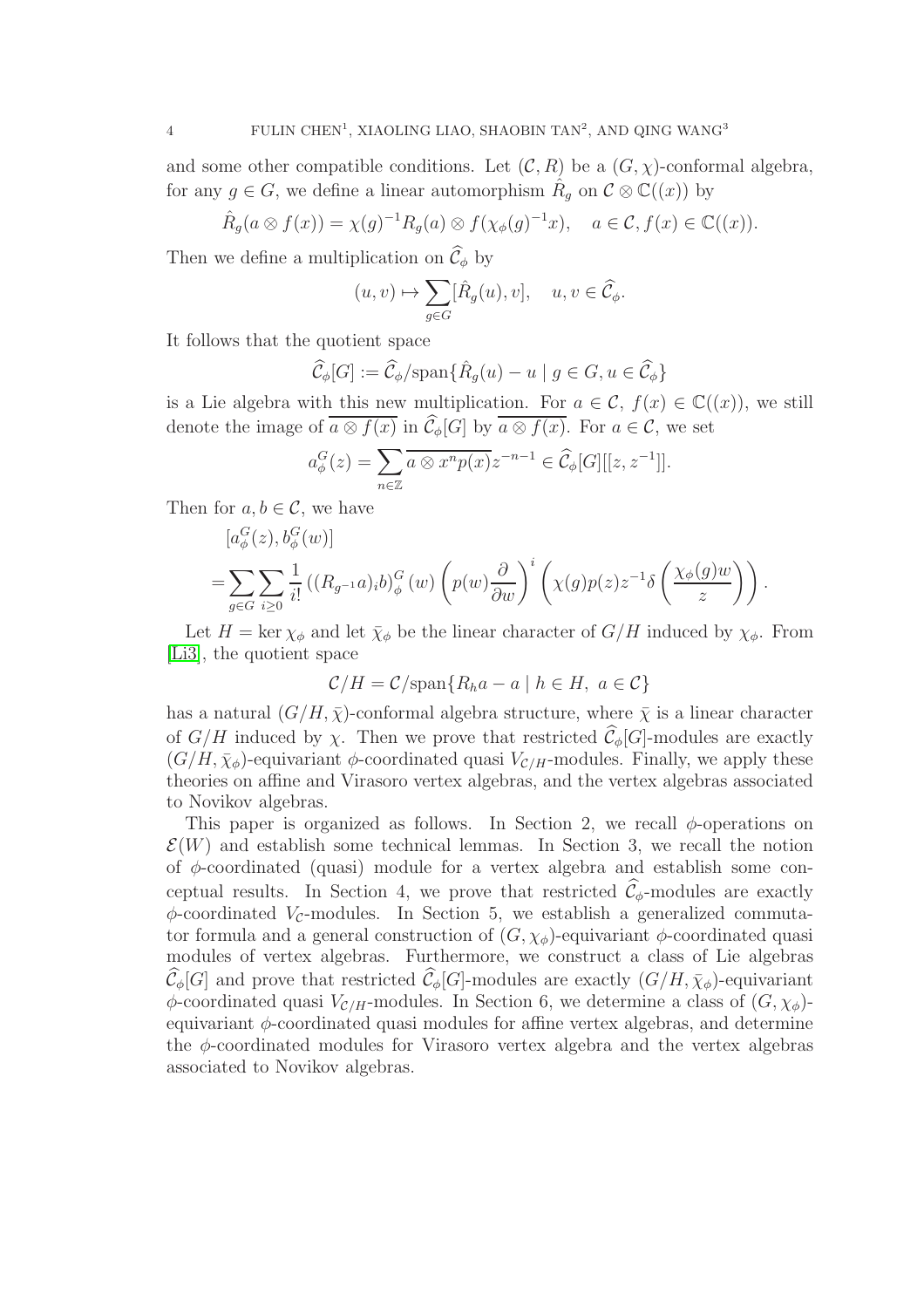In this paper, we let  $\mathbb{Z}, \mathbb{Z}^{\times}, \mathbb{Z}_{+}, \mathbb{N}$  and  $\mathbb{C}$  be the sets of integers, nonzero integers, positive integers, nonnegative integers and complex numbers, respectively. All the Lie algebras in this paper are over the field of complex numbers. For any linear endomorphism  $\varphi$  of a vector space, we set  $\varphi^{(k)} = \frac{\varphi^k}{k!}$  $\frac{\rho^n}{k!}$ .

## 2.  $\phi$ -OPERATIONS ON  $\mathcal{E}(W)$

In this section, we recall the  $\phi$ -operations following [\[Li2\]](#page-30-4) and prove some technical Lemmas. We begin by recalling the notion of an associate for the onedimensional additive formal group (law)  $F(x, y) = x + y$ . Following [\[Li2\]](#page-30-4), an associate  $\phi(x, z)$  (or simply  $\phi$ ) of  $F(x, y)$  by definition is a formal series in  $\mathbb{C}((x))[[z]]$ satisfying

$$
\phi(x,0) = x, \quad \phi(\phi(x,z_1),z_2) = \phi(x,z_1+z_2).
$$

It was proved therein that for every  $p(x) \in \mathbb{C}((x))$ ,  $\phi(x, z) = e^{zp(x)\frac{d}{dx}(x)}$  is an associate of  $F(x, y)$  and every associate is of this form with  $p(x)$  uniquely determined. Throughout this paper, we fix an associate

(2.1) 
$$
\phi = \phi(x, z) = e^{zp(x)\frac{d}{dx}}(x) \text{ with } 0 \neq p(x) \in \mathbb{C}((x)).
$$

Throughout this section let  $W$  be a fixed vector space and set

$$
\mathcal{E}(W) = \text{Hom}(W, W((z))) \subset (\text{End}W)[[z, z^{-1}]].
$$

A pair  $(a(z), b(z))$  in  $\mathcal{E}(W)$  is said to be *quasi local* if there exists a nonzero polynomial  $q(z_1, z_2) \in \mathbb{C}[z_1, z_2]$  such that

<span id="page-4-0"></span>(2.2) 
$$
q(z_1, z_2) [a(z_1), b(z_2)] = 0,
$$

and is said to be *local* if the polynomial  $q(z_1, z_2)$  is assumed to a polynomial of the form  $(z_1 - z_2)^n$  for some  $n \in \mathbb{N}$ . The main goal of this section is to establish a commutator formula for quasi local pairs in  $\mathcal{E}(W)$  in terms of the following  $\phi$ -operations introduced in [\[Li2\]](#page-30-4):

<span id="page-4-1"></span>**Definition 2.1.** Let  $(a(z), b(z))$  be a quasi local pair in  $\mathcal{E}(W)$  such that [\(2.2\)](#page-4-0) holds. We define

$$
Y_{\mathcal{E}}^{\phi}(a(z), z_0)b(z) = \sum_{n \in \mathbb{Z}} a(z)_n^{\phi} b(z) z_0^{-n-1} \in \mathcal{E}(W)((z_0))
$$

by the following rule:

$$
Y_{\mathcal{E}}^{\phi}(a(z),z_0)b(z) = q(\phi(z,z_0),z)^{-1}(q(z_1,z)a(z_1)b(z))\big|_{z_1=\phi(z,z_0)}.
$$

It was proved therein that the definition of  $Y_{\mathcal{E}}^{\phi}$  dose not depend on the choice of  $q(z_1, z_2)$ . In what follows, we establish some technical lemmas.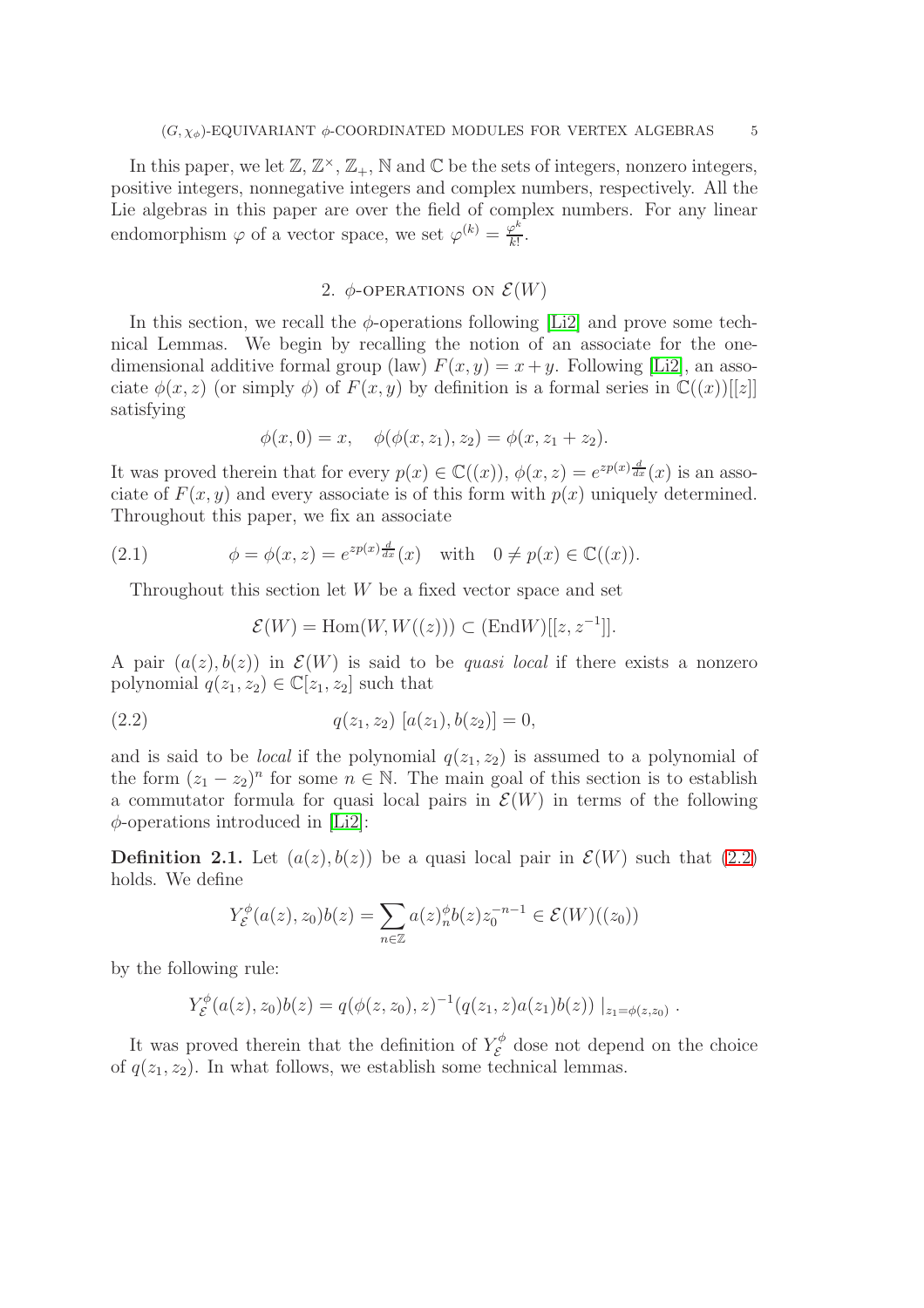<span id="page-5-0"></span>**Lemma 2.2.** Let j, k be two nonnegative integers with  $j > k$ . Then for any nonzero complex number  $\lambda$ , we have

<span id="page-5-5"></span>(2.3) 
$$
(z_1 - \lambda z_2)^j \left( p(z_2) \frac{\partial}{\partial z_2} \right)^{(k)} \delta \left( \frac{\lambda z_2}{z_1} \right) = 0.
$$

Proof. Note that we may write

$$
\left(p(z_2)\frac{\partial}{\partial z_2}\right)^{(k)}=f_k(z_2)\left(\frac{\partial}{\partial z_2}\right)^{(k)}+\cdots+f_1(z_2)\frac{\partial}{\partial z_2}+f_0(z_2)
$$

for some uniquely determined  $f_0(z_2), \cdots, f_k(z_2) \in \mathbb{C}((z_2))$ . Then the assertion follows from the fact that  $(z_1 - \lambda z_2)^j \left( \frac{\partial}{\partial z_1} \right)$  $\partial z_2$  $\int^{(i)} \delta \left( \frac{\lambda z_2}{z_1} \right)$  $\overline{z_1}$  $= 0$  for  $i = 0, \dots, k$ .

For convenience, we set

$$
\bar{p}(x) = x^{-1}p(x) \in \mathbb{C}((x)).
$$

<span id="page-5-4"></span>**Lemma 2.3.** Let  $\lambda_1, \dots, \lambda_r$  be distinct nonzero complex numbers,  $k_1, \dots, k_r \in \mathbb{Z}_+$ and  $A_{ij}(z) \in \mathcal{E}(W)$ , where  $i = 1, \dots, r$ , and for a fixed i,  $0 \leq j \leq k_i - 1$ . Then

<span id="page-5-2"></span>(2.4) 
$$
\sum_{i=1}^{r} \sum_{j=0}^{k_i-1} A_{ij}(z_2) \left( p(z_2) \frac{\partial}{\partial z_2} \right)^{(j)} \bar{p}(\lambda_i^{-1} z_1) \delta \left( \frac{\lambda_i z_2}{z_1} \right) = 0
$$

if and only if  $A_{ii}(z) = 0$  for all i, j.

*Proof.* For  $1 \leq i \leq r$ , set

$$
f_i(z) = \frac{\prod_{j=1}^r (z - \lambda_j)^{k_j}}{(z - \lambda_i)^{k_i}} \in \mathbb{C}[z].
$$

In view of Lemma [2.2,](#page-5-0) for  $1 \leq i \neq s \leq r$  and  $0 \leq j \leq k_s - 1$  we have

<span id="page-5-1"></span>(2.5) 
$$
f_i(z_1/z_2)\left(p(z_2)\frac{\partial}{\partial z_2}\right)^{(j)}\bar{p}(\lambda_s^{-1}z_1)\delta\left(\frac{\lambda_s z_2}{z_1}\right)=0.
$$

As  $f_1(z), \dots, f_r(z)$  are pairwise relatively prime, we may take suitable polynomials  $q_1(z), \cdots, q_r(z) \in \mathbb{C}[z]$  such that

$$
q_1(z) f_1(z) + \cdots + q_r(z) f_r(z) = 1.
$$

This together with [\(2.5\)](#page-5-1) gives that for  $1 \leq s \leq r, j = 0, \dots, k_s - 1$ ,

<span id="page-5-3"></span>
$$
A_{sj}(z_2) \left( p(z_2) \frac{\partial}{\partial z_2} \right)^{(j)} \bar{p}(\lambda_s^{-1} z_1) \delta \left( \frac{\lambda_s z_2}{z_1} \right)
$$
  
\n
$$
(2.6) \qquad = \left( \sum_{i=1}^r f_i(z_1/z_2) q_i(z_1/z_2) \right) A_{sj}(z_2) \left( p(z_2) \frac{\partial}{\partial z_2} \right)^{(j)} \bar{p}(\lambda_s^{-1} z_1) \delta \left( \frac{\lambda_s z_2}{z_1} \right)
$$
  
\n
$$
= A_{sj}(z_2) f_s(z_1/z_2) q_s(z_1/z_2) \left( p(z_2) \frac{\partial}{\partial z_2} \right)^{(j)} \bar{p}(\lambda_s^{-1} z_1) \delta \left( \frac{\lambda_s z_2}{z_1} \right).
$$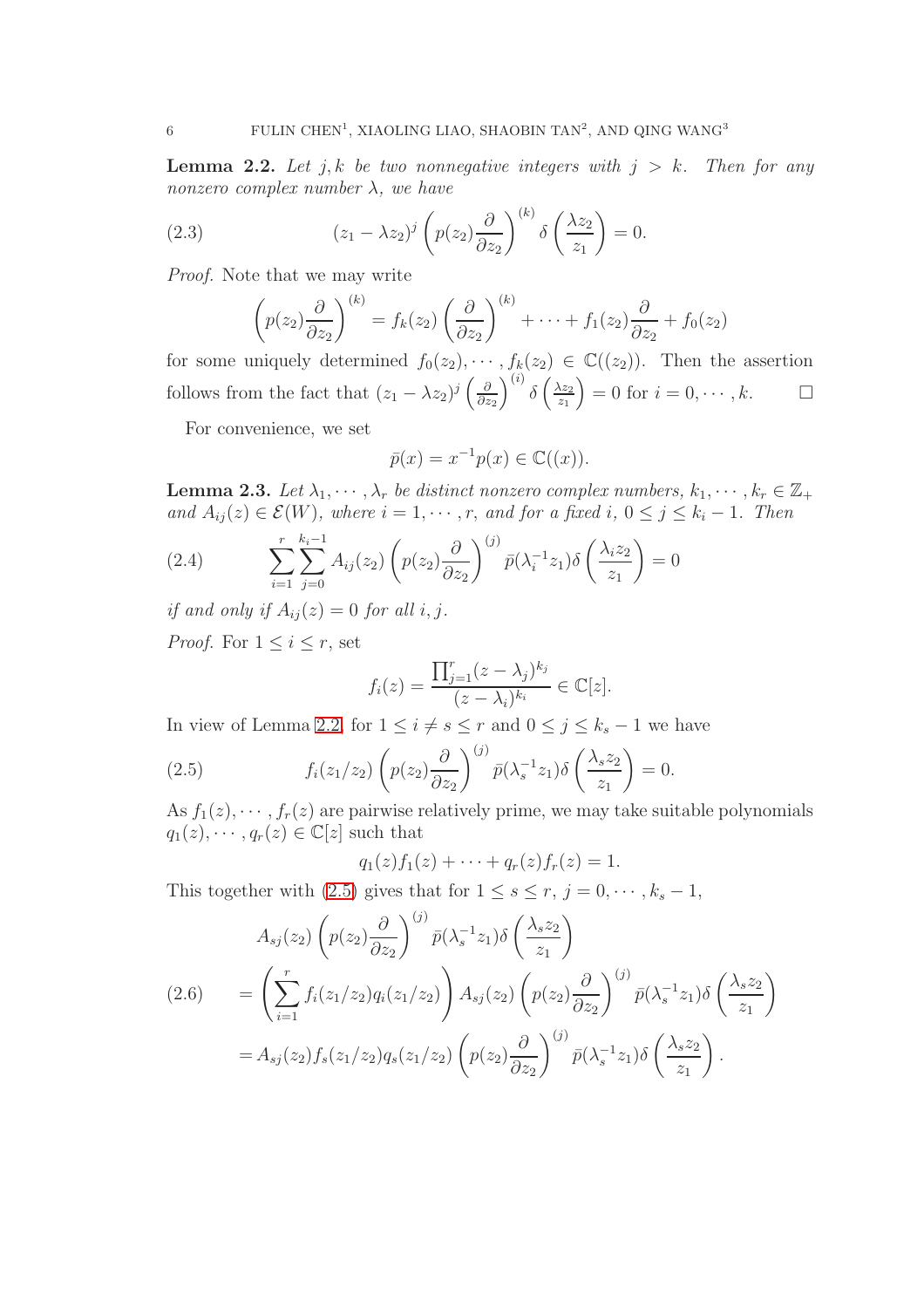Now we assume that [\(2.4\)](#page-5-2) holds and fix s with  $1 \leq s \leq r$ . Then from [\(2.5\)](#page-5-1) and  $(2.6)$  we have

$$
0 = \sum_{i=1}^{r} \sum_{j=0}^{k_i-1} A_{ij}(z_2) f_s(z_1/z_2) q_s(z_1/z_2) \left( p(z_2) \frac{\partial}{\partial z_2} \right)^{(j)} \bar{p}(\lambda_i^{-1} z_1) \delta \left( \frac{\lambda_i z_2}{z_1} \right)
$$
  
= 
$$
\sum_{j=0}^{k_s-1} A_{sj}(z_2) f_s(z_1/z_2) q_s(z_1/z_2) \left( p(z_2) \frac{\partial}{\partial z_2} \right)^{(j)} \bar{p}(\lambda_s^{-1} z_1) \delta \left( \frac{\lambda_s z_2}{z_1} \right)
$$
  
= 
$$
\sum_{j=0}^{k_s-1} A_{sj}(z_2) \left( p(z_2) \frac{\partial}{\partial z_2} \right)^{(j)} \bar{p}(\lambda_s^{-1} z_1) \delta \left( \frac{\lambda_s z_2}{z_1} \right),
$$

which amounts to

(2.7) 
$$
\sum_{j=0}^{k_s-1} A_{sj}(z_2) \left( p(z_2) \frac{\partial}{\partial z_2} \right)^{(j)} p(z_1) z_1^{-1} \delta \left( \frac{z_2}{z_1} \right) = 0.
$$

For  $j = 0, \dots, k_s - 1$ , write

<span id="page-6-0"></span>
$$
A_{sj}(z_2)\left(p(z_2)\frac{\partial}{\partial z_2}\right)^{(j)} = \sum_{n=0}^j g_{jn}(z_2)\left(\frac{\partial}{\partial z_2}\right)^{(n)}
$$

for some uniquely determined  $g_{jn}(z_2) \in \mathbb{C}((z_2))$ . In view of  $(2.7)$  we have

$$
\sum_{n=0}^{k_s-1} \left( \sum_{j=n}^{k_s-1} g_{jn}(z_2) \right) \left( \frac{\partial}{\partial z_2} \right)^{(n)} z_1^{-1} \delta \left( \frac{z_2}{z_1} \right) = 0.
$$

By [\[Li1,](#page-30-1) Lemma 2.1.4], this implies  $\sum_{j=n}^{k_s-1} g_{jn}(z_2) = 0$  for  $0 \le n \le k_s - 1$ , and hence implies  $A_{sj}(z) = 0$  for  $0 \le j \le k_s - 1$ , as desired.

The following result is a slight generalization of [\[Li4,](#page-30-5) Lemma 2.3].

**Lemma 2.4.** Let  $a(z), b(z) \in \mathcal{E}(W)$  and let

<span id="page-6-3"></span>(2.8) 
$$
q(z) = (z - \lambda_1)^{k_1} \cdots (z - \lambda_r)^{k_r} \in \mathbb{C}[z],
$$

where  $\lambda_1, \dots, \lambda_r \in \mathbb{C}^\times$  are distinct and  $k_1, \dots, k_r \in \mathbb{Z}_+$ . Then

<span id="page-6-1"></span>(2.9) 
$$
q(z_1/z_2) [a(z_1), b(z_2)] = 0
$$

if and only if

<span id="page-6-2"></span>(2.10) 
$$
[a(z_1), b(z_2)] = \sum_{i=1}^r \sum_{j=0}^{k_i-1} A_{ij}(z_2) \left( p(z_2) \frac{\partial}{\partial z_2} \right)^{(j)} \bar{p}(\lambda_i^{-1} z_1) \delta \left( \frac{\lambda_i z_2}{z_1} \right)
$$

for some uniquely determined  $A_{ij}(z) \in \mathcal{E}(W)$ .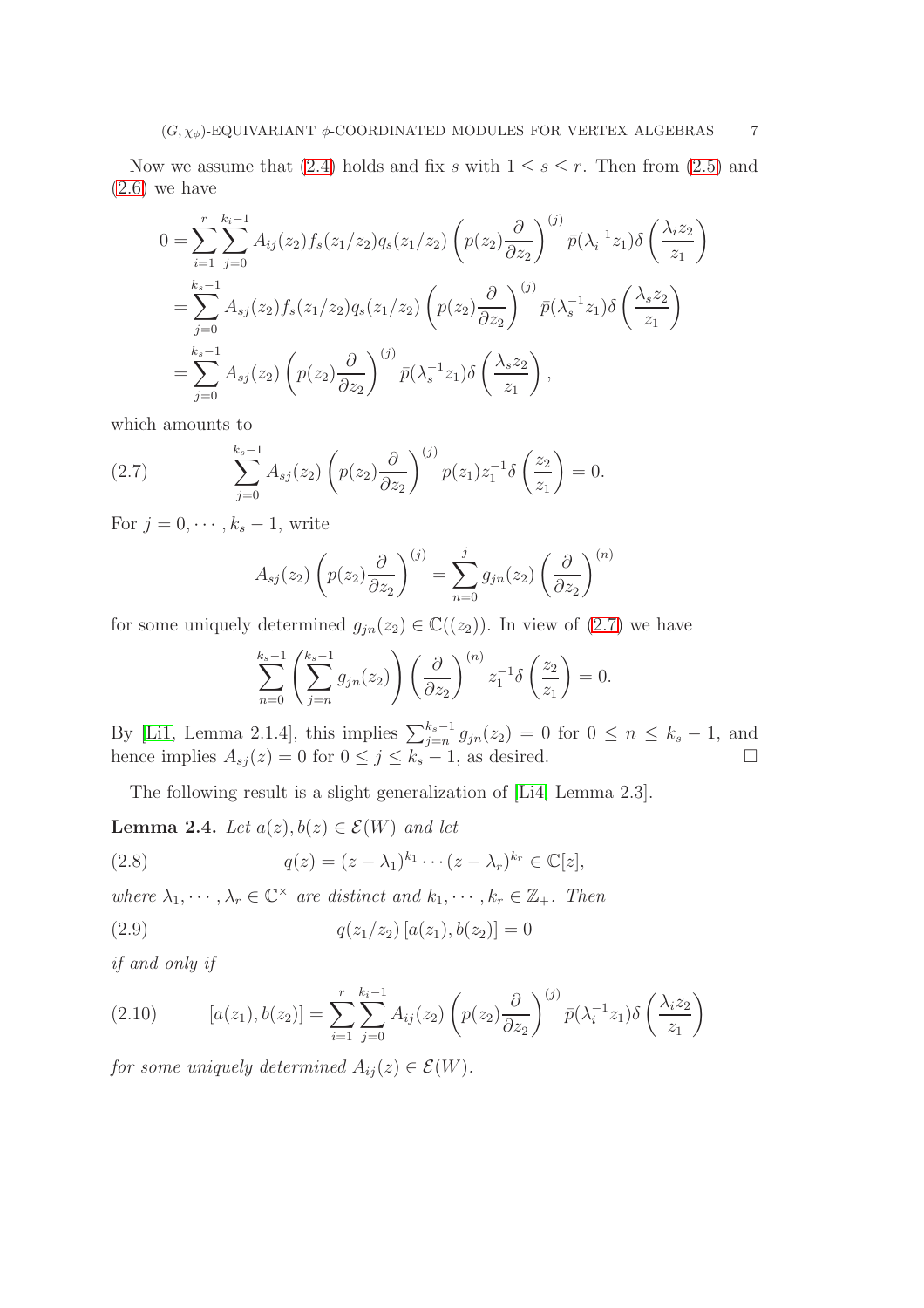Proof. The proof is similar to that of [\[Li4,](#page-30-5) Lemma 2.3] and we give a sketch of it. The uniqueness of  $A_{ij}(z)$  follows from Lemma [2.3.](#page-5-4) For the existence, write

$$
\frac{1}{q(x)} = \sum_{i=1}^{r} \sum_{j=1}^{k_i} \frac{a_{ij}}{(x - \lambda_i)^j}
$$

for some  $a_{ij} \in \mathbb{C}$ . Then from [\(2.9\)](#page-6-1) we obtain (cf. [\[Li4,](#page-30-5) Lemma 2.3])

$$
(2.11) \t [a(z_1), b(z_2)] = \sum_{i=1}^r \sum_{j=0}^{k_i-1} a_{i,j+1} \lambda_i^{-j} z_2^{j+1} A(z_1, z_2) \left(\frac{\partial}{\partial z_2}\right)^{(j)} z_1^{-1} \delta\left(\frac{\lambda_i z_2}{z_1}\right),
$$

where  $A(z_1, z_2) = q(z_1/z_2)a(z_1)b(z_2) \in \text{Hom}(W, W((z_1, z_2))).$ Note that for any  $n \in \mathbb{N}$ , there exist  $f_0(z_2), \dots, f_n(z_n) \in \mathbb{C}((z_2))$  such that

$$
\left(\frac{\partial}{\partial x}\right)^{(n)} = f_n(z_2) \left(p(z_2) \frac{\partial}{\partial x}\right)^{(n)} + f_{n-1}(z_2) \left(p(z_2) \frac{\partial}{\partial x}\right)^{(n-1)} + \dots + f_0(z_2).
$$

 $\left(\overline{\partial z_2}\right)$  $\partial z_2$  $\partial z_2$ An induction argument shows that for any  $B(z_1, z_2) \in \text{Hom}(W, W((z_1, z_2)))$  and  $n \in \mathbb{N}$ , there exist  $B_0(z), \dots, B_n(z) \in \mathcal{E}(W)$  such that

$$
B(z_1, z_2) \left(\frac{\partial}{\partial z_2}\right)^{(n)} z_1^{-1} \delta\left(\frac{\lambda_i z_2}{z_1}\right) = \sum_{i=0}^n B_i(z_2) \left(\frac{\partial}{\partial z_2}\right)^{(i)} \bar{p}(\lambda_i^{-1} z_1) \delta\left(\frac{\lambda_i z_2}{z_1}\right).
$$

Thus [\(2.10\)](#page-6-2) follows.

We fix a  $\hat{p}(x) \in \mathbb{C}((x))$  such that  $\frac{d}{dx}\hat{p}(x) = p^{-1}(x)$ , and set  $f_{p(x)}(x, z) := \hat{p}(x(1 + z)) - \hat{p}(x).$ 

Then we can deduce that

<span id="page-7-0"></span>(2.12) 
$$
\phi(x, f_{p(x)}(x, z)) = x(1 + z).
$$

We have (cf. [\[BLP,](#page-29-2) [Li2\]](#page-30-4)):

## <span id="page-7-1"></span>Lemma 2.5. Let

 $A(z_1, z_2) \in \text{Hom}(W, W((z_1))((z_2))), B(z_1, z_2) \in \text{Hom}(W, W((z_2))((z_1))),$  $C(z_0, z_2) \in \big(\text{Hom}(W, W((z_2))\big)\big)((z_0)).$ 

If there exists a nonnegative integer k such that

$$
(z_1 - z_2)^k A(z_1, z_2) = (z_1 - z_2)^k B(z_1, z_2),
$$
  

$$
((z_1 - z_2)^k A(z_1, z_2)) |_{z_1 = \phi(z_2, z_0)} = (\phi(z_2, z_0) - z_2)^k C(z_0, z_2),
$$

then

$$
(z_2 z)^{-1} \delta\left(\frac{z_1 - z_2}{z_2 z}\right) A(z_1, z_2) - (z_2 z)^{-1} \delta\left(\frac{z_2 - z_1}{z_2 z}\right) B(z_1, z_2)
$$
  
=  $z_1^{-1} \delta\left(\frac{z_2(1 + z)}{z_1}\right) C\left(f_{p(z_2)}(z_2, z), z_2\right).$ 

$$
\qquad \qquad \Box
$$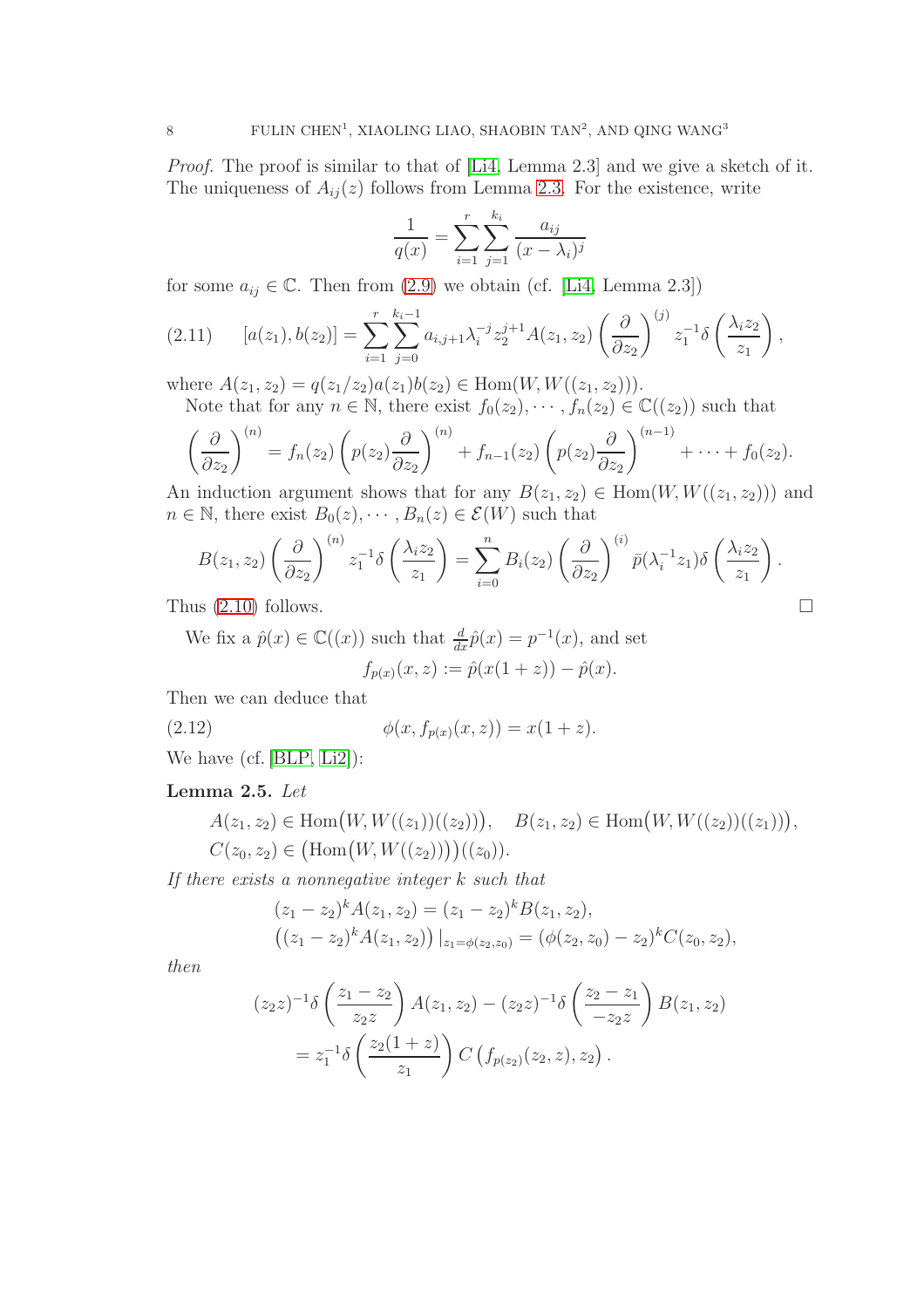*Proof.* When  $p(x) = x^{\epsilon}$  for some  $\epsilon \in \mathbb{Z}$ , the assertion is proved in [\[BLP,](#page-29-2) Lemma 3.16], where  $f_{p(x)}(x, z)$  is denoted as  $f_{\epsilon}(x, z)$ . In view of [\(2.12\)](#page-7-0), the proof therein also valid for a general  $p(x)$ .

Now we are in a position to state the main result of this section, which says that those  $A_{ij}(z)$  in [\(2.10\)](#page-6-2) are nothing but the  $\phi$ -products  $a(\lambda_i z)_{i}^{\phi}$  $_{j}^{\varphi}b(z).$ 

<span id="page-8-3"></span>**Proposition 2.6.** Let  $(a(z), b(z))$  be a pair in  $\mathcal{E}(W)$  satisfying

$$
q(z_1/z_2)[a(z_1), b(z_2)] = 0
$$

for some  $q(z) \in \mathbb{C}[z]$ . Then

$$
[a(z_1), b(z_2)] = \sum_{\lambda \in \mathbb{C}^\times} \sum_{j \geq 0} a(\lambda z_2)_j^{\phi} b(z_2) \left( p(z_2) \frac{\partial}{\partial z_2} \right)^{(j)} \bar{p}(\lambda^{-1} z_1) \delta \left( \frac{\lambda z_2}{z_1} \right),
$$

which is a finite sum. Furthermore, the coefficients  $a(\lambda z_2)_{i}^{\phi}$  $_j^\phi b(z_2)\neq 0$  only if  $\lambda$  is a root of  $q(z)$  and j is less than the multiplicity of  $\lambda$ .

*Proof.* We assume that  $q(z)$  has the form as in [\(2.8\)](#page-6-3) and fix an s with  $1 \leq s \leq r$ . From [\(2.10\)](#page-6-2), we only need to prove that

<span id="page-8-2"></span>(2.13) 
$$
A_{sj}(z_2) = a(\lambda_s z_2)^{\phi} b(z_2), \quad j = 0, \cdots, k_s - 1.
$$

Let us introduce the polynomials

<span id="page-8-0"></span>
$$
q_s(z) = \prod_{1 \leq i \neq s \leq r} ((z - \lambda_s)^{k_s} - (\lambda_i - \lambda_s)^{k_s})^{k_i}.
$$

Note that  $(z - \lambda_i)^{k_i}$  divides  $q_s(z)$  and so there is a  $g_s(z) \in \mathbb{C}[z]$  such that

(2.14) 
$$
q_s(z)(z - \lambda_s)^{k_s} = g_s(z)q(z).
$$

Then from  $(2.14)$  and  $(2.3)$ , we have

<span id="page-8-1"></span>(2.15) 
$$
q_s(z_1/z_2)[a(z_1), b(z_2)]
$$

$$
= \sum_{j=0}^{k_s-1} q_s(z_1/z_2) A_{sj}(z_2) \left( p(z_2) \frac{\partial}{\partial z_2} \right)^{(j)} \bar{p}(\lambda_s^{-1} z_1) \delta \left( \frac{\lambda_s z_2}{z_1} \right).
$$

By replacing  $z_1$  with  $\lambda_s z_1$  in [\(2.15\)](#page-8-1) and multiplying  $(z_1/z_2 - 1)^{k_s}$  on both sides of  $(2.15)$  we have

$$
(z_1/z_2-1)^{k_s} q_s(\lambda_s z_1/z_2)[a(\lambda_s z_1), b(z_2)] = 0.
$$

Thus we have (see Definition [2.1\)](#page-4-1)

$$
(\phi(z, z_0)/z - 1)^{k_s} q_s(\lambda_s \phi(z, z_0)/z) Y_{\mathcal{E}}^{\phi}(a(\lambda_s z), z_0) b(z)
$$
  
=  $(z_1/z - 1)^{k_s} q_s(\lambda_s z_1/z) a(\lambda_s z_1) b(z) |_{z_1 = \phi(z, z_0)}.$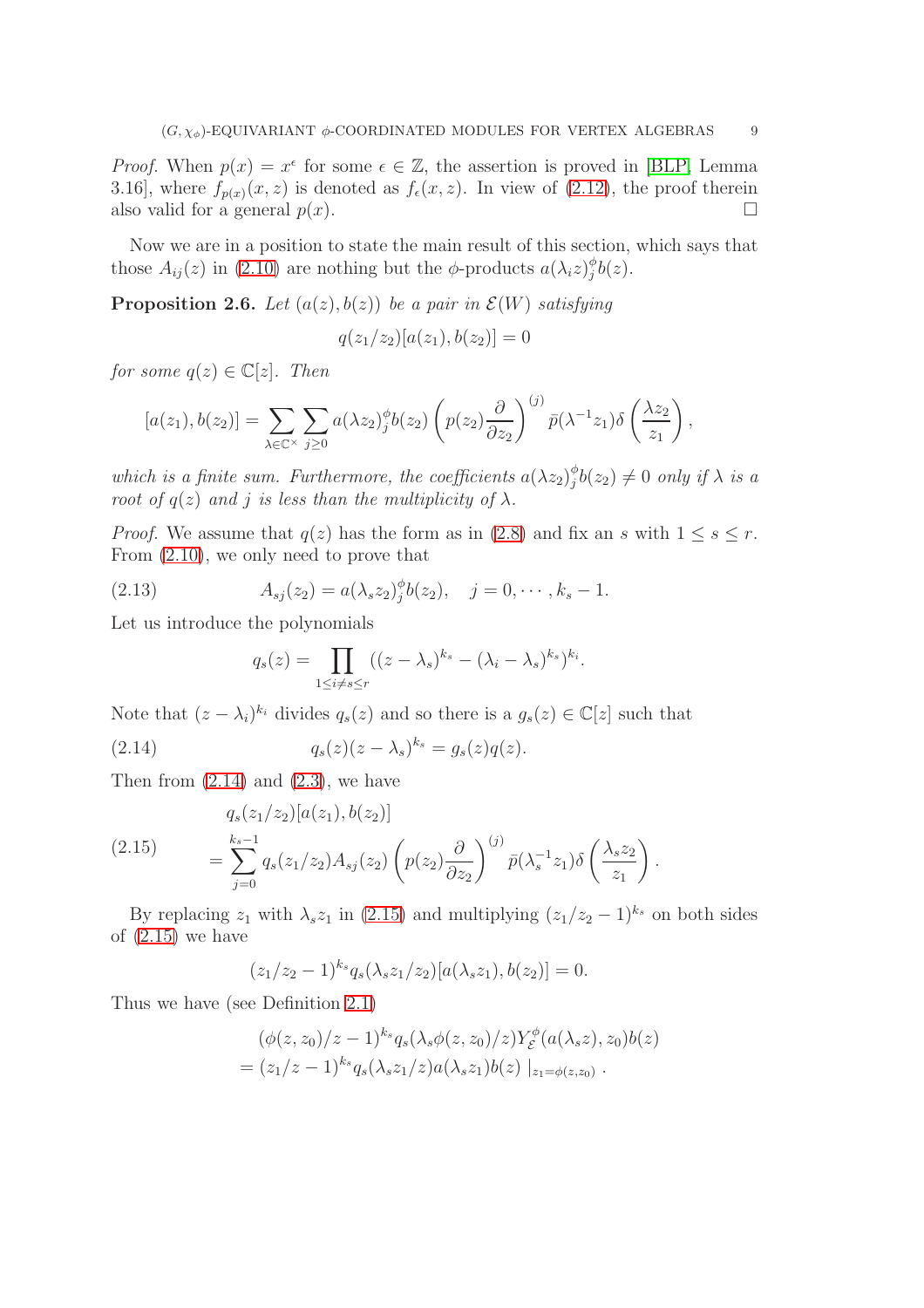In view of Lemma [2.5,](#page-7-1) this implies that

$$
(z_2 z)^{-1} \delta\left(\frac{z_1 - z_2}{z_2 z}\right) q_s(\lambda_s z_1/z_2) a(\lambda_s z_1) b(z_2)
$$
  

$$
- (z_2 z)^{-1} \delta\left(\frac{z_2 - z_1}{-z_2 z}\right) q_s(\lambda_s z_1/z_2) b(z_2) a(\lambda_s z_1)
$$
  

$$
= z_1^{-1} \delta\left(\frac{z_2(1 + z)}{z_1}\right) q_s(\lambda_s z_1/z_2) Y_{\mathcal{E}}^{\phi}(a(\lambda_s z_2), f_{p(z_2)}(z_2, z)) b(z_2).
$$

By taking  $\text{Res}_z z_2$  in the above identity we find

$$
q_s(\lambda_s z_1/z_2)[a(\lambda_s z_1), b(z_2)]
$$
  
= Res<sub>z</sub>z<sub>1</sub><sup>-1</sup>δ  $\left(\frac{z_2(1+z)}{z_1}\right) z_2 q_s(\lambda_s z_1/z_2) Y_{\mathcal{E}}^{\phi}(a(\lambda_s z_2), f_{p(z_2)}(z_2, z)) b(z_2)$   
= Res<sub>z<sub>0</sub></sub>  $\frac{\partial}{\partial z_0} \left(\frac{\phi(z_2, z_0)}{z_2} - 1\right) z_1^{-1} \delta \left(\frac{\phi(z_2, z_0)}{z_1}\right) z_2 q_s(\lambda_s z_1/z_2) Y_{\mathcal{E}}^{\phi}(a(\lambda_s z_2), z_0) b(z_2)$   
= Res<sub>z<sub>0</sub></sub>p $(\phi(z_2, z_0)) z_1^{-1} \delta \left(\frac{\phi(z_2, z_0)}{z_1}\right) q_s(\lambda_s z_1/z_2) Y_{\mathcal{E}}^{\phi}(a(\lambda_s z_2), z_0) b(z_2)$   
= Res<sub>z<sub>0</sub></sub>p $(z_1) z_1^{-1} \delta \left(\frac{\phi(z_2, z_0)}{z_1}\right) q_s(\lambda_s z_1/z_2) Y_{\mathcal{E}}^{\phi}(a(\lambda_s z_2), z_0) b(z_2)$   
= 
$$
\sum_{j\geq 0} \left(p(z_2) \frac{\partial}{\partial z_2}\right)^{(j)} \left(\bar{p}(z_1) \delta \left(\frac{z_2}{z_1}\right)\right) q_s(\lambda_s z_1/z_2) a(\lambda_s z_2) \frac{\phi}{\phi}(b(z_2), z_2)
$$

where in the second equality we have used the fact [\(2.12\)](#page-7-0). Combining this with [\(2.15\)](#page-8-1) (replacing  $z_1$  with  $\lambda_s z_1$  therein) we obtain

<span id="page-9-0"></span>
$$
(2.16)\sum_{j=0}^{k_s-1} q_s\left(\lambda_s \frac{z_1}{z_2}\right) \left(A_{sj}(z_2) - a(\lambda_s z_2)_j^{\phi} b(z_2)\right) \left(p(z_2) \frac{\partial}{\partial z_2}\right)^{(j)} \bar{p}(z_1) \delta\left(\frac{z_2}{z_1}\right) = 0.
$$

Set

$$
\alpha = \prod_{1 \le i \neq s \le r} (-1)^{k_i} (\lambda_i - \lambda_s)^{k_s k_i} \in \mathbb{C}^{\times}.
$$

Note that there is an  $h(z) \in \mathbb{C}[z]$  such that

$$
q_s(\lambda_s z) = \prod_{1 \leq i \neq s \leq r} ((\lambda_s z - \lambda_s)^{k_s} - (\lambda_i - \lambda_s)^{k_s})^{k_i} = (z - 1)^{k_s} h(z) + \alpha.
$$

In view of this and  $(2.3)$ ,  $(2.16)$  can be rewritten as

$$
\sum_{j=0}^{k_s-1} \alpha(A_{sj}(z_2) - a(\lambda_s z_2)_j^{\phi} b(z_2)) \left( p(z_2) \frac{\partial}{\partial z_2} \right)^{(j)} \bar{p}(z_1) \delta\left(\frac{z_2}{z_1}\right) = 0.
$$

Note that  $\alpha \neq 0$ , this together with Lemma [2.3](#page-5-4) proves [\(2.13\)](#page-8-2).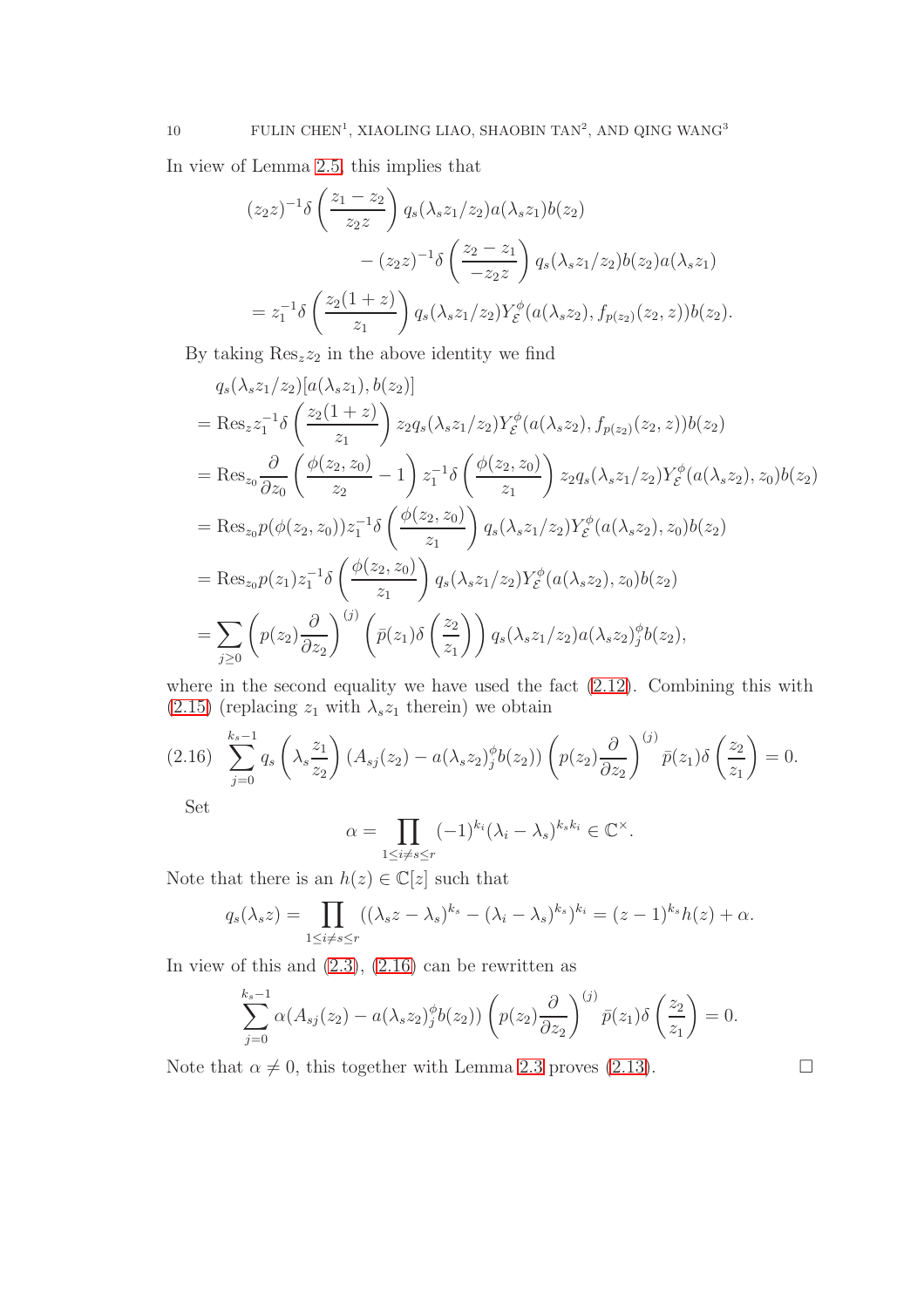**Remark 2.7.** For  $p(x) = 1$  and  $p(x) = x$ , Proposition [2.6](#page-8-3) was proved in [\[Li5\]](#page-30-3) and [\[Li4\]](#page-30-5) respectively.

#### 3. φ-coordinated modules of vertex algebras

In this section we establish some conceptual results on  $\phi$ -coordinated (quasi) modules for vertex algebras. Let  $(V, Y, 1)$  be a vertex algebra, the following notion was introduced in [\[Li2\]](#page-30-4).

**Definition 3.1.** A  $\phi$ -coordinated quasi V-module is a vector space W equipped with a linear map

$$
Y_W(\cdot, z) : V \to \text{Hom}(W, W((z))) \subset (\text{End}W)[[z, z^{-1}]],
$$
  

$$
v \mapsto Y_W(v, z) = \sum_{n \in \mathbb{Z}} v_n z^{-n-1},
$$

satisfying the conditions that  $Y_W(1, z) = 1_W$  and that for  $u, v \in V$ , there exists a polynomial  $f(z_1, z_2) \in \mathbb{C}[z_1, z_2]$  such that

$$
f(z_1, z_2)Y_W(u, z_1)Y_W(v, z_2) \in \text{Hom}(W, W((z_1, z_2))),
$$
  

$$
f(\phi(z_2, z_0), z_2)Y_W(Y(u, z_0)v, z_2) = (f(z_1, z_2)Y_W(u, z_1)Y_W(v, z_2))|_{z_1 = \phi(z_2, z_0)}.
$$

A  $\phi$ -coordinated V-module is defined as above except that  $f(z_1, z_2)$  is assumed to be a polynomial of the form  $(z_1 - z_2)^k$  with  $k \in \mathbb{N}$ .

**Remark 3.2.** When  $p(x) = 1$ , a  $\phi$ -coordinated V-module is just a V-module.

In what follows we collect some basic properties of  $\phi$ -coordinated quasi Vmodules for later use.

**Lemma 3.3.** [\[Li2\]](#page-30-4) Let  $(W, Y_W)$  be a  $\phi$ -coordinated quasi V-module and let  $u, v \in$ V. Assume that there exists a nonzero polynomial  $q(z_1, z_2) \in \mathbb{C}[z_1, z_2]$  such that

$$
q(z_1, z_2)Y_W(u, z_1)Y_W(v, z_2) \in \text{Hom}(W, W((z_1, z_2))).
$$

Then

<span id="page-10-0"></span>(3.1)  $q(z_1, z_2)[Y_W(u, z_1), Y_W(v, z_2)] = 0,$ 

$$
(3.2) \quad q(\phi(z_2, z_0), z_2) Y_W(Y(u, z_0)v, z_2) = (q(z_1, z_2) Y_W(u, z_1) Y_W(v, z_2)) |_{z_1 = \phi(z_2, z_0)}.
$$

We define the linear operator  $\mathcal D$  on V by  $\mathcal D v = v_{-2}$  for  $v \in V$ .

**Lemma 3.4.** [\[Li2\]](#page-30-4) Let  $(W, Y_W)$  be a  $\phi$ -coordinated quasi V-module. Then

<span id="page-10-2"></span>(3.3) 
$$
Y_W(\mathcal{D}v, z) = \left(p(z)\frac{d}{dz}\right)Y_W(v, z), \quad v \in V,
$$

<span id="page-10-1"></span>(3.4) 
$$
Y_W(Y(u, z_0)v, z) = Y_{\mathcal{E}}^{\phi}(Y_W(u, z), z_0)Y_W(v, z), \quad u, v \in V.
$$

The following is an analogue of Borcherd's commutator formula (cf. [\[BLP\]](#page-29-2)).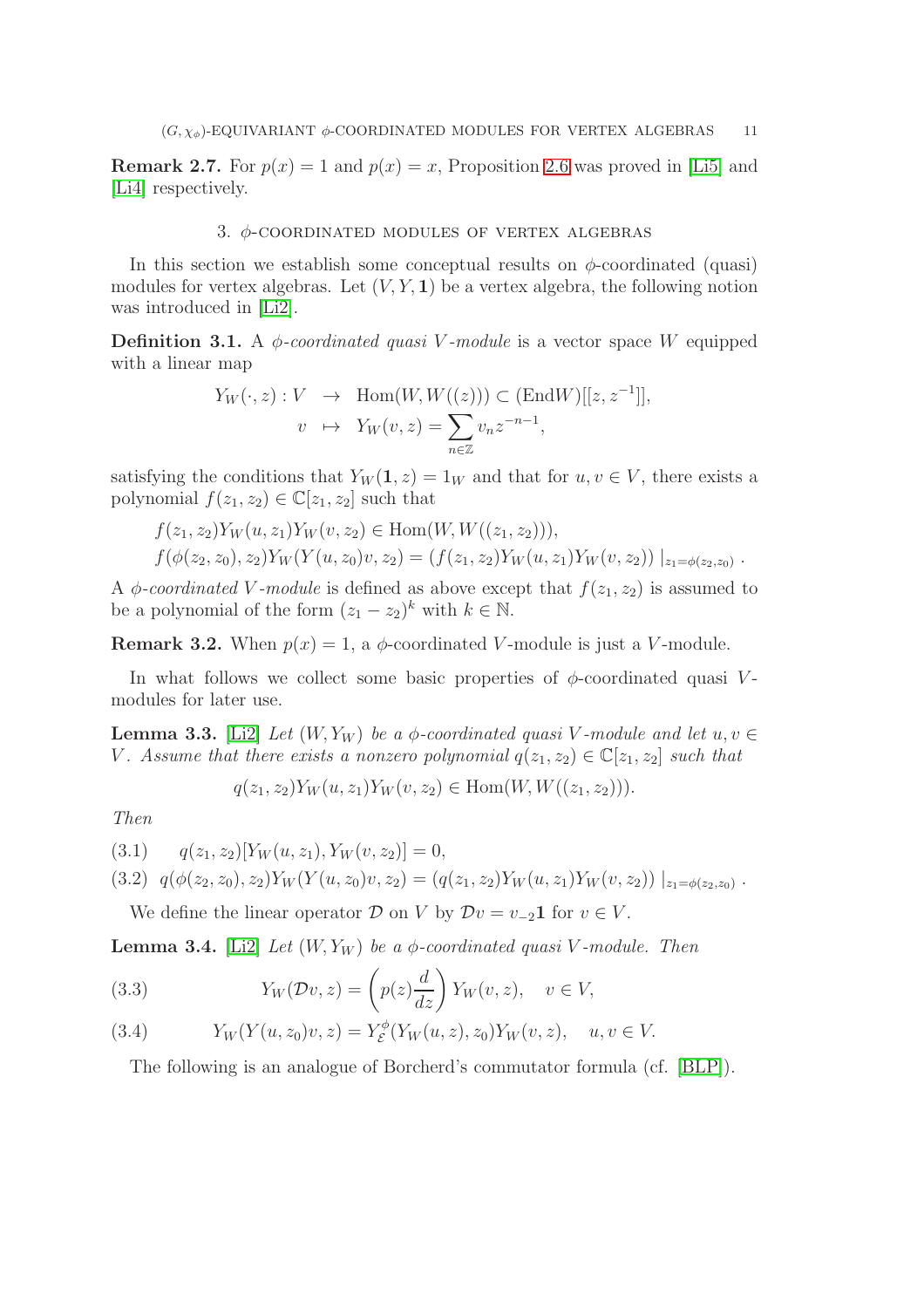<span id="page-11-1"></span>**Proposition 3.5.** Let  $(W, Y_W)$  be a  $\phi$ -coordinated V-module. Then for  $u, v \in V$ ,

$$
[Y_W(u, z_1), Y_W(v, z_2)] = \sum_{j \ge 0} Y_W(u_j v, z_2) \left( p(z_2) \frac{\partial}{\partial z_2} \right)^{(j)} \bar{p}(z_1) \delta \left( \frac{z_2}{z_1} \right)
$$

.

 $\sqrt{)}$ 

Conversely, if W is faithful and

$$
[Y_W(u,z_1), Y_W(v,z_2)] = \sum_{j\geq 0} Y_W(c_j,z_2) \left(p(z_2) \frac{\partial}{\partial z_2}\right)^{(j)} \bar{p}(z_1) \delta\left(\frac{z_2}{z_1}\right),
$$

for some  $c_j \in V$ , then  $c_j = u_j v$  for all  $j \geq 0$ .

*Proof.* The second assertion follows from Lemma [2.3.](#page-5-4) For the first one, let  $u, v \in V$ . In view of  $(3.1)$ , there is a nonnegative integer k such that

$$
(z_1 - z_2)^k \left[ Y_W(u, z_1), Y_W(v, z_2) \right] = 0.
$$

It then follows from Proposition [2.6](#page-8-3) that

$$
[Y_W(u,z_1), Y_W(v,z_2)] = \sum_{j\geq 0} Y_W(u,z_2)_{j}^{\phi} Y_W(v,z_2) \left( p(z_2) \frac{\partial}{\partial z_2} \right)^{(j)} \bar{p}(z_1) \delta \left( \frac{z_2}{z_1} \right).
$$

This together with  $(3.4)$  proves the first assertion.

Next we are going to give a conceptual construction of  $\phi$ -coordinated quasi modules for vertex algebras. The following is a  $\phi$ -generalization of [\[Li5,](#page-30-3) Proposition 4.3].

<span id="page-11-0"></span>**Proposition 3.6.** Let  $a(z)$ ,  $b(z)$ ,  $c(z) \in \mathcal{E}(W)$ . Assume that

$$
f(z_1, z_2)[a(z_1), b(z_2)] = g(z_1, z_2)[a(z_1), c(z_2)] = h(z_1, z_2)[b(z_1), c(z_2)] = 0
$$

for some nonzero polynomials  $f(z_1, z_2), g(z_1, z_2), h(z_1, z_2)$ . Then for any  $n \in \mathbb{Z}$ , there exists a nonnegative integer k such that

$$
g(z_1, z_2)^k h(z_1, z_2) [a(z_1)_n^{\phi} b(z_1), c(z_2)] = 0.
$$

*Proof.* Fix an  $n \in \mathbb{Z}$  and take a nonnegative integer k such that

$$
z_0^{k+n} f(\phi(z, z_0), z)^{-1} \in \mathbb{C}((z))[[z_0]].
$$

Using this and the fact

$$
\phi(\phi(z, z_0), -z_0) = \phi(z, 0) = z = \phi(\phi(z, -z_0), z_0),
$$

we obtain

$$
g(z_2, z_3)^k h(z_2, z_3) (a(z_2)_n^{\phi} b(z_2)) c(z_3)
$$
  
= Res<sub>z\_0</sub>  $z_0^n g(z_2, z_3)^k h(z_2, z_3) \left( Y_{\mathcal{E}}^{\phi} (a(z_2), z_0) b(z_2) \right) c(z_3)$   
= Res<sub>z\_1</sub> Res<sub>z\_0</sub>  $z_0^n g(z_2, z_3)^k h(z_2, z_3) f(\phi(z_2, z_0), z_2)^{-1}$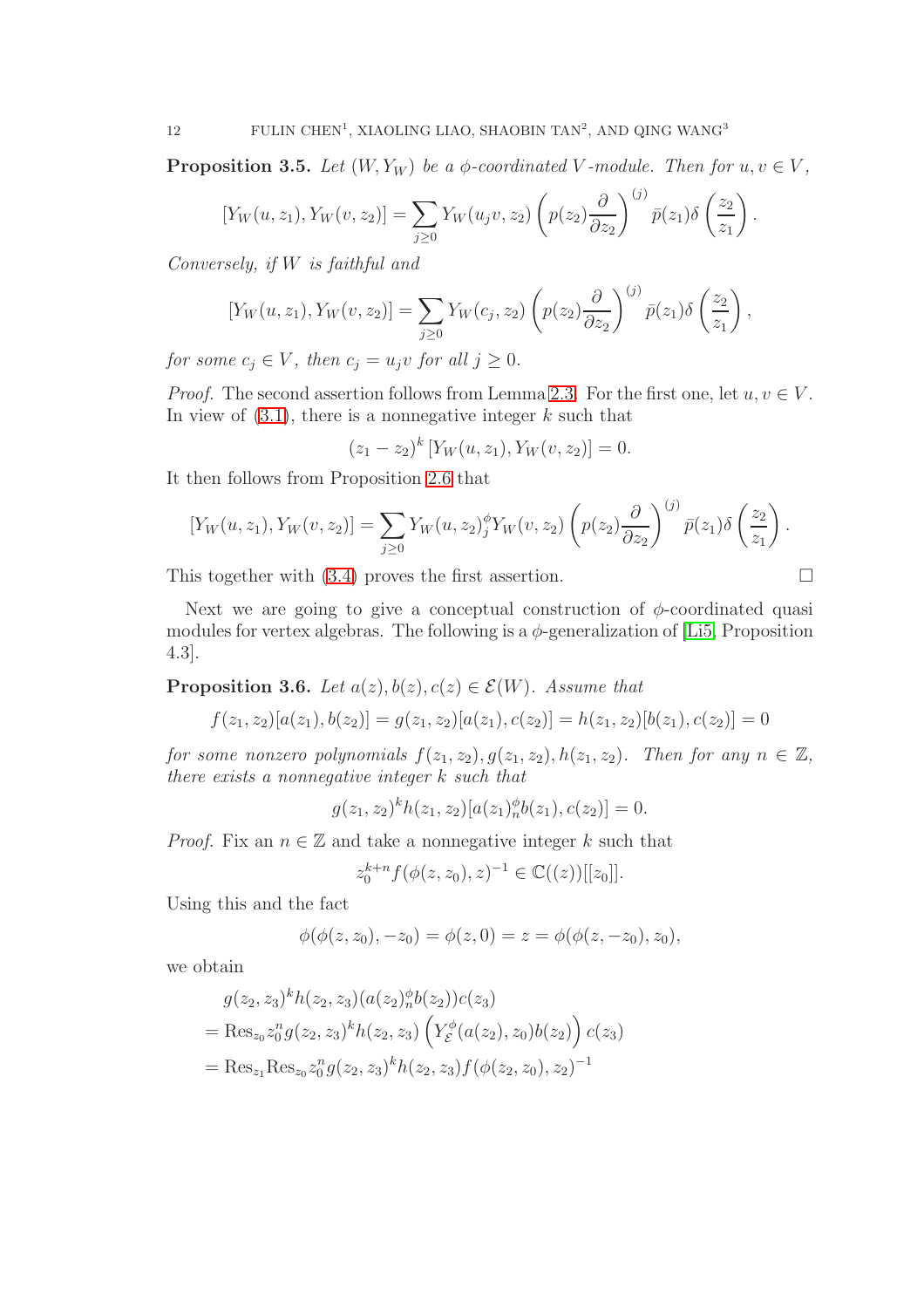$$
z_{1}^{-1}\delta\left(\frac{\phi(z_{2},z_{0})}{z_{1}}\right)(f(z_{1},z_{2})a(z_{1})b(z_{2}))c(z_{3})
$$
\n
$$
= Res_{z_{1}}Res_{z_{0}}z_{0}^{n}g(\phi(z_{1},-z_{0}),z_{3})^{k}h(z_{2},z_{3})f(\phi(z_{2},z_{0}),z_{2})^{-1}
$$
\n
$$
z_{1}^{-1}\delta\left(\frac{\phi(z_{2},z_{0})}{z_{1}}\right)(f(z_{1},z_{2})a(z_{1})b(z_{2}))c(z_{3})
$$
\n
$$
= Res_{z_{1}}Res_{z_{0}}z_{0}^{n}\left(e^{-z_{0}p(z_{1})\frac{\partial}{\partial z_{1}}}g(z_{1},z_{3})^{k}\right)h(z_{2},z_{3})f(\phi(z_{2},z_{0}),z_{2})^{-1}
$$
\n
$$
z_{1}^{-1}\delta\left(\frac{\phi(z_{2},z_{0})}{z_{1}}\right)(f(z_{1},z_{2})a(z_{1})b(z_{2}))c(z_{3})
$$
\n
$$
= Res_{z_{1}}Res_{z_{0}}\sum_{i=0}^{k-1}z_{0}^{n+i}\left(\left(-p(z_{1})\frac{\partial}{\partial z_{1}}\right)^{(i)}g(z_{1},z_{3})^{k}\right)h(z_{2},z_{3})f(\phi(z_{2},z_{0}),z_{2})^{-1}
$$
\n
$$
z_{1}^{-1}\delta\left(\frac{\phi(z_{2},z_{0})}{z_{1}}\right)(f(z_{1},z_{2})a(z_{1})b(z_{2}))c(z_{3})
$$
\n
$$
= Res_{z_{1}}Res_{z_{0}}\sum_{i=0}^{k-1}z_{0}^{n+i}\left(\left(-p(z_{1})\frac{\partial}{\partial z_{1}}\right)^{(i)}g(z_{1},z_{3})^{k}\right)h(z_{2},z_{3})c(z_{3})
$$
\n
$$
f(\phi(z_{2},z_{0}),z_{2})^{-1}z_{1}^{-1}\delta\left(\frac{\phi(z_{2},z_{0})}{z_{1}}\right)(f(z_{1},z_{2})a(z_{1})b(z_{2}))
$$
\n
$$
= Res_{z_{1}}Res_{z_{0}}z_{0}^{n}\left(e^{-z_{0}p(z_{1})\frac{\partial}{\partial z_{1}}}g(z_{1},z_{3})
$$

A subset S of  $\mathcal{E}(W)$  is said to be *(resp. quasi) local* if any pair in S is (resp. quasi) local, and a (resp. quasi) local subspace U of  $\mathcal{E}(W)$  is said to be  $Y_{\mathcal{E}}^{\phi}$  $\mathcal{E}^{\varphi}\text{-closed if}$ 

$$
a(z)_n^{\phi}b(z) \in U
$$
 for all  $a(z), b(z) \in U$ ,  $n \in \mathbb{Z}$ .

In view of Proposition [3.6,](#page-11-0) we can formulate the following notion.

**Definition 3.7.** Let S be a quasi local subset of  $\mathcal{E}(W)$ . We define  $\langle S \rangle_{\phi}$  to be the smallest  $Y_{\mathcal{E}}^{\phi}$  $\mathcal{E}^{\varphi}$ -closed quasi local subspace of  $\mathcal{E}(W)$  which contains S and  $1_W$ .

<span id="page-12-0"></span>We need the following  $\phi$ -generalization of [\[Li5,](#page-30-3) Proposition 4.8] for later use. **Proposition 3.8.** For  $a(z)$ ,  $b(z) \in \mathcal{E}(W)$ , if

$$
f(z_1, z_2) [a(z_1), b(z_2)] = 0
$$

for some  $f(z_1, z_2) \in \mathbb{C}[z_1, z_2]$ , then  $(z_1-z_2)^k$  [Ye<sup> $\phi$ </sup>  $\mathcal{E}_{\mathcal{E}}^{\phi}(a(z), z_1), Y_{\mathcal{E}}^{\phi}(b(z), z_2)] = 0,$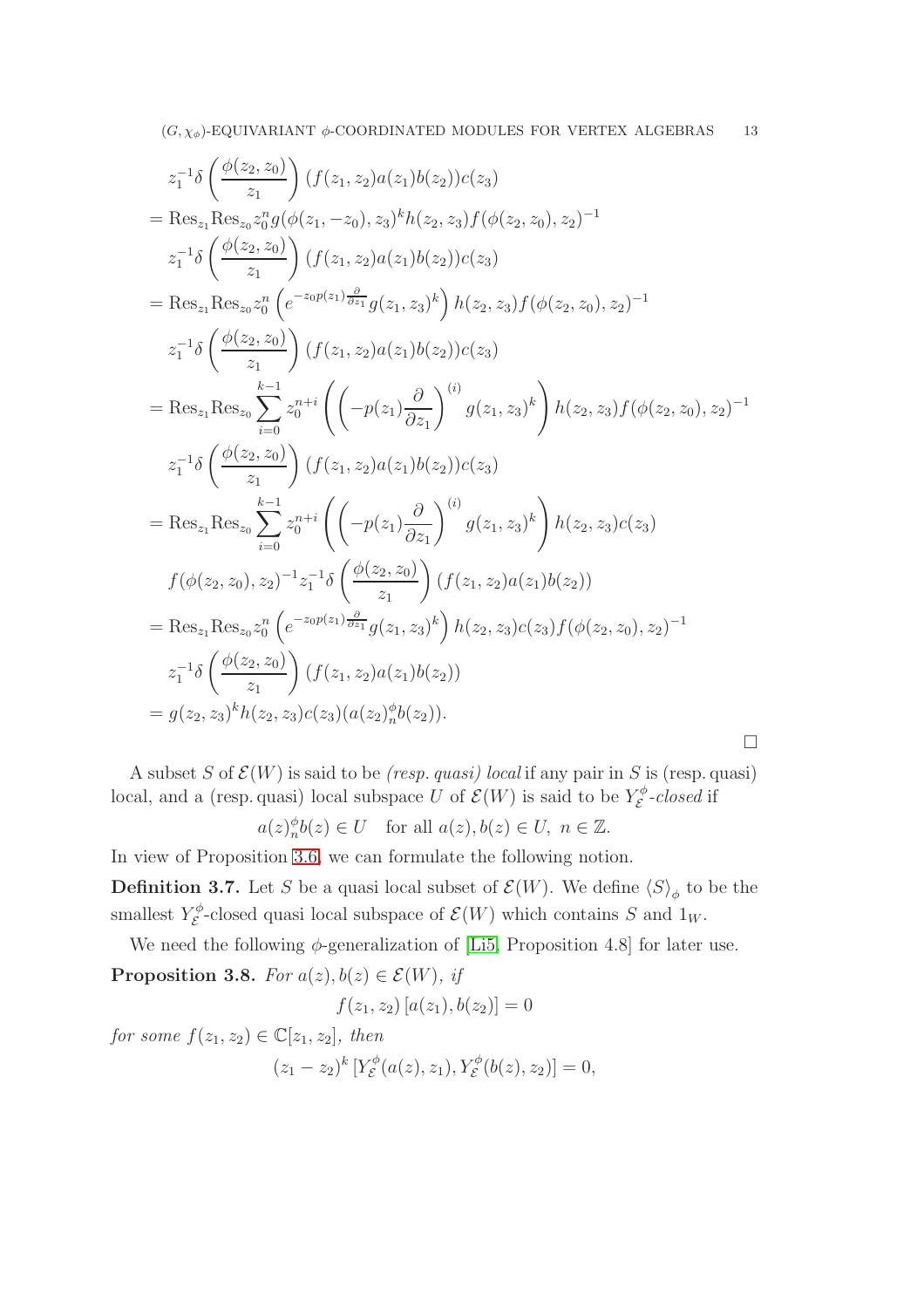where k is the order of the zero of  $f(z_1, z_2)$  at  $z_1 = z_2$ .

*Proof.* Let  $a(z)$ ,  $b(z)$ ,  $f(z_1, z_2)$  and k be as in the proposition. Then it follows from [\[JKLT,](#page-30-0) Proposition 2.18] that

<span id="page-13-0"></span>(3.5) 
$$
f(\phi(z, z_1), \phi(z, z_2))[Y_{\mathcal{E}}^{\phi}(a(z), z_1), Y_{\mathcal{E}}^{\phi}(b(z), z_2)] = 0.
$$

Write

$$
f(z_1, z_2) = (z_1 - z_2)^k f_0(z_1, z_2)
$$

for some polynomial  $f_0(z_1, z_2)$  with  $f_0(z_1, z_1) \neq 0$ . Note that  $\phi(z, 0) = z$ . This implies that  $f_0(\phi(z, 0), \phi(z, 0))$  is nonzero and hence  $f_0(\phi(z, z_1), \phi(z, z_2))$  is invertible in  $\mathbb{C}((z))[[z_1, z_2]]$ . On the other hand, from the definition of  $\phi(z, z_1) = e^{z_1 p(z)} \frac{d}{dz}(z)$ , we have

$$
\phi(z, z_1) - \phi(z, z_2) = (z_1 - z_2)g(z, z_1, z_2)
$$

for some  $g(z, z_1, z_2) \in \mathbb{C}((z))[[z_1, z_2]]$ . Furthermore, we have  $g(z, 0, 0) = p(z) \neq 0$ and hence  $g(z, z_1, z_2)$  is also invertible in  $\mathbb{C}((z))[[z_1, z_2]]$ . Thus, we have shown that  $f(\phi(z, z_1), \phi(z, z_2))$  is a product of  $(z_1 - z_2)^k$  and an invertible element in  $\mathbb{C}((z))[[z_1, z_2]]$ . This together with [\(3.5\)](#page-13-0) proves the proposition.

As the main result of this section we have:

<span id="page-13-1"></span>**Theorem 3.9.** Let S be a quasi local subset of  $\mathcal{E}(W)$ . Then  $(\langle S \rangle_{\phi}, Y_{\mathcal{E}}^{\phi}, 1_W)$  is a vertex algebra with S as a generating set and with W as a faithful  $\phi$ -coordinated quasi module on which  $Y_W(a(z), z_0) = a(z_0)$  for  $a(z) \in \langle S \rangle_{\phi}$ . Furthermore, if S is local, then W is a  $\phi$ -coordinated  $\langle S \rangle_{\phi}$ -module.

*Proof.* It suffices to prove the case that S is quasi local. Recall from [\[Li2\]](#page-30-4) that  $\langle S \rangle_{\phi}$ is a nonlocal vertex algebra with W as a faithful  $\phi$ -coordinated quasi  $\langle S \rangle_{\phi}$ -module. On the other hand, it follows from Proposition [3.8](#page-12-0) that

$$
\{Y_{\mathcal{E}}^{\phi}(a(z),z_0) \mid a(z) \in \langle S \rangle_{\phi}\}
$$

is a local subset of  $\mathcal{E}(\langle S \rangle_{\phi})$ . This implies that  $\langle S \rangle_{\phi}$  is indeed a vertex algebra.  $\Box$ 

### 4.  $\phi$ -COORDINATED  $V_c$ -MODULES

In this section, we first recall the notion of a conformal algebra  $\mathcal{C}$  [\[K\]](#page-30-6) (also known as a vertex Lie algebra in  $[DLM, P]$  $[DLM, P]$  and then determine the  $\phi$ -coordinated modules for the universal enveloping vertex algebra of  $C$  in terms of restricted modules of a Lie algebra  $\hat{\mathcal{C}}_{\phi}$  arising from  $\mathcal C$  and  $\phi$ .

**Definition 4.1.** A conformal algebra C is a  $\mathbb{C}[\partial]$ -module with a  $\mathbb{C}$ -bilinear product  $a_n b$  for each  $n \in \mathbb{N}$  such that the following axioms hold  $(a, b, c \in \mathcal{C}, m, n \in \mathbb{N})$ :

- (C0)  $a_n b = 0$  for  $n \gg 0$ ,
- (C1)  $(\partial a)_n b = -n a_{n-1} b,$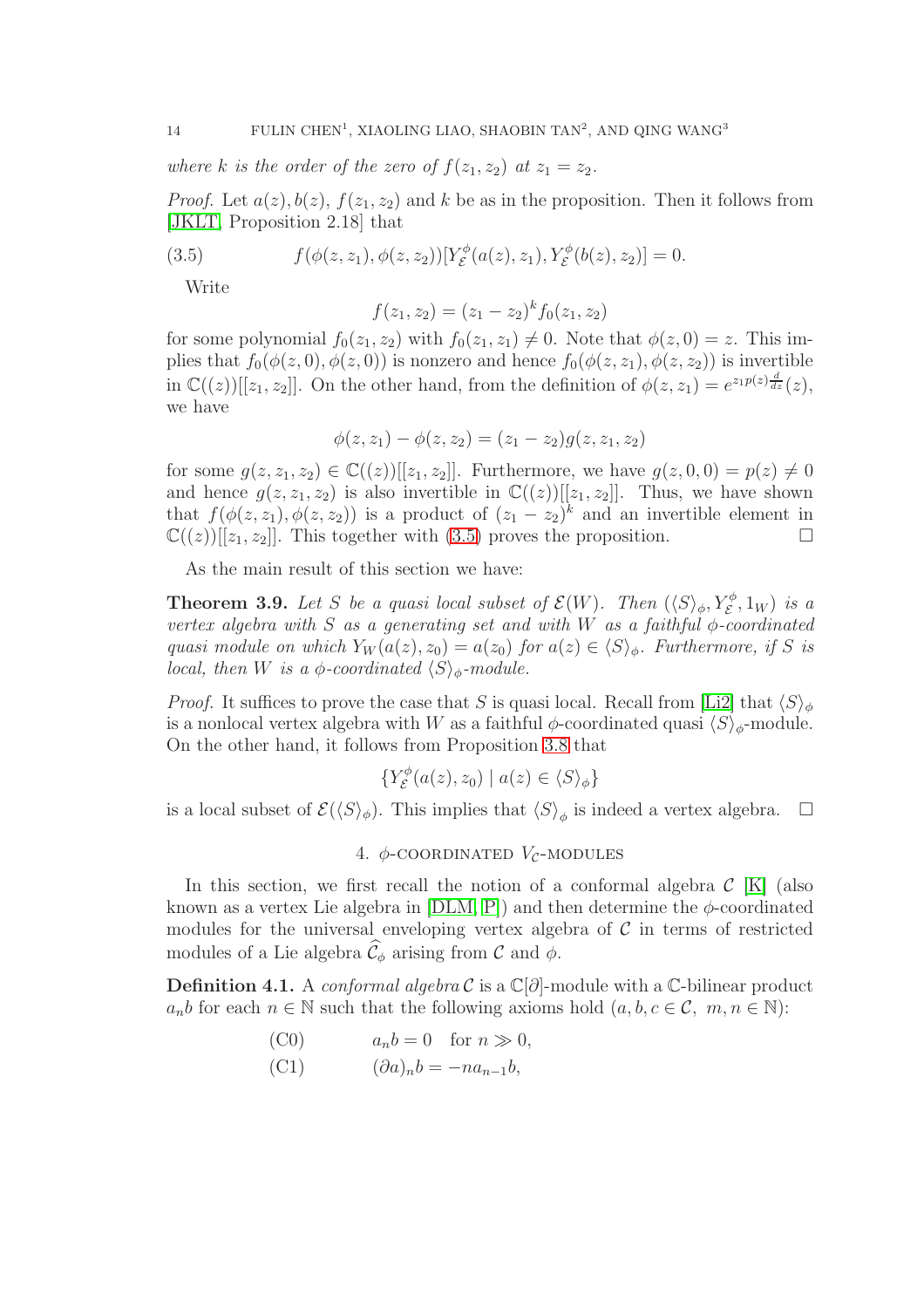(C2) 
$$
a_n b = -\sum_{j=0}^{\infty} (-1)^{j+n} \partial^{(j)}(b_{n+j}a),
$$
  
(C3) 
$$
a_m(b_n c) = \sum_{j=0}^m {m \choose j} (a_j b)_{m+n-j} c + b_n(a_m c).
$$

A linear map  $\varphi : \mathcal{C} \to \mathcal{C}'$  of conformal algebras is called a *homomorphism* if

 $\varphi \partial = \partial \varphi$  and  $\varphi(a_n b) = \varphi(a)_n \varphi(b)$  for  $a, b \in \mathcal{C}, n \in \mathbb{N}$ .

Let C be a conformal algebra. Recall that  $\phi$  is an associate of  $F(x, y)$ , which is determined by a nonzero  $p(x) \in \mathbb{C}((x))$ . We define a multiplication on the formal loop space  $\mathcal{C} \otimes \mathbb{C}((x))$  by

<span id="page-14-0"></span>(4.1) 
$$
[a \otimes f(x), b \otimes g(x)] = \sum_{i \ge 0} (a_i b) \otimes \left( \left( p(x) \frac{d}{dx} \right)^{(i)} f(x) \right) g(x)
$$

for  $a, b \in \mathcal{C}$  and  $f(x), g(x) \in \mathbb{C}((x))$ . Form the quotient space

$$
\widehat{\mathcal{C}}_{\phi} := \mathcal{C} \otimes \mathbb{C}((x)) / \mathrm{Im}(\partial \otimes 1 + 1 \otimes p(x) \frac{d}{dx}).
$$

It was known from [\[K\]](#page-30-6) that the multiplication [\(4.1\)](#page-14-0) defines a Lie algebra structure on the quotient space  $\widehat{\mathcal{C}}_{\phi}$ . When  $\phi = x + z$ , i.e.,  $p(x) = 1$ , we also write  $\widehat{\mathcal{C}} = \widehat{\mathcal{C}}_{\phi}$ . For  $a \in \mathcal{C}$  and  $f(x) \in \mathbb{C}((x))$ , we set

$$
\overline{a \otimes f(x)} = \rho(a \otimes f(x)),
$$

where  $\rho : \mathcal{C} \otimes \mathbb{C}((x)) \to \widehat{\mathcal{C}}_{\phi}$  is the quotient map.

For  $a \in \mathcal{C}$ , we set

$$
a_{\phi}(z) = \sum_{n \in \mathbb{Z}} \overline{a \otimes x^n p(x)} z^{-n-1} \in \widehat{\mathcal{C}}_{\phi}[[z, z^{-1}]].
$$

**Definition 4.2.** A  $\widehat{\mathcal{C}}_{\phi}$ -module W is called *restricted* if  $a_{\phi}(z) \in \mathcal{E}(W)$  for any  $a \in \mathcal{C}$ .

One notices from definition that

<span id="page-14-2"></span>(4.2) 
$$
\left(p(z)\frac{d}{dz}\right)a_{\phi}(z) = (\partial a)_{\phi}(z), \quad a \in \mathcal{C}.
$$

Furthermore, in view of [\(4.1\)](#page-14-0), we have for  $a, b \in \mathcal{C}$ ,

<span id="page-14-1"></span>(4.3) 
$$
[a_{\phi}(z), b_{\phi}(w)] = \sum_{i \geq 0} (a_i b)_{\phi}(w) \left( p(w) \frac{\partial}{\partial w} \right)^{(i)} \bar{p}(z) \delta \left( \frac{w}{z} \right).
$$

We have the following useful lemma.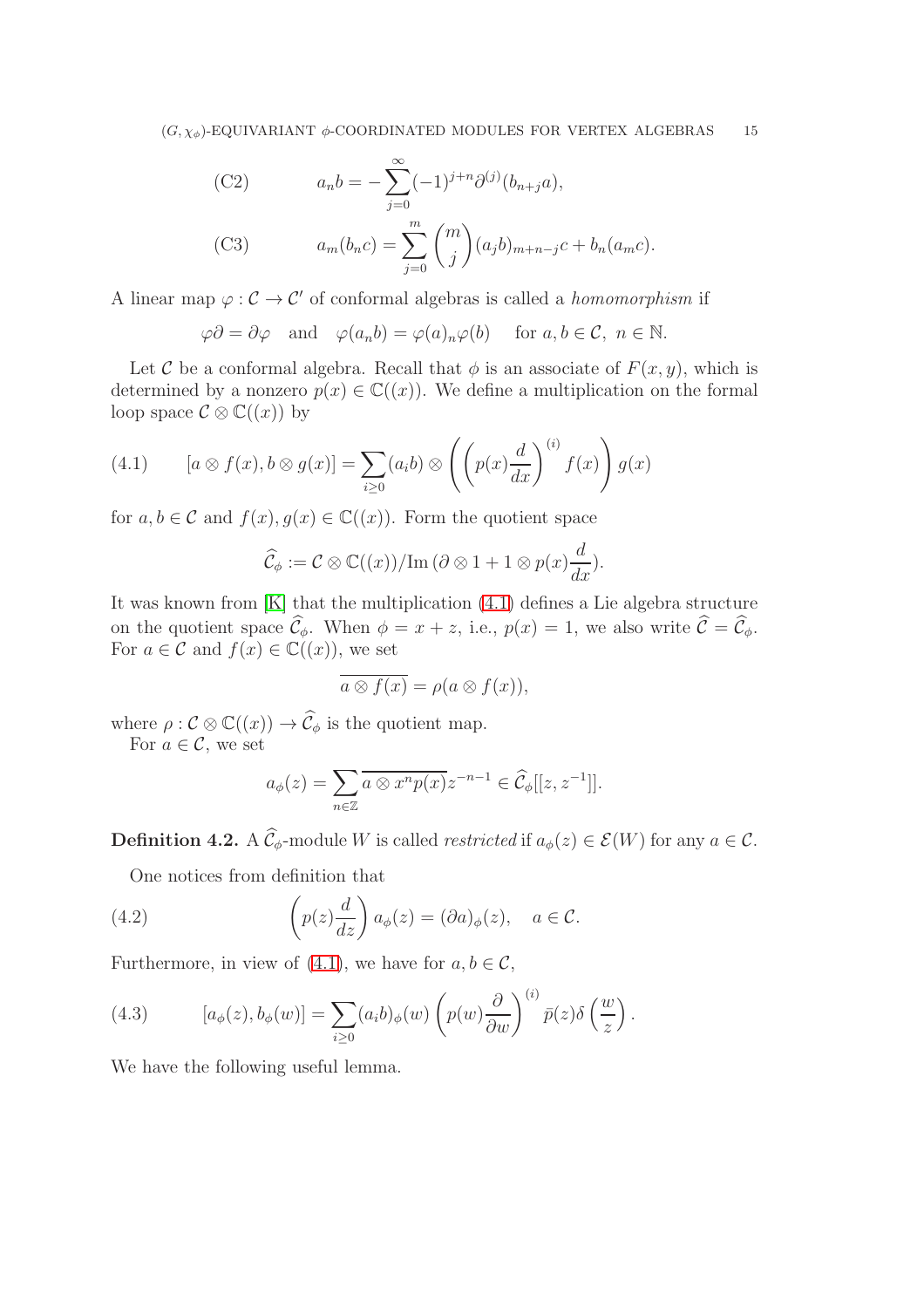<span id="page-15-3"></span>**Lemma 4.3.** Let W be a vector space and  $\mathcal C$  be a conformal algebra. Assume that there is a linear map

$$
\pi: \mathcal{C} \to \mathcal{E}(W), \quad a \mapsto a(z) = \sum_{n \in \mathbb{Z}} a_{[n]} z^{-n-1},
$$

such that for  $a \in \mathcal{C}$ ,

<span id="page-15-0"></span>(4.4) 
$$
\left(p(z)\frac{d}{dz}\right)a(z) = (\partial a)(z),
$$

and for  $a, b \in \mathcal{C}$ ,

<span id="page-15-1"></span>(4.5) 
$$
[a(z), b(w)] = \sum_{i \geq 0} (a_i b)(w) \left( p(w) \frac{\partial}{\partial w} \right)^{(i)} \bar{p}(z) \delta \left( \frac{w}{z} \right).
$$

Then there is a restricted  $\widehat{C}_{\phi}$ -module structure on W with  $a_{\phi}(z) = a(z)$  for  $a \in \mathcal{C}$ . *Proof.* Let  $a \in \mathcal{C}$  and  $f(x) \in \mathbb{C}((x))$ . Set

$$
f_0(x) = p(x)^{-1} f(x) = \sum_{n \ge n_0} b_n x^n,
$$

where  $n_0 \in \mathbb{Z}$ . We define an action of  $\overline{a \otimes f(x)}$  on W by

<span id="page-15-2"></span>(4.6) 
$$
\overline{a \otimes f(x)}w = \sum_{n=n_0}^{n_{a,w}} b_n a_{[n]}w, \quad w \in W,
$$

where  $n_{a,w}$  is a sufficiently large integer such that  $a_{m}w = 0$  for all  $m > n_{a,w}$ . It follows from [\(4.4\)](#page-15-0) that this action is well-defined. Furthermore, by comparing [\(4.3\)](#page-14-1) with [\(4.5\)](#page-15-1), one can check that [\(4.6\)](#page-15-2) defines a restricted  $\mathcal{C}_{\phi}$ -module structure<br>on W with  $a_{\phi}(z) = a(z)$  for  $a \in \mathcal{C}$ on W with  $a_{\phi}(z) = a(z)$  for  $a \in \mathcal{C}$ .

Now we recall the notion of universal enveloping vertex algebra of a conformal algebra C. Set  $\widehat{C}_+ = \rho(C \otimes \mathbb{C}[[x]])$ , which is a Lie subalgebra of  $\widehat{C}$ . Let C be the one-dimensional trivial  $\widehat{\mathcal{C}}_+$ -module. Then we have the induced  $\widehat{\mathcal{C}}$ -module

$$
V_{\mathcal{C}}=\mathcal{U}(\widehat{\mathcal{C}})\otimes_{\mathcal{U}(\widehat{\mathcal{C}}_+)}\mathbb{C}.
$$

Set  $1 = 1 \otimes 1$ . It is known that C can be identified as a subspace of  $V_c$  through the linear map

$$
a \mapsto \overline{a \otimes x^{-1}} \mathbf{1}, \quad a \in \mathcal{C}.
$$

Note that each vertex algebra is naturally a conformal algebra by setting  $\partial = \mathcal{D}$ and forgetting the *n*-products with  $n < 0$ . The following result is well-known (cf.  $[K, DLM, P, FB]$  $[K, DLM, P, FB]$  $[K, DLM, P, FB]$  $[K, DLM, P, FB]$ .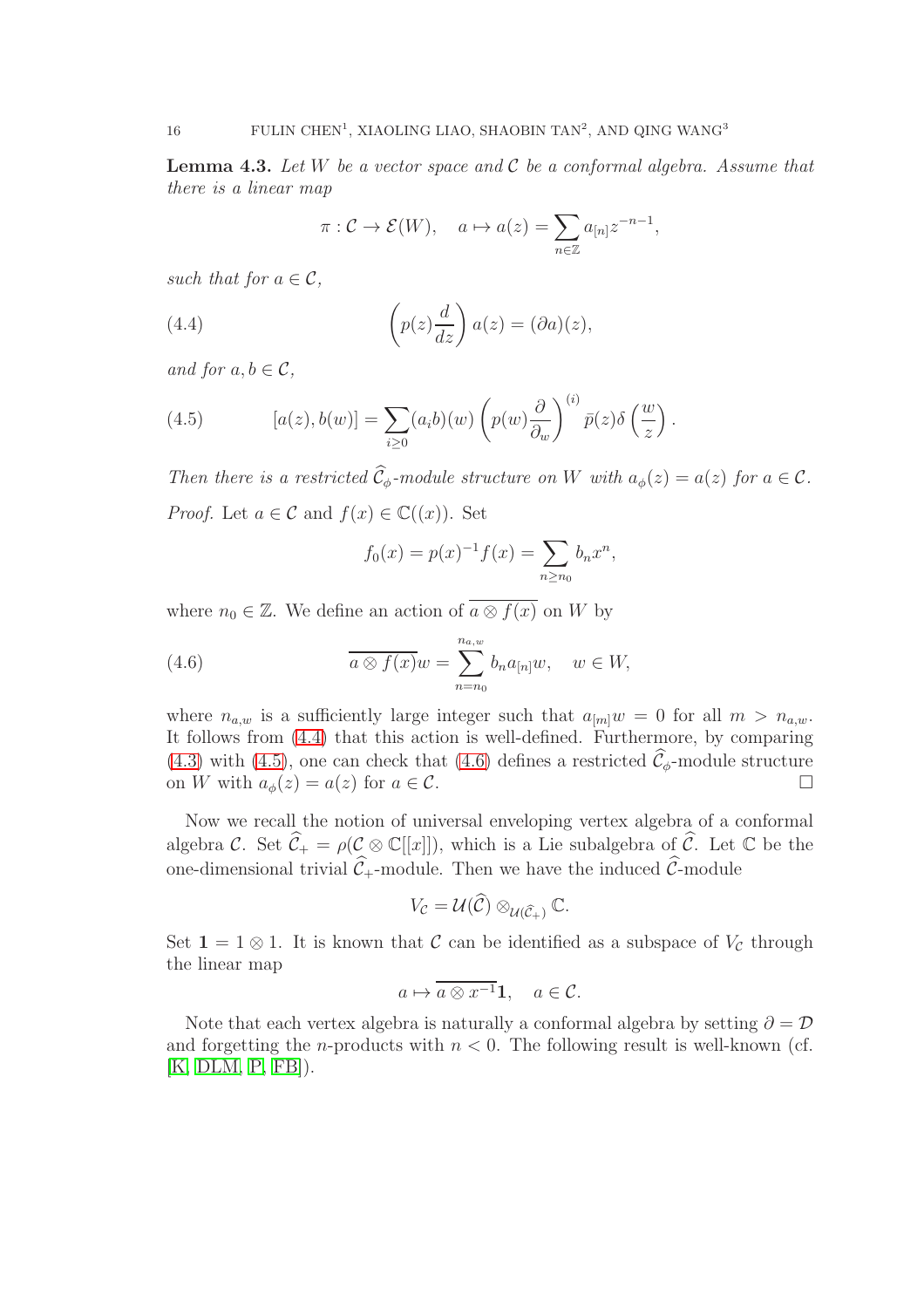<span id="page-16-1"></span>**Proposition 4.4.** There is a vertex algebra structure on  $V_c$  such that 1 is the vacuum vector and that

$$
Y(a, z) = a(z) = \sum_{n \in \mathbb{Z}} \overline{a \otimes x^n} z^{-n-1}
$$

for  $a \in \mathcal{C}$ . Moreover, for any vertex algebra V, if  $\varphi : \mathcal{C} \to V$  is a homomorphism of conformal algebras, then  $\varphi$  extends uniquely to a vertex algebra homomorphism from  $V_c$  to  $V$ .

The following is the main result of this section.

<span id="page-16-2"></span>**Theorem 4.5.** Let C be a conformal algebra. Then any restricted  $\widehat{C}_{\phi}$ -module W is naturally a  $\phi$ -coordinated V<sub>C</sub>-module with  $Y_W(a, z) = a_{\phi}(z)$  for  $a \in \mathcal{C}$ . On the other hand, any φ-coordinated  $V_c$ -module W is naturally a restricted  $\tilde{C}_{\phi}$ -module with  $a_{\phi}(z) = Y_W(a, z)$  for  $a \in \mathcal{C}$ .

*Proof.* Let W be a restricted  $\hat{\mathcal{C}}_{\phi}$ -module. Then it follows from [\(4.3\)](#page-14-1) that

$$
S = \{ a_{\phi}(z) \mid a \in \mathcal{C} \}
$$

is a local subset of  $\mathcal{E}(W)$ . In view of Theorem [3.9,](#page-13-1) there is a vertex algebra  $\langle S \rangle_{\phi}$ with W as a faithful  $\phi$ -coordinated  $\langle S \rangle_{\phi}$ -module on which  $Y_W(b(z), z_0) = b(z_0)$  for  $b(z) \in \langle S \rangle_{\phi}$ . This together with [\(4.3\)](#page-14-1) implies that for  $a, b \in \mathcal{C}$ ,

$$
[Y_W(a_{\phi}(z_0), z), Y_W(b_{\phi}(z_0), w)] = [a_{\phi}(z), b_{\phi}(w)]
$$
  
= 
$$
\sum_{i \geq 0} (a_i b)_{\phi}(w) \left( p(w) \frac{\partial}{\partial w} \right)^{(i)} \overline{p}(z) \delta \left( \frac{w}{z} \right).
$$

As W is faithful, it follows from Proposition [3.5](#page-11-1) that

<span id="page-16-0"></span>(4.7) 
$$
a_{\phi}(z)^{\phi}_{i}b_{\phi}(z) = (a_{i}b)_{\phi}(z), \quad a, b \in \mathcal{C}, i \in \mathbb{N}.
$$

We define a linear map

 $\varphi: \mathcal{C} \to \langle S \rangle_{\phi}, \quad a \mapsto a_{\phi}(z).$ 

It follows from [\(3.3\)](#page-10-2) and [\(4.2\)](#page-14-2) that for  $a \in \mathcal{C}$ ,

$$
\mathcal{D}\varphi(a) = \left(p(z)\frac{d}{dz}\right)a_{\phi}(z) = (\partial a)_{\phi}(z) = \varphi\partial(a).
$$

This together with [\(4.7\)](#page-16-0) implies that  $\varphi$  is a homomorphism of conformal algebras. Then Proposition [4.4](#page-16-1) says that  $\varphi$  can be extended to a vertex algebra homomorphism from  $V_c$  to  $\langle S \rangle_{\phi}$ . Thus, W becomes a  $\phi$ -coordinated  $V_c$ -module with

$$
Y_W(a, w) = Y_W(\varphi(a), w) = Y_W(a_{\phi}(z), w) = a_{\phi}(w) \text{ for } a \in \mathcal{C}.
$$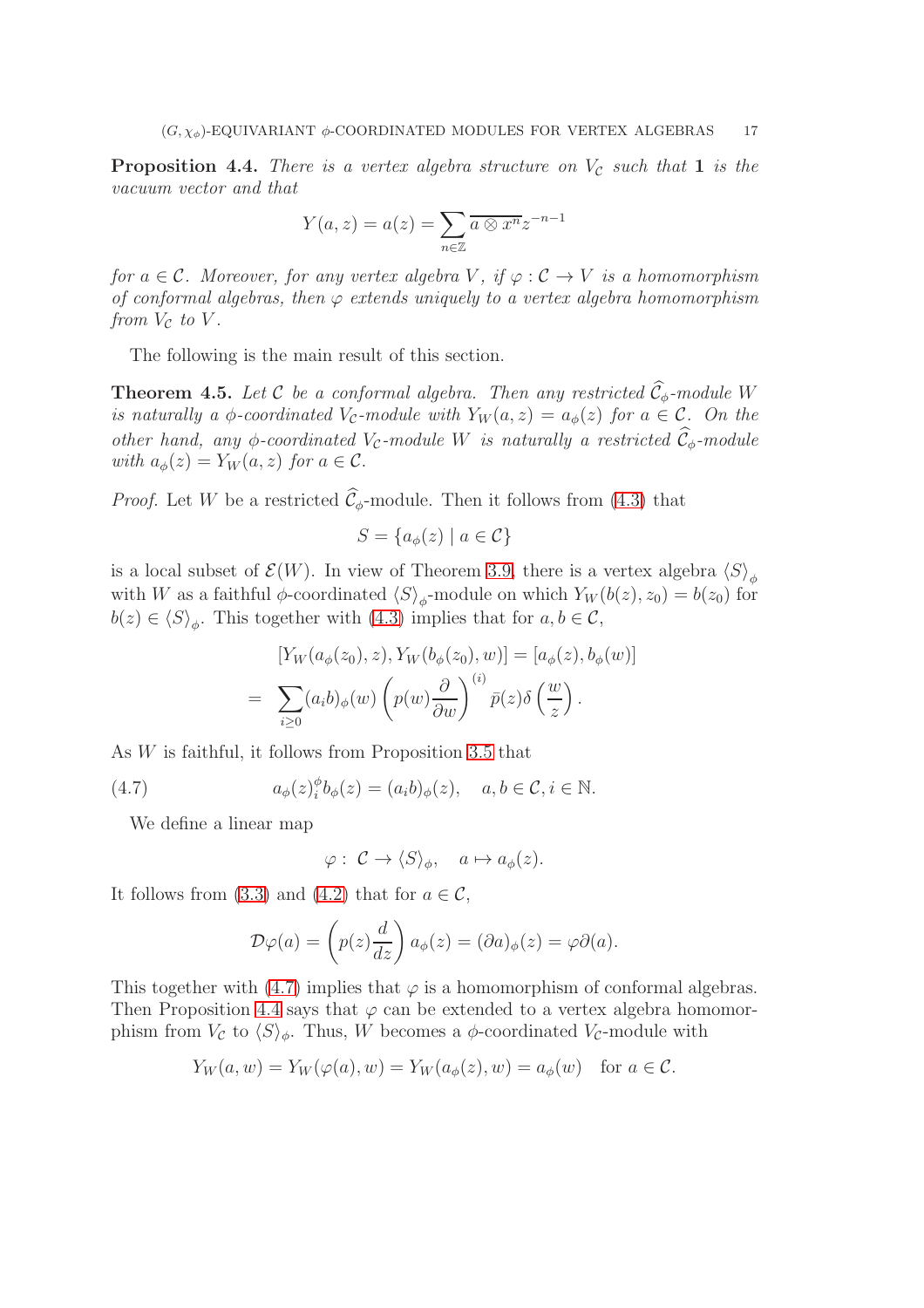On the other hand, let W be a  $\phi$ -coordinated  $V_c$ -module. Recall from [\(3.3\)](#page-10-2) that for  $a \in \mathcal{C}$ ,

$$
Y_W(\partial a, z) = Y_W(\mathcal{D}a, z) = \left(p(z)\frac{d}{dz}\right)Y_W(a, z),
$$

and recall from Proposition [3.5](#page-11-1) that for  $a, b \in \mathcal{C}$ ,

$$
[Y_W(a,z), Y_W(b,w)] = \sum_{i \geq 0} Y_W(a_i b, w) \left( p(w) \frac{\partial}{\partial w} \right)^{(i)} \overline{p}(z) \delta \left( \frac{w}{z} \right).
$$

Combining this with Lemma [4.3,](#page-15-3) we see that W is a restricted  $\hat{C}_{\phi}$ -module with  $a_{\phi}(z) = Y_{W}(a, z)$  for  $a \in \mathcal{C}$ , as desired.  $a_{\phi}(z) = Y_W(a, z)$  for  $a \in \mathcal{C}$ , as desired.

**Remark 4.6.** When  $p(x) \in \mathbb{C}[x, x^{-1}]$  is a Laurent polynomial, the Lie algebra  $\widehat{C}_{\phi}$ can be defined in the following usual way:

$$
\widehat{\mathcal{C}}_{\phi} := \mathcal{C} \otimes \mathbb{C}[x, x^{-1}] / \mathrm{Im}(\partial \otimes 1 + 1 \otimes p(x) \frac{d}{dx}).
$$

However, for the case  $p(x) \in \mathbb{C}((x))$ , the derivation  $p(x) \frac{d}{dx}$  may be not well-defined on  $\mathbb{C}[x, x^{-1}]$ . So we need to enlarge the usual loop algebra  $\mathcal{C} \otimes \mathbb{C}[x, x^{-1}]$  to the formal loop algebra  $\mathcal{C} \otimes \mathbb{C}((x))$ .

### 5.  $(G, \chi_{\phi})$ -EQUIVARIANT  $\phi$ -COORDINATED QUASI MODULES

Let G be a group and let  $\chi, \chi_{\phi} : G \to \mathbb{C}^{\times}$  be two linear characters on G. In this section we generalize the previous results on  $\phi$ -coordinated modules for vertex algebras to the  $(G, \chi_{\phi})$ -equivariant  $\phi$ -coordinated quasi modules for  $(G, \chi)$ vertex algebras. We start with the notion of  $(G, \chi)$ -vertex algebra in [\[JKLT\]](#page-30-0) (cf.  $[Li3, Li5]$  $[Li3, Li5]$ .

**Definition 5.1.** A  $(G, \chi)$ -vertex algebra is a pair  $(V, R)$  consisting of a vertex algebra V and a group homomorphism  $R: G \to GL(V)$  such that  $R_g(1) = 1$  and

$$
R_g Y(v, z) R_g^{-1} = Y(R_g(v), \chi(g)z) \quad \text{for } g \in G, v \in V.
$$

For  $(G, \chi)$ -vertex algebras  $(V, R)$ ,  $(V', R')$ , a linear map  $\psi : V \to V'$  is called a  $(G, \chi)$ -vertex algebra homomorphism if  $\psi$  is a vertex algebra homomorphism and  $\psi \circ R_g = R'_g \circ \psi$  for  $g \in G$ .

For a subgroup  $\Gamma$  of  $\mathbb{C}^{\times}$ , we denote by  $\mathbb{C}_{\Gamma}[x]$  the set of all monic polynomials in  $\mathbb{C}[x]$  whose roots contained in Γ. The following notion was introduced in [\[JKLT\]](#page-30-0).

**Definition 5.2.** Let  $(V, R)$  be a  $(G, \chi)$ -vertex algebra. A  $(G, \chi_{\phi})$ -equivariant  $\phi$ coordinated quasi V-module is a  $\phi$ -coordinated quasi V-module  $(W, Y_W)$  such that

<span id="page-17-1"></span>(5.1) 
$$
Y_W(R_g v, z) = Y_W(v, \chi_{\phi}(g)^{-1} z) \text{ for } g \in G, v \in V,
$$

and that for  $u, v \in V$ , there exists  $q(z) \in \mathbb{C}_{\chi_{\phi}(G)}[z]$  such that

<span id="page-17-0"></span>
$$
(5.2) \tqquad q(z_1/z_2)Y_W(u, z_1)Y_W(v, z_2) \in \text{Hom}(W, W((z_1, z_2))).
$$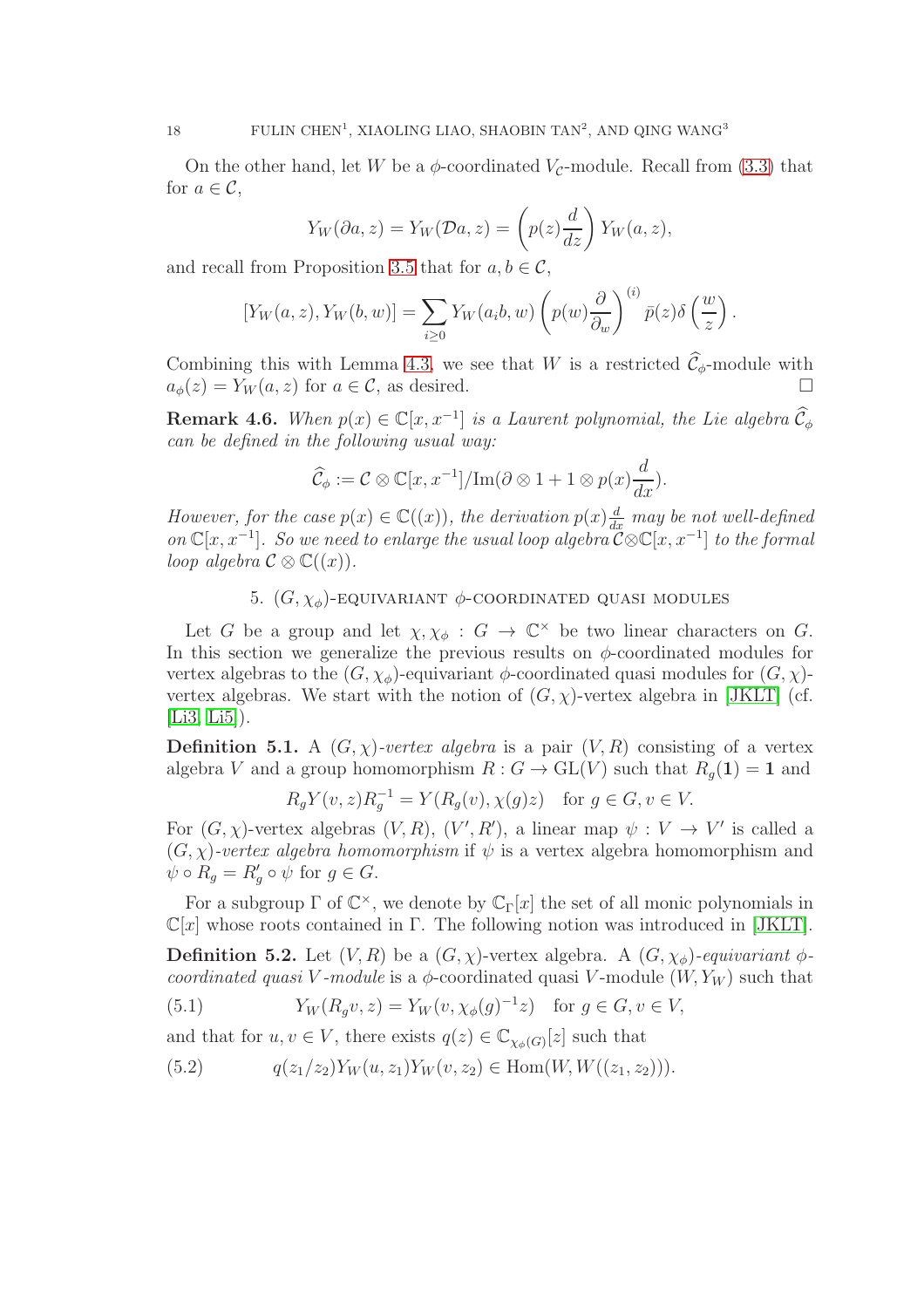Let  $(V, R)$  be a  $(G, \chi)$ -vertex algebra and let  $(W, Y_W)$  be a  $(G, \chi_{\phi})$ -equivariant  $\phi$ -coordinated quasi V-module. If  $\frac{d}{dz}Y_W(v, z) \neq 0$  for some  $v \in V$ , then it was shown in [\[JKLT\]](#page-30-0) that

<span id="page-18-0"></span>(5.3) 
$$
\phi(x, \chi(g)z) = \chi_{\phi}(g)\phi(\chi_{\phi}(g)^{-1}x, z) \text{ for } g \in G.
$$

Note that this relation is equivalent to

<span id="page-18-1"></span>(5.4) 
$$
p(\chi_{\phi}(g)x) = \chi(g)^{-1}\chi_{\phi}(g)p(x) \text{ for } g \in G.
$$

On the other hand, if  $\frac{d}{dz}Y_W(v, z) = 0$  for any  $v \in V$ , then the quotient vertex algebra  $V/\ker Y_W$  is simply an associative algebra and G acts trivially on  $V/\ker Y_W$ . In view of this, we always assume that the characters  $\chi$  and  $\chi_{\phi}$  satisfy the relation [\(5.3\)](#page-18-0). Note that we have  $\chi = \chi_{\phi}$  if  $p(x) = 1$  and  $\chi = 1$  if  $p(x) = x$ .

As a generalization of Proposition [3.5,](#page-11-1) we have:

<span id="page-18-3"></span>**Proposition 5.3.** Let  $(V, R)$  be a  $(G, \chi)$ -vertex algebra and let  $(W, Y_W)$  be a  $(G, \chi_{\phi})$ -equivariant  $\phi$ -coordinated quasi V-module. Let  $\psi : \chi_{\phi}(G) \to G$  be a section of  $\chi_{\phi}$ . Then for  $u, v \in V$ ,

$$
(5.5)
$$

 $[Y_{W}(u, z_{1}), Y_{W}(v, z_{2})]$ 

<span id="page-18-2"></span>
$$
= \operatorname{Res}_{z_0} \sum_{g \in \psi(\chi_{\phi}(G))} Y_W(Y(R_{g^{-1}}u, z_0)v, z_2) e^{z_0 p(z_2) \frac{\partial}{\partial z_2}} \left(\chi(g) \bar{p}(z_1) \delta\left(\frac{\chi_{\phi}(g) z_2}{z_1}\right)\right).
$$

*Proof.* Let  $u, v \in V$ . From [\(5.2\)](#page-17-0) and [\(3.1\)](#page-10-0), it follows that there exists a  $q(z) \in$  $\mathbb{C}_{\chi_{\phi}(G)}[z]$  such that

$$
q(z_1/z_2)[Y_W(u, z_1), Y_W(v, z_2)] = 0.
$$

Then by applying Proposition [2.6](#page-8-3) we have

$$
[Y_W(u, z_1), Y_W(v, z_2)]
$$
  
= 
$$
\sum_{\lambda \in \chi_{\phi}(G)} \sum_{j \ge 0} Y_W(u, \lambda z_2)_{j}^{\phi} Y_W(v, z_2) \left( p(z_2) \frac{\partial}{\partial z_2} \right)^{(j)} \bar{p}(\lambda^{-1} z_1) \delta \left( \frac{\lambda z_2}{z_1} \right).
$$

Note that [\(5.4\)](#page-18-1) implies that for  $g \in G$ ,

$$
\bar{p}(\chi_{\phi}(g)^{-1}z_1) = \chi_{\phi}(g)z_1^{-1}p(\chi_{\phi}(g^{-1})z_1) = \chi(g)z_1^{-1}p(z_1) = \chi(g)\bar{p}(z_1),
$$

together with  $\psi$  a section of  $\chi_{\phi}$ , we obtain

$$
[Y_W(u,z_1), Y_W(v,z_2)]
$$

$$
= \operatorname{Res}_{z_0} \sum_{g \in \psi(\chi_{\phi}(G))} Y_{\mathcal{E}}^{\phi} \left( Y_W(u, \chi_{\phi}(g) z_2), z_0 \right) Y_W(v, z_2) e^{z_0 p(z_2) \frac{\partial}{\partial z_2}} \left( \chi(g) \bar{p}(z_1) \delta \left( \frac{\chi_{\phi}(g) z_2}{z_1} \right) \right).
$$

From  $(5.1)$  and  $(3.4)$ , we have

$$
Y_{\mathcal{E}}^{\phi}(Y_W(u, \chi_{\phi}(g)z), z_0) Y_W(v, z) = Y_{\mathcal{E}}^{\phi}(Y_W(R_{g^{-1}}u, z), z_0) Y_W(v, z) = Y_W(Y(R_{g^{-1}}u, z_0)v, z)
$$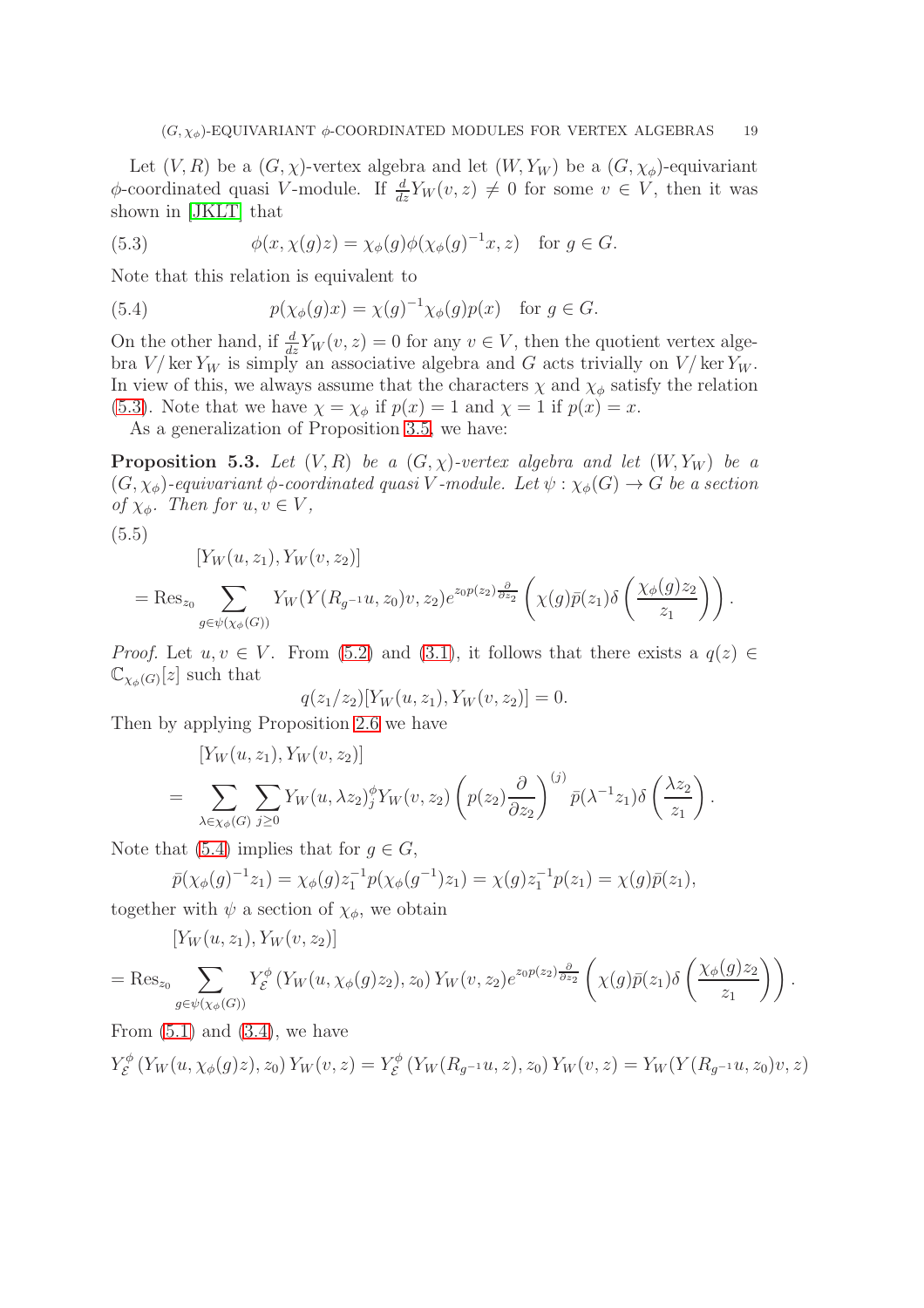for  $q \in G$ . Thus [\(5.5\)](#page-18-2) follows.

**Definition 5.4.** Let W be a vector space and let  $\Gamma$  be a subgroup of  $\mathbb{C}^{\times}$ . A subset S of  $\mathcal{E}(W)$  is said to Γ-quasi local if for any pair  $a(z)$ ,  $b(z)$  in S, there exists  $q(z) \in \mathbb{C}_{\Gamma}[z]$  such that

$$
q(z_1/z_2)[a(z_1), b(z_2)] = 0,
$$

and is said to be  $\Gamma$ -stable if for any  $a(z) \in S$  and  $\lambda \in \Gamma$ ,  $a(\lambda z) \in S$ .

For a Γ-quasi local and Γ-stable subset S of  $\mathcal{E}(W)$ ,  $\langle S \rangle_{\phi}$  is also Γ-quasi local (Theorem [3.6\)](#page-11-0) and Γ-stable([\[JKLT\]](#page-30-0)). Furthermore, from [\[JKLT,](#page-30-0) Theorem 3.11] and Theorem [3.9,](#page-13-1) we immediately have the following result.

<span id="page-19-1"></span>**Theorem 5.5.** Let S be a  $\chi_{\phi}(G)$ -stable and  $\chi_{\phi}(G)$ -quasi local subset of  $\mathcal{E}(W)$ . Assume that the character  $\chi_{\phi}$  is injective. Then the vertex algebra  $\langle S \rangle_{\phi}$  together with the group homomorphism

$$
R: G \to \operatorname{GL}(\langle S \rangle_{\phi}), \quad g \mapsto R_g
$$

is a  $(G, \chi)$ -vertex algebra and W is a faithful  $(G, \chi_{\phi})$ -equivariant  $\phi$ -coordinated quasi  $\langle S \rangle_{\phi}$ -module with  $Y_W (a(z), z_0) = a(z_0)$  for  $a(z) \in \langle S \rangle_{\phi}$ , where  $R_q(a(z)) =$  $a(\chi_{\phi}(g)^{-1}z).$ 

The following notion was introduced in [\[Li3\]](#page-30-8):

**Definition 5.6.** A  $(G, \chi)$ -conformal algebra  $(\mathcal{C}, R)$  is a conformal algebra  $\mathcal C$  together with a group homomorphism

$$
R: G \to \text{GL}(\mathcal{C}), \quad g \mapsto R_g,
$$

such that for any  $a, b \in \mathcal{C}$ ,

| (CR1) | $\partial R_q = \chi(g)^{-1} R_q \partial,$                                |
|-------|----------------------------------------------------------------------------|
| (CR2) | $R_q(a_m b) = \chi(g)^{-(m+1)} (R_q a)_m (R_q b)$ for $m \in \mathbb{N}$ , |
| (CR3) | $(R_a a)_m b = 0$ for all but finitely many $m \in \mathbb{N}, q \in G$ .  |

For  $(G, \chi)$ -conformal algebras  $(C, R)$ ,  $(C', R')$ , a linear map  $\psi : C \to C'$  is called a  $(G, \chi)$ -conformal algebra homomorphism if  $\psi$  is a conformal algebra homomorphism and  $\psi \circ R_g = R'_g \circ \psi$  for  $g \in G$ .

Let  $(C, R)$  be a  $(G, \chi)$ -conformal algebra. For any  $g \in G$ , we define a linear automorphism  $\hat{R}_g$  on  $\mathcal{C} \otimes \mathbb{C}((x))$  by

(5.6) 
$$
\hat{R}_g(a \otimes f(x)) = \chi(g)^{-1} R_g(a) \otimes f(\chi_{\phi}(g)^{-1}x), \quad a \in \mathcal{C}, f(x) \in \mathbb{C}((x)).
$$

<span id="page-19-0"></span>**Lemma 5.7.** For  $q \in G$ , one has

$$
\hat{R}_g \circ (\partial \otimes 1 + 1 \otimes p(x) \frac{d}{dx}) = \chi(g)(\partial \otimes 1 + 1 \otimes p(x) \frac{d}{dx}) \circ \hat{R}_g.
$$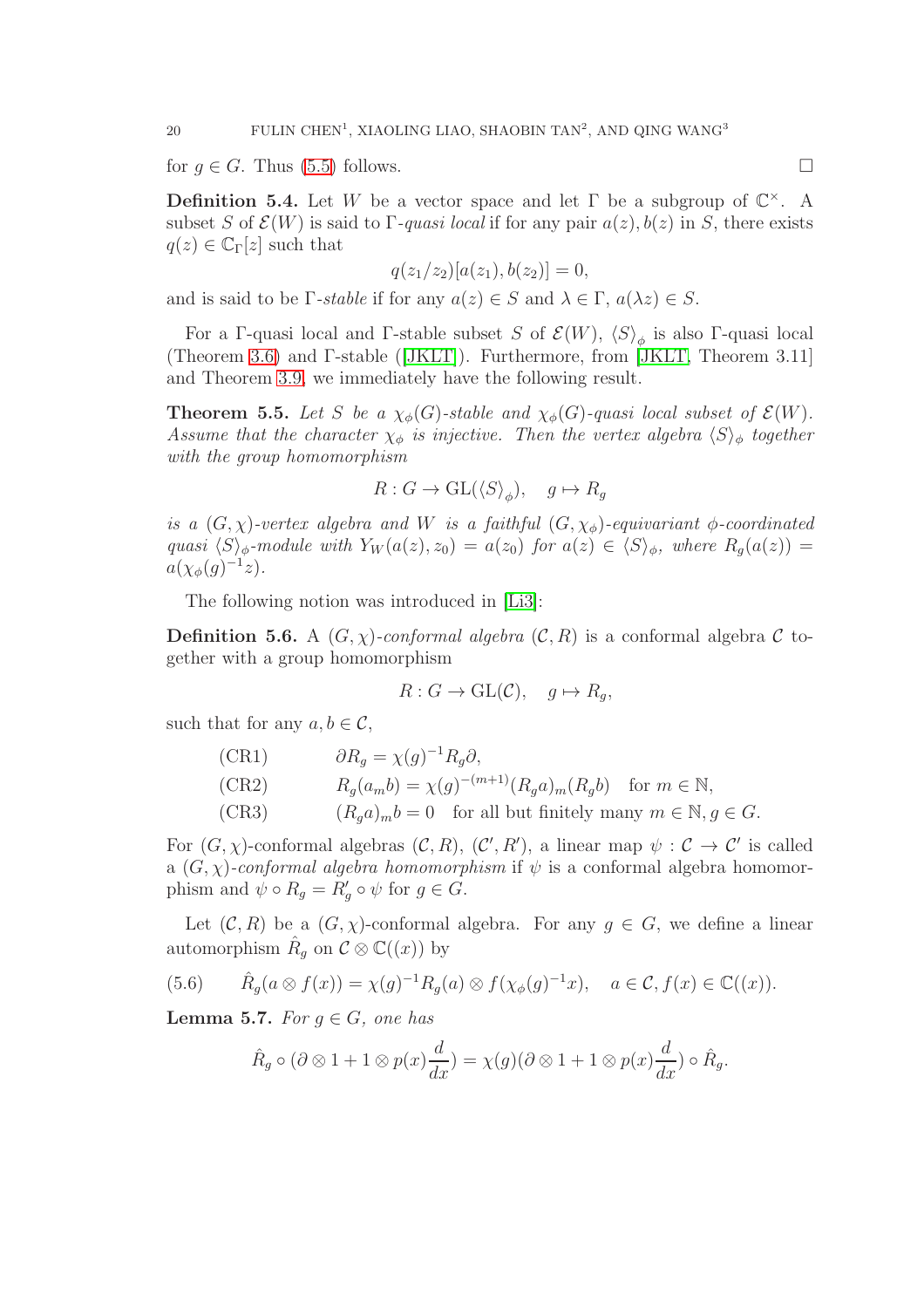*Proof.* For  $a \in \mathcal{C}$ ,  $f(x) \in \mathbb{C}((x))$ , we have

$$
\hat{R}_g(\partial a \otimes f(x) + a \otimes p(x) \frac{df(x)}{dx})
$$
\n
$$
= \chi(g)^{-1} \Big( R_g(\partial a) \otimes f(\chi_{\phi}(g)^{-1}x) + R_g a \otimes p(\chi_{\phi}(g)^{-1}x) \Big( \frac{df(x)}{dx}|_{x = \chi_{\phi}(g)^{-1}x} \Big) \Big)
$$
\n
$$
= (\partial R_g a) \otimes f(\chi_{\phi}(g)^{-1}x) + \chi_{\phi}(g)^{-1} R_g a \otimes p(x) \Big( \frac{df(x)}{dx}|_{x = \chi_{\phi}(g)^{-1}x} \Big)
$$
\n
$$
= \chi(g)(\partial \otimes 1 + 1 \otimes p(x) \frac{d}{dx}) \hat{R}_g(a \otimes f(x)),
$$

where in the second equality we have used the relations (CR1) and [\(5.4\)](#page-18-1).  $\Box$ 

In view of Lemma [5.7,](#page-19-0)  $\hat{R}_g$  induces a linear automorphism on  $\hat{C}_{\phi}$ , which we still denote as  $\hat{R}_g$ . Then we have:

<span id="page-20-0"></span>**Lemma 5.8.** For  $g \in G$ ,  $\hat{R}_g$  is a Lie automorphism of  $\widehat{C}_{\phi}$ . Furthermore, for any  $u, v \in \widehat{\mathcal{C}}_{\phi}, \ [\hat{R}_g(u), v] = 0 \ for \ all \ but \ finitely \ many \ g \in G.$ 

*Proof.* For  $a, b \in \mathcal{C}$  and  $f(x), g(x) \in \mathbb{C}((x))$  we have

$$
[\hat{R}_g(a \otimes f(x)), \hat{R}_g(b \otimes g(x))]
$$
  
= $\chi(g)^{-2}[R_g(a) \otimes f(\chi_{\phi}(g)^{-1}x), R_g(b) \otimes g(\chi_{\phi}(g)^{-1}x)]$   
= $\chi(g)^{-2} \sum_{i\geq 0} ((R_g a)_i (R_g b)) \otimes \left( \left( p(x) \frac{d}{dx} \right)^{(i)} f(\chi_{\phi}(g)^{-1}x) \right) g(\chi_{\phi}(g)^{-1}x)$   
= $\chi(g)^{-1+i} \sum_{i\geq 0} (R_g(a_i b)) \otimes \left( \left( p(x) \frac{d}{dx} \right)^{(i)} f(\chi_{\phi}(g)^{-1}x) \right) g(\chi_{\phi}(g)^{-1}x)$   
= $\hat{R}_g([a \otimes f(x), b \otimes g(x)]),$ 

where in the third and last equality we have used the relations (CR2) and  $(5.4)$ , respectively. This proves that  $\hat{R}_g$  is a Lie automorphism and the second assertion follows from (CR3).  $\Box$ 

Following [\[Li3\]](#page-30-8), we define a multiplication on  $\widehat{\mathcal{C}}_{\phi}$  by

(5.7) 
$$
(u, v) \mapsto \sum_{g \in G} [\hat{R}_g(u), v], \quad u, v \in \widehat{\mathcal{C}}_{\phi}.
$$

In view of Lemma [5.8,](#page-20-0) it was known that under this new multiplication, the quotient space

$$
\widehat{\mathcal{C}}_{\phi}[G] := \widehat{\mathcal{C}}_{\phi}/\mathrm{span}\{\widehat{R}_g(u) - u \mid g \in G, u \in \widehat{\mathcal{C}}_{\phi}\}\
$$

is a Lie algebra [\[Li3\]](#page-30-8). For convenience, for  $a \in \mathcal{C}$ ,  $f(x) \in \mathbb{C}((x))$ , we still denote the image of  $\overline{a \otimes f(x)}$  in  $\widehat{\mathcal{C}}_{\phi}[G]$  by  $\overline{a \otimes f(x)}$ .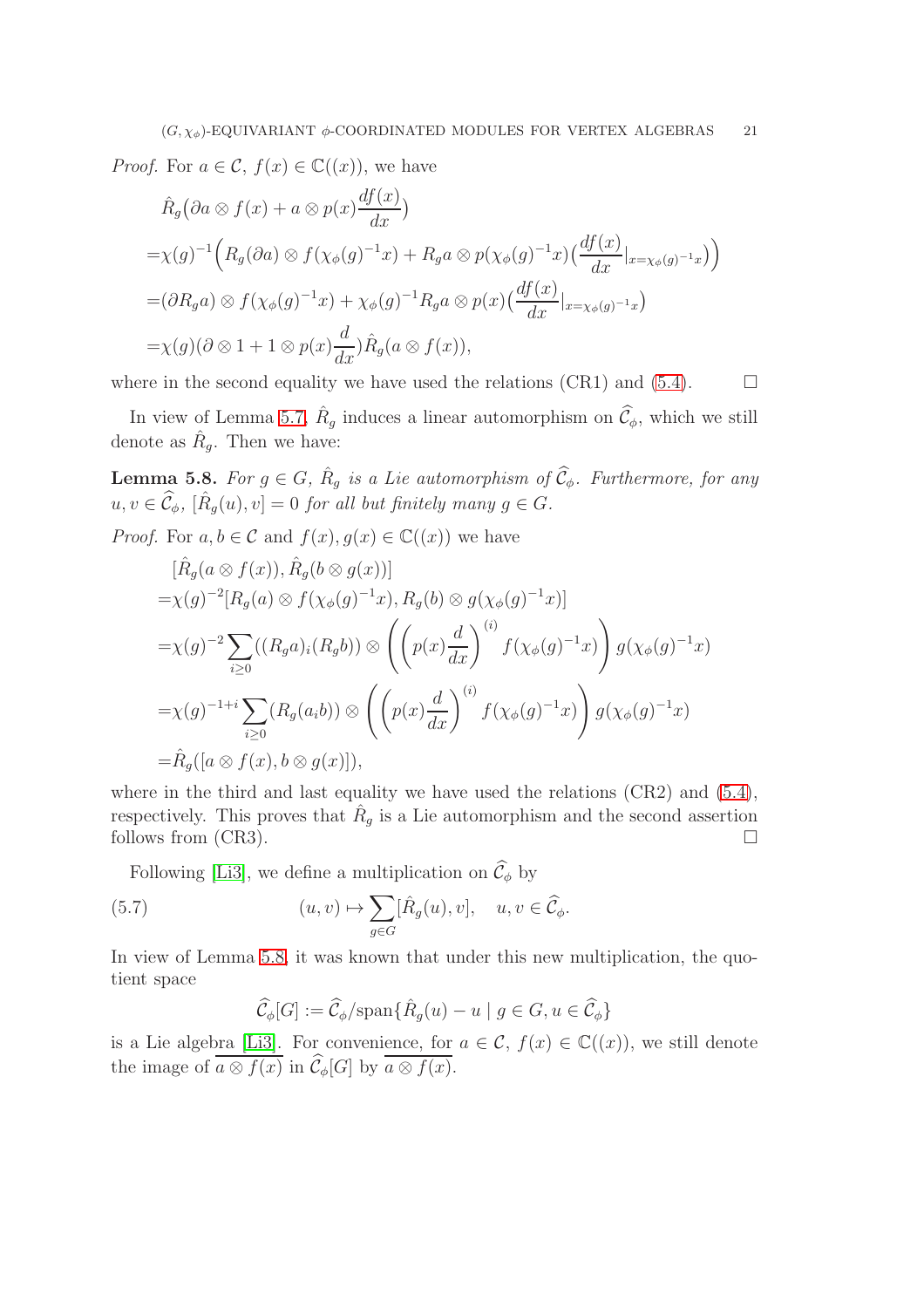**Remark 5.9.** When G is a finite group,  $\widehat{C}_{\phi}[G]$  is obviously isomorphic to the subalgebra of  $\widehat{\mathcal{C}}_{\phi}$  fixed by  $\widehat{R}_g$  for any  $g \in G$ .

For  $a \in \mathcal{C}$ , we set

$$
a_{\phi}^{G}(z) = \sum_{n \in \mathbb{Z}} \overline{a \otimes x^{n} p(x)} z^{-n-1} \in \widehat{\mathcal{C}}_{\phi}[G][[z, z^{-1}]].
$$

We have

**Definition 5.10.** A  $\hat{\mathcal{C}}_{\phi}[G]$ -module W is called *restricted* if  $a_{\phi}^{G}(z) \in \mathcal{E}(W)$  for any  $a \in \mathcal{C}$ .

From [\(5.4\)](#page-18-1), we have that for  $a \in \mathcal{C}$ ,

<span id="page-21-0"></span>(5.8) 
$$
(R_g a)^G_{\phi}(z) = a^G_{\phi}(\chi_{\phi}(g)^{-1}z).
$$

Furthermore, for  $a, b \in \mathcal{C}$ , we have

(5.9)  
\n
$$
[a^G_{\phi}(z), b^G_{\phi}(w)] = \sum_{g \in G} [(R_g a)^G_{\phi}(\chi_{\phi}(g)z), b^G_{\phi}(w)]
$$
\n
$$
= \sum_{g \in G} \sum_{i \ge 0} ((R_{g^{-1}} a)_i b)^G_{\phi}(w) \left( p(w) \frac{\partial}{\partial w} \right)^{(i)} \left( \chi(g) \bar{p}(z) \delta \left( \frac{\chi_{\phi}(g)w}{z} \right) \right).
$$

The same proof as that of Lemma [4.3,](#page-15-3) we have

<span id="page-21-1"></span>**Lemma 5.11.** Let  $W$  be a vector space. Assume that there is a linear map

$$
\pi: \mathcal{C} \to \mathcal{E}(W), \quad a \mapsto a(z) = \sum_{n \in \mathbb{Z}} a_{[n]} z^{-n-1},
$$

such that for  $a \in \mathcal{C}$ ,

(5.10) 
$$
\left(p(z)\frac{\partial}{\partial z}\right)a(z) = (\partial a)(z), \quad (R_g a)(z) = a(\chi_{\phi}(g)^{-1}z),
$$

and for  $a, b \in \mathcal{C}$ ,

$$
[a(z),b(w)] = \sum_{g \in G} \sum_{i\geq 0} ((R_{g^{-1}}a)_i b) (w) \left( p(w) \frac{\partial}{\partial w} \right)^{(i)} \left( \chi(g) \bar{p}(z) \delta \left( \frac{\chi_{\phi}(g) w}{z} \right) \right).
$$

Then there is a restricted  $\widehat{\mathcal{C}}_{\phi}[G]$ -module structure on W with  $a_{\phi}^{G}(z) = a(z)$  for  $a \in \mathcal{C}$ .

Let  $(C, R)$  be a  $(G, \chi)$ -conformal algebra and set  $H = \ker \chi_{\phi}$ . One notices from [\(5.4\)](#page-18-1) that ker  $\chi_{\phi} \subset \ker \chi$ , so  $\chi$  induces a linear character on  $G/H$ , denoted as  $\bar{\chi}$ . Following [\[Li3\]](#page-30-8), we have a  $(G/H, \bar{\chi})$ -conformal algebra  $(\mathcal{C}/H, R)$  induced from  $(C, R)$ . Explicitly, as a vector space,

$$
\mathcal{C}/H = \mathcal{C}/\mathrm{span}\{R_h a - a \mid h \in H, \ a \in \mathcal{C}\}.
$$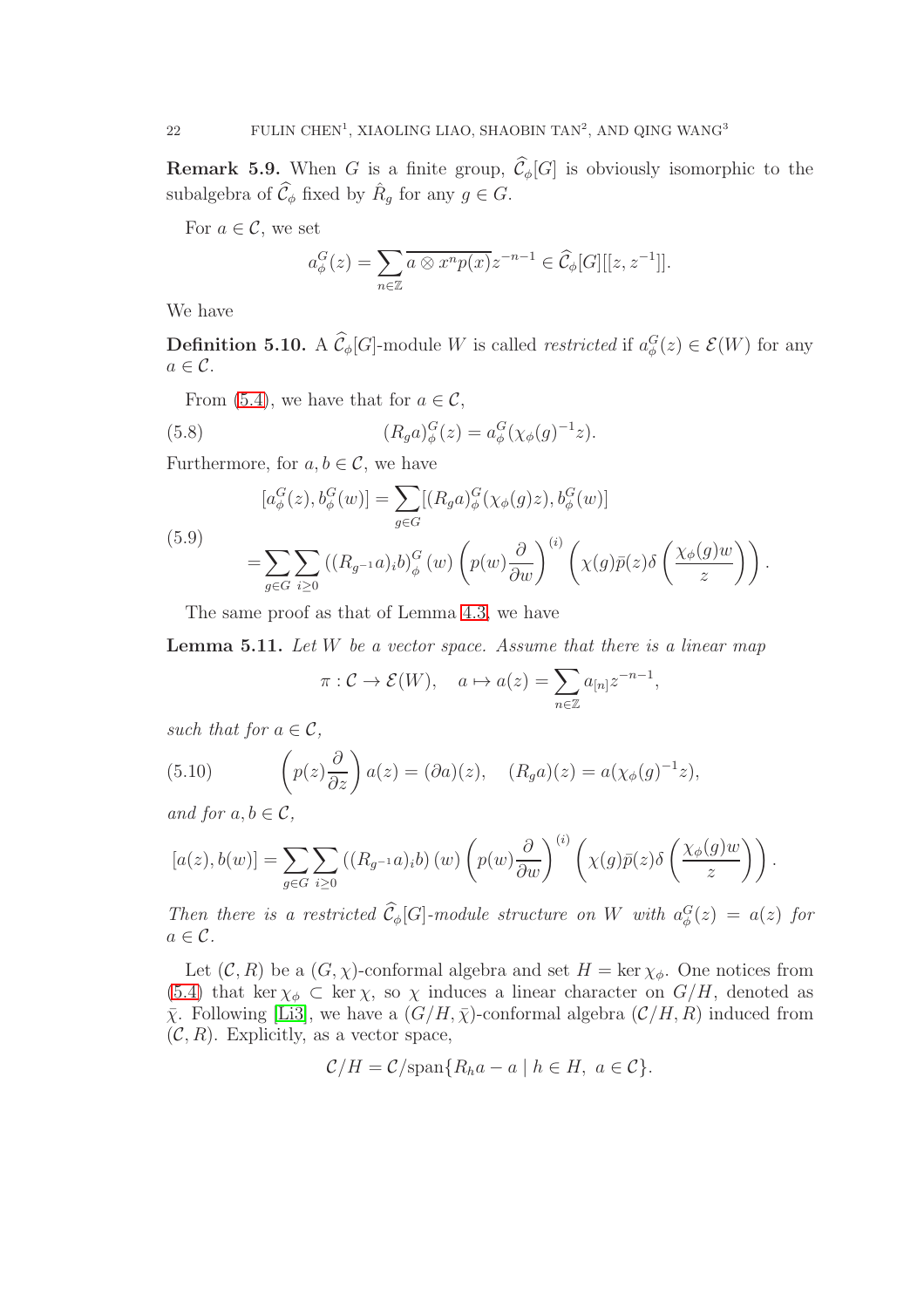Define  $\partial(aH) = (\partial a)H$  for  $aH \in \mathcal{C}/H$ , and the *n*-products on  $\mathcal{C}/H$  by

$$
(uH)_n(vH) = \sum_{h \in H} ((R_h u)_n v)H \quad \text{ for } u, v \in \mathcal{C}, n \in \mathbb{N},
$$

we also define the  $G/H$ -action on  $\mathcal{C}/H$  by  $R_{qH}(uH) = (R_qu)H$  for  $g \in G, u \in \mathcal{C}$ . Denote by  $\bar{\chi}_{\phi}$  the character on  $G/H$  induced by  $\chi_{\phi}$ . Note that the characters  $\bar{\chi}, \bar{\chi}_{\phi}$  still satisfy the relation [\(5.4\)](#page-18-1). It is known that the  $G/H$ -action R on  $\mathcal{C}/H$ can be extended uniquely to a  $G/H$ -action on  $V_{\mathcal{C}/H}$ , we still denote it by R, then  $(V_{\mathcal{C}/H}, R)$  becomes a  $(G/H, \bar{\chi})$ -vertex algebra [\[Li3\]](#page-30-8). In particular we have a notion of  $(G/H, \bar{\chi}_{\phi})$ -equivariant  $\phi$ -coordinated quasi module for the  $(G/H, \bar{\chi})$ vertex algebra  $V_{\mathcal{C}/H}$ . The following theorem is the main result of this section.

<span id="page-22-0"></span>**Theorem 5.12.** Let  $(C, R)$  be a  $(G, \chi)$ -conformal algebra and set  $H = \text{ker } \chi_{\phi}$ . Then any restricted  $\widehat{\mathcal{C}}_{\phi}[G]$ -module W is a  $(G/H, \bar{\chi}_{\phi})$ -equivariant  $\phi$ -coordinated quasi  $V_{\mathcal{C}/H}$ -module with  $Y_W(aH, z) = a_{\phi}^G(z)$  for  $a \in \mathcal{C}$ . On the other hand, any  $(G/H, \bar{\chi}_{\phi})$ -equivariant  $\phi$ -coordinated quasi  $V_{\mathcal{C}/H}$ -module W is a restricted  $\widehat{\mathcal{C}}_{\phi}[G]$ module with  $a_{\phi}^{G}(z) = Y_{W}(aH, z)$  for  $a \in \mathcal{C}$ .

*Proof.* Let W be a restricted  $\tilde{\mathcal{C}}_{\phi}[G]$ -module. Then  $S = \{a_{\phi}^G(z) \mid a \in \mathcal{C}\}\$ is a  $\chi_{\phi}(G)$ -quasi local and  $\chi_{\phi}(G)$ -stable subset of  $\mathcal{E}(W)$ . Note that the character  $\bar{\chi}_{\phi}$ :  $G/H \to \mathbb{C}^\times$  is injective and its image is  $\chi_{\phi}(G)$ . In view of the Theorem [5.5,](#page-19-1)  $\langle S \rangle_{\phi}$  is a  $(G/H, \bar{\chi})$ -vertex algebra and W is a faithful  $(G/H, \bar{\chi}_{\phi})$ -equivariant  $\phi$ -coordinated quasi  $\langle S \rangle_{\phi}$ -module with  $Y_W (a(z), z_0) = a(z_0)$  for  $a(z) \in \langle S \rangle_{\phi}$ . Note that for  $h \in H$ and  $a \in \mathcal{C}$ , from [\(5.8\)](#page-21-0) we have that

$$
(R_h a)^G_{\phi}(z) = a^G_{\phi}(\chi_{\phi}(h)^{-1}z) = a^G_{\phi}(z).
$$

Thus the linear map

$$
\varphi: C/H \to \langle S \rangle_{\phi}, \quad aH \mapsto a_{\phi}^{G}(z)
$$

is well-defined. Take a section  $\psi : \chi_{\phi}(G) \to G$  of  $\chi_{\phi}$ . For  $a, b \in \mathcal{C}$ , we have

$$
[a^G_{\phi}(z), b^G_{\phi}(w)]
$$
  
=
$$
\sum_{g\in G} \sum_{i\geq 0} ((R_{g^{-1}}a)_i b)^G_{\phi}(w) \left( p(w) \frac{\partial}{\partial w} \right)^{(i)} \left( \chi(g) \bar{p}(z) \delta \left( \frac{\chi_{\phi}(g) w}{z} \right) \right)
$$
  
=
$$
\sum_{g\in \psi(\chi_{\phi}(G))} \sum_{i\geq 0} \sum_{h\in H} ((R_{(gh)^{-1}}a)_i b)^G_{\phi}(w) \left( p(w) \frac{\partial}{\partial w} \right)^{(i)} \left( \chi(g) \bar{p}(z) \delta \left( \frac{\chi_{\phi}(g) w}{z} \right) \right).
$$

By comparing this with [\(5.5\)](#page-18-2) we have

$$
\sum_{h \in H} ((R_{(gh)^{-1}}a)_i b)_{\phi}^G (w) = (R_{g^{-1}}a)_{\phi}^G (w)_{i}^{\phi} b_{\phi}^G (w).
$$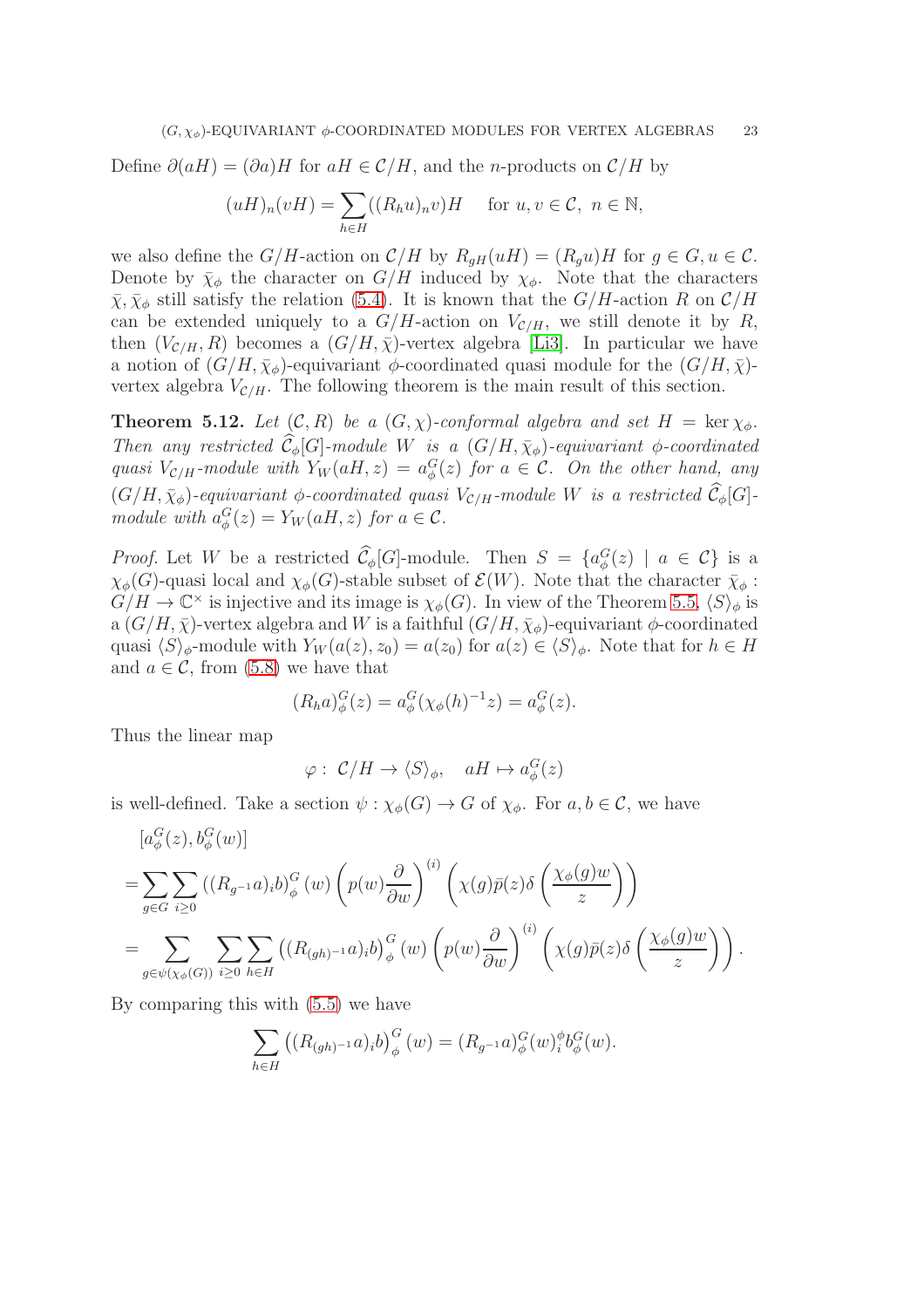This particular implies that

$$
\varphi(aH)_i^{\phi}\varphi(bH) = \varphi((aH)_i(bH)), \quad a, b \in \mathcal{C}, i \in \mathbb{N}.
$$

Furthermore, for any  $a \in \mathcal{C}$ , we have

$$
(\mathcal{D} \circ \varphi)(aH) = \mathcal{D}(a^G_{\phi}(z)) = \left(p(z)\frac{\partial}{\partial z}\right)a^G_{\phi}(z) = (\partial a)^G_{\phi}(z) = (\varphi \circ \partial)(aH).
$$

Thus,  $\varphi$  is a conformal algebra homomorphism. From the Proposition [4.4,](#page-16-1) there is a vertex algebra homomorphism from  $V_{\mathcal{C}/H}$  to  $\langle S \rangle_{\phi}$  which extends  $\varphi$ , we also denote it as  $\varphi$ . Note that for  $a \in \mathcal{C}$  and  $g \in G$ ,

$$
(R_{gH} \circ \varphi)(aH) = R_{gH} a_{\phi}^{G}(z) = a_{\phi}^{G} (\bar{\chi}_{\phi}(gH)^{-1} z)
$$
  
=  $a_{\phi}^{G} (\chi_{\phi}(g)^{-1} z) = (R_{g} a)_{\phi}^{G}(z) = \varphi((R_{g} a)H) = (\varphi \circ R_{gH})(aH).$ 

Then for  $a, b \in \mathcal{C}$  and  $g \in G$ , we have

$$
(R_{gH} \circ \varphi)(Y(aH, z)bH) = R_{gH}(Y_{\mathcal{E}}(\varphi(aH), z)\varphi(bH))
$$
  
= $Y_{\mathcal{E}}(R_{gH}(\varphi(aH)), \overline{\chi}(gH)^{-1}z)R_{gH}(\varphi(bH)) = Y_{\mathcal{E}}(\varphi(R_{gH}aH), \overline{\chi}(gH)^{-1}z)\varphi(R_{gH}bH)$   
= $\varphi(Y(R_{gH}(aH), \overline{\chi}(gH)^{-1}z)R_{gH}(bH)) = (\varphi \circ R_{gH})(Y(aH, z)bH).$ 

This together with the fact that  $\mathcal{C}/H$  is a generating set of  $V_{\mathcal{C}/H}$  proves that  $R_{gH} \circ$  $\varphi = \varphi \circ R_{gH}$  on  $V_{\mathcal{C}/H}$ . Thus  $\varphi$  is a  $(G/H, \bar{\chi})$ -vertex algebra homomorphism from  $V_{\mathcal{C}/H}$  to  $\langle S \rangle_{\phi}$ . Via this homomorphism, W is naturally a  $(G/H, \bar{\chi}_{\phi})$ -equivariant  $\phi$ -coordinated quasi  $V_{\mathcal{C}/H}$ -module.

On the other hand, let W be a  $(G/H, \bar{\chi}_{\phi})$ -equivariant  $\phi$ -coordinated quasi  $V_{\mathcal{C}/H}$ -module. From [\(3.3\)](#page-10-2) and [\(5.8\)](#page-21-0), for  $a \in \mathcal{C}$ , we have

$$
Y_W(\partial(aH), z) = Y_W(\mathcal{D}(aH), z) = \left(p(z)\frac{d}{dz}\right)Y_W(aH, z),
$$
  

$$
(R_g a)^G_{\phi}(z) = a^G_{\phi}(\chi_{\phi}(g)^{-1}z).
$$

From Proposition [5.3,](#page-18-3) for  $a, b \in \mathcal{C}$ , we have

$$
[Y_W(aH, z), Y_W(bH, w)]
$$
  
= 
$$
\sum_{g \in \psi(\chi_{\phi}(G))} \sum_{i \ge 0} \sum_{h \in H} Y_W(((R_{hg^{-1}}a)_i b)H, w) \left( p(w) \frac{\partial}{\partial w} \right)^{(i)} \left( \chi(g) \bar{p}(z) \delta \left( \frac{\chi_{\phi}(g)w}{z} \right) \right)
$$
  
= 
$$
\sum_{g \in G} \sum_{i \ge 0} Y_W(((R_{g^{-1}}a)_i b)H, w) \left( p(w) \frac{\partial}{\partial w} \right)^{(i)} \left( \chi(g) \bar{p}(z) \delta \left( \frac{\chi_{\phi}(g)w}{z} \right) \right).
$$

Thus, from Lemma [5.11,](#page-21-1) we obtain that W is a restricted  $\hat{\mathcal{C}}_{\phi}[G]$ -module with  $a_{\phi}^{G}(z) = Y_{W}(aH, z)$  for  $a \in \mathcal{C}$ .  $a_{\phi}^{G}(z) = Y_{W}(aH, z)$  for  $a \in \mathcal{C}$ .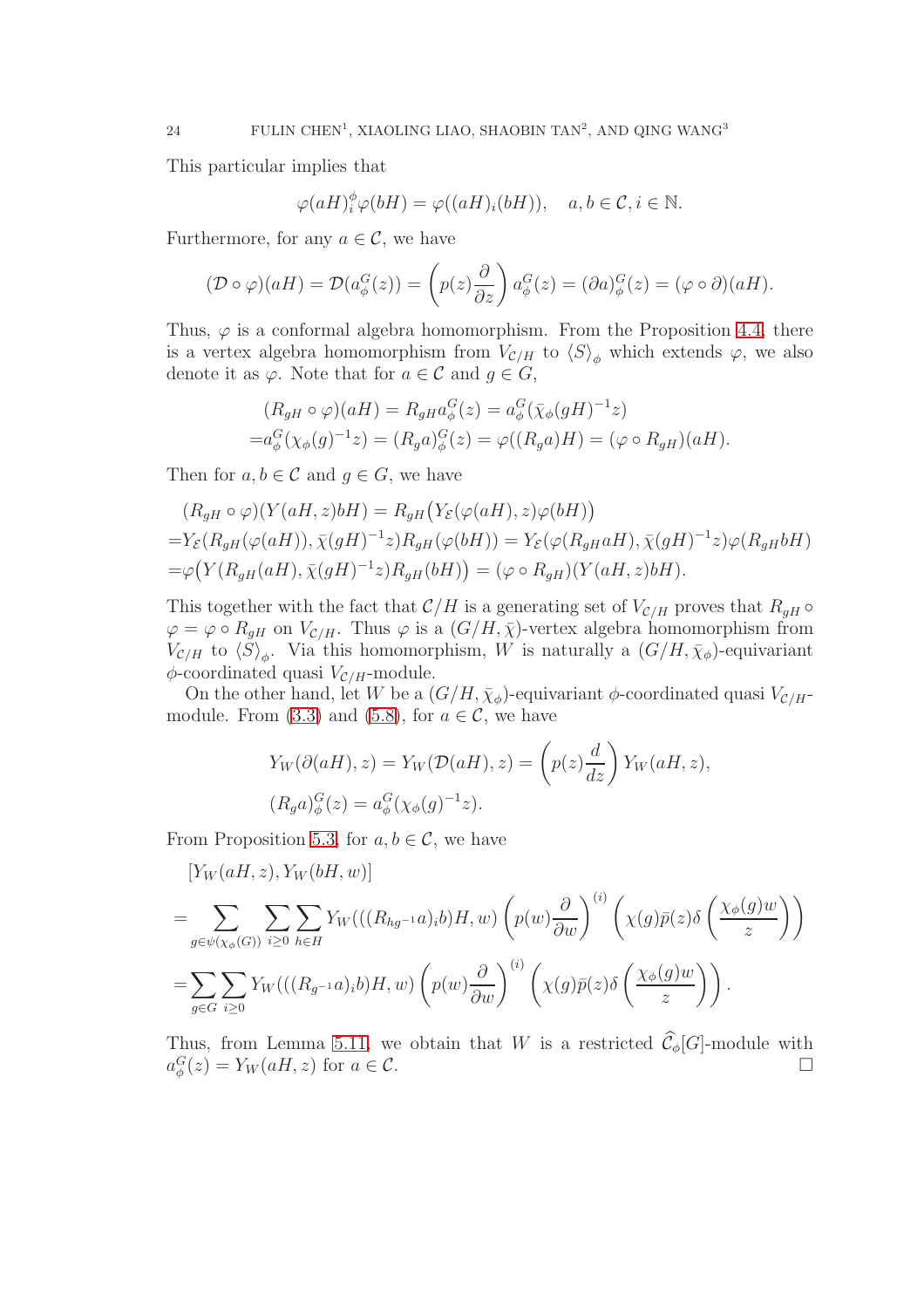### 6. Applications

In this section, as an application, a class of  $(G, \chi_{\phi})$ -equivariant  $\phi$ -coordinated quasi modules for affine vertex algebras is determined, and the  $\phi$ -coordinated modules for Virasoro vertex algebra and the vertex algebras associated to Novikov algebras are determined.

Firstly, let  $\frak{g}$  be a (possibly infinite dimensional) Lie algebra, which is equipped with an invariant symmetric bilinear form  $(·, ·)$ . Then we have the (formal) untwisted affine Lie algebra

$$
\widehat{\mathfrak{g}} := \mathfrak{g} \otimes \mathbb{C}((x)) \oplus \mathbb{C}c,
$$

where **c** is central and for  $a, b \in \mathfrak{g}$ ,  $f(x), g(x) \in \mathbb{C}((x))$ ,

$$
[a\otimes f(x), b\otimes g(x)] = [a, b] \otimes f(x)g(x) + (a, b)\text{Res}_{x}((\frac{d}{dx}f(x))g(x))\mathbf{c}.
$$

Onthe other hand, we have the conformal algebra  $([K])$  $([K])$  $([K])$ 

$$
\mathcal{C}_{\mathfrak{g}}=(\mathbb{C}[\partial]\otimes\mathfrak{g})\oplus\mathbb{C}\mathrm{c},
$$

where for  $a, b \in \mathfrak{g}$  and  $n \in \mathbb{N}$ ,  $\partial(\partial^n \otimes a) = \partial^{n+1} \otimes a$ ,  $\partial(c) = 0$ , and

$$
a_n b = \delta_{n,0}[a, b] + \delta_{n,1}(a, b)c
$$
,  $a_n c = 0 = c_n c$ .

We have

<span id="page-24-0"></span>**Lemma 6.1.** The assignment 
$$
(a \in \mathfrak{g}, f(x) \in \mathbb{C}((x)))
$$
  
\n
$$
\overline{a \otimes f(x)} \mapsto a \otimes f(x), \quad \overline{c \otimes x^{-1}p(x)} \mapsto c
$$

determines a Lie algebra isomorphism from  $\mathcal{C}_{\mathfrak{g}_{\phi}}$  to  $\widehat{\mathfrak{g}}$ .

*Proof.* It is obvious that this assignment gives rise to a linear isomorphism, say  $\varphi$ , from  $\widehat{\mathcal{C}}_{\mathfrak{g}_{\phi}}$  to  $\widehat{\mathfrak{g}}$ . For any  $a, b \in \mathfrak{g}$ ,  $f(x), g(x) \in \mathbb{C}((x))$ , we have

$$
\varphi([\overline{a \otimes f(x)}, \overline{b \otimes g(x)}])
$$
\n
$$
= \varphi([\overline{a}, b] \otimes f(x)g(x) + (a, b)c \otimes p(x)(\frac{d}{dx}f(x))g(x))
$$
\n
$$
= [a, b] \otimes f(x)g(x) + (a, b)Res_x((\frac{d}{dx}f(x))g(x))c
$$
\n
$$
= [\varphi(\overline{a \otimes f(x)}), \varphi(\overline{b \otimes g(x)})],
$$

noticing that

$$
\overline{c \otimes p(x) (\frac{d}{dx} f(x)) g(x)} = \overline{c \otimes x^{-1} p(x)} \text{Res}_{x}((\frac{d}{dx} f(x)) g(x)).
$$

Thus  $\varphi$  is a Lie algebra isomorphism.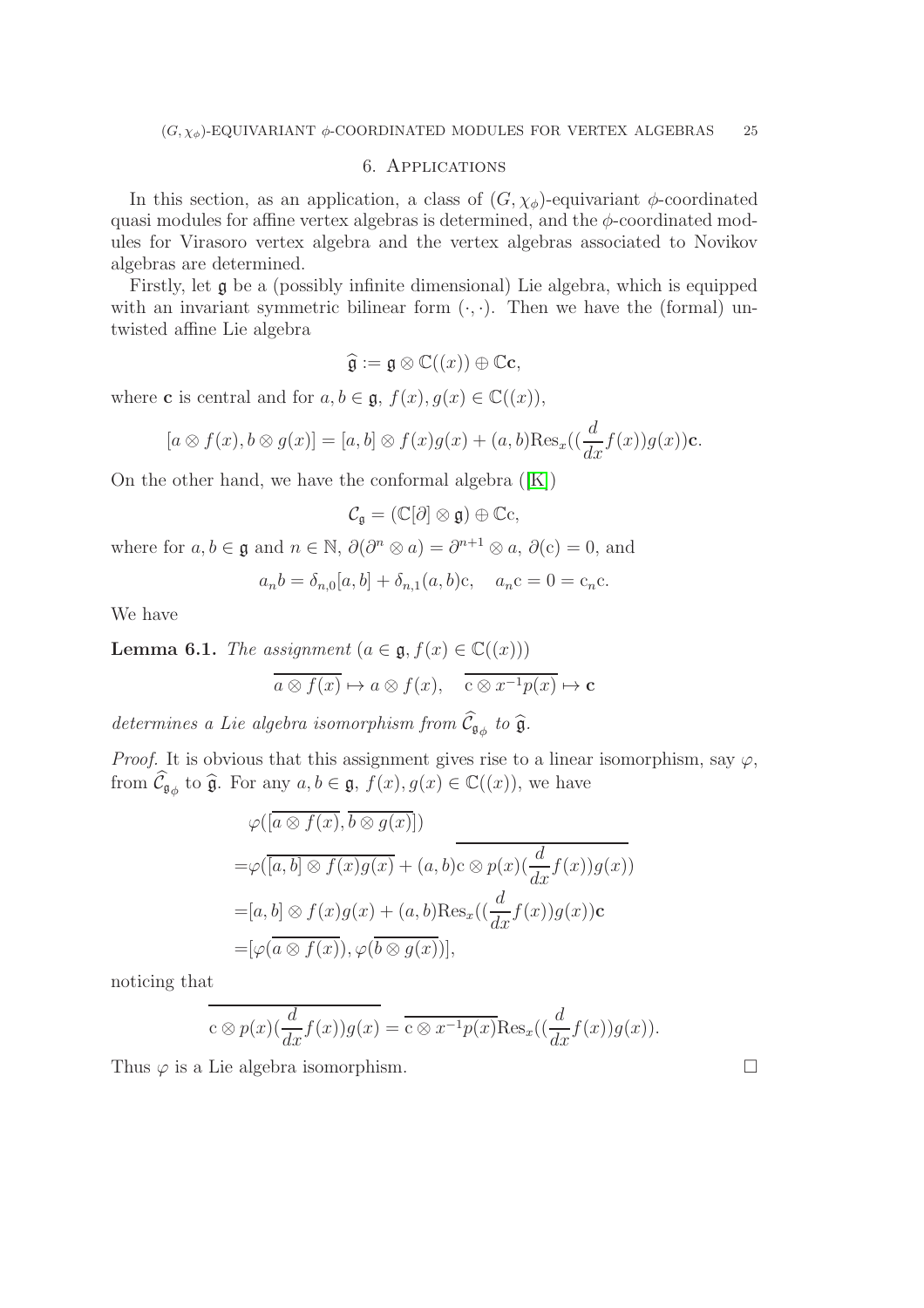For any  $\ell \in \mathbb{C}$ , we denote by

$$
V_{\widehat{\mathfrak{g}}}(\ell,0) = \mathcal{U}(\widehat{\mathfrak{g}}) \otimes_{\mathcal{U}(\mathfrak{g} \otimes \mathbb{C}[[x]] \oplus \mathbb{C}c)} \mathbb{C}
$$

the affine vertex algebra of  $\mathfrak g$  with the central charge  $\ell$ , where  $\mathfrak g\otimes\mathbb C[[x]]$  acts trivially on C and c acts as the scalar  $\ell$  on C. Note that  $V_{\hat{\mathfrak{g}}}(\ell,0)$  is naturally isomorphic to the quotient vertex algebra of  $V_{\mathcal{C}_q}$  modulo the ideal generated by c –  $\ell$ . We say that a  $\hat{\mathfrak{g}}$ -module W is restricted if for any  $a \in \mathfrak{g}, w \in W$ ,  $(a \otimes x^n).w = 0$  for  $n \gg 0$ , and is of level  $\ell$  if c acts as the scaler  $\ell$  on W. From Lemma [6.1](#page-24-0) and Theorem [4.5,](#page-16-2) we have the following characterization of  $\phi$ -coordinated  $V_{\hat{\mathfrak{g}}}(\ell,0)$ -modules.

<span id="page-25-1"></span>**Proposition 6.2.**  $\phi$ -coordinated modules for the affine vertex algebra  $V_{\hat{a}}(\ell, 0)$  are exactly restricted  $\hat{\mathfrak{g}}$ -modules of level  $\ell$ .

More generally, assume that G is a group acting on  $\mathfrak g$  as an automorphism group preserving the bilinear form  $(\cdot, \cdot)$  such that for  $a, b \in \mathfrak{g}$ ,

(6.1) 
$$
[ga, b] = 0
$$
 and  $(ga, b) = 0$  for all but finitely many  $g \in G$ .

Let  $\chi, \chi_{\phi}: G \to \mathbb{C}^{\times}$  be any linear characters satisfy the relation [\(5.3\)](#page-18-0). We lift the G-action from  $\mathfrak g$  to  $\widehat{\mathfrak g}$  by

(6.2) 
$$
g(a \otimes f(x) + \beta \mathbf{c}) = (ga \otimes f(\chi_{\phi}(g)^{-1}x)) + \beta \mathbf{c}
$$

for  $g \in G$ ,  $a \in \mathfrak{g}$ ,  $f(x) \in \mathbb{C}((x))$ ,  $\beta \in \mathbb{C}$ . From [\[Li3\]](#page-30-8), the  $(G, \chi_{\phi})$ -covariant algebra of  $\widehat{\mathfrak{g}}$  is the Lie algebra  $\widehat{\mathfrak{g}}[G]$ , where

(6.3) 
$$
\widehat{\mathfrak{g}}[G] = \widehat{\mathfrak{g}}/\mathrm{span}\{gu - u \mid g \in G, u \in \widehat{\mathfrak{g}}\}
$$

as a vector space and the Lie bracket is given by

$$
[\overline{u}, \overline{v}] = \sum_{g \in G} \overline{[gu, v]} \quad \text{for } u, v \in \widehat{\mathfrak{g}},
$$

where for  $u \in \hat{\mathfrak{g}}, \overline{u}$  stands for the image of u in  $\hat{\mathfrak{g}}[G]$  under the natural quotient map  $\widehat{\mathfrak{g}} \to \widehat{\mathfrak{g}}[G]$ . We define a G-action on  $\mathcal{C}_{\mathfrak{g}}$  by

$$
R_g(\partial^n \otimes a) = \chi(g)^{n+1} \partial^n \otimes ga
$$
 and  $R_g(c) = c$  for  $g \in G, a \in \mathfrak{g}, n \in \mathbb{N}$ .

Then  $(C_{\mathfrak{g}}, R)$  is a  $(G, \chi)$ -conformal algebra and so  $(V_{C_{\mathfrak{g}}}, R)$  is a  $(G, \chi)$ -vertex algebra. A similar proof as that in Lemma [6.1,](#page-24-0) we have

<span id="page-25-0"></span>**Lemma 6.3.** The assignment 
$$
(a \in \mathfrak{g}, f(x) \in \mathbb{C}((x)))
$$
  
\n
$$
\overline{a \otimes f(x)} \mapsto \overline{a \otimes f(x)}, \quad \overline{c \otimes x^{-1}p(x)} \mapsto \overline{c}
$$

determines a Lie algebra isomorphism from  $\mathcal{C}_{\mathfrak{g}_{\phi}}[G]$  to  $\widehat{\mathfrak{g}}[G]$ .

As  $R_g(c) = c$  for  $g \in G$ ,  $V_{\hat{g}}(\ell, 0)$  becomes a  $(G, \chi)$ -vertex algebra with the G-action R transferred from that of  $V_{\mathcal{C}_{\mathfrak{g}}}$ . As before, we can define the notion "restricted  $\hat{\mathfrak{g}}[G]$ -module of level  $\ell$ ". Then from Lemma [6.3](#page-25-0) and Theorem [5.12,](#page-22-0) we immediately have the following generalization of Proposition [6.2.](#page-25-1)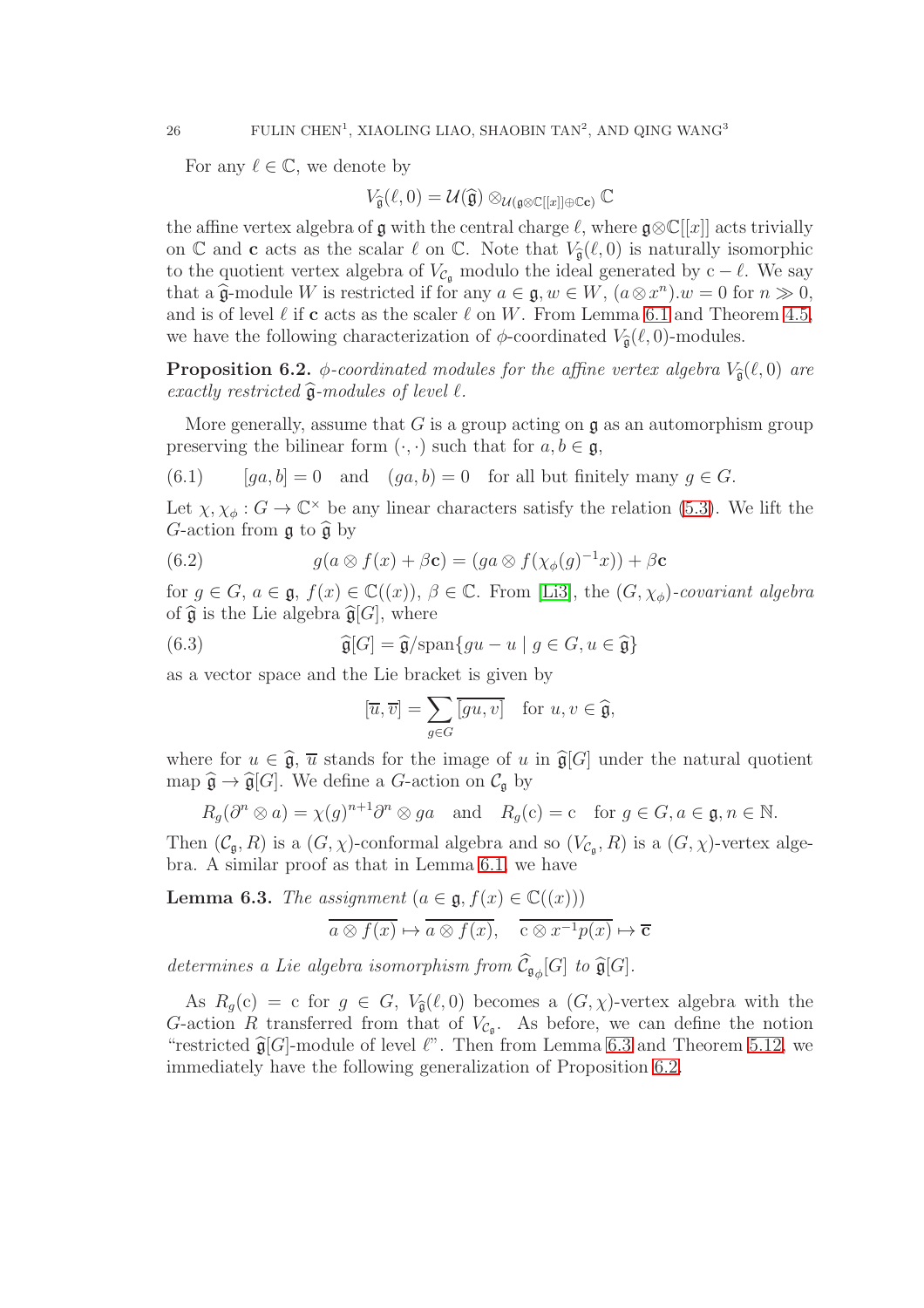<span id="page-26-0"></span>**Proposition 6.4.** Let  $\chi, \chi_{\phi}$  be linear characters of G with  $\chi_{\phi}$  is injective and the relation [\(5.3\)](#page-18-0) hold. Then  $(G, \chi_{\phi})$ -equivariant  $\phi$ -coordinated quasi modules for the affine  $(G, \chi)$ -vertex algebra  $V_{\hat{a}}(\ell, 0)$  are exactly restricted  $\hat{g}[G]$ -modules of level  $\ell$ .

**Remark 6.5.** We illustrate two examples for the Proposition  $6.4$  (cf. [\[Li3\]](#page-30-8)). First, let  $\sigma$  be an automorphism of  $\mathfrak g$  which has order M and preserves the form  $(\cdot, \cdot)$ , and let  $\omega$  be a primitive M-th root of unity. Set  $G = \langle \sigma \rangle$  and take  $\chi_{\phi}$  to be the character of G determined by  $\chi_{\phi}(\sigma) = \omega$ . Then  $\widehat{\mathfrak{g}}[G]$  is isomorphic to the  $\sigma$ -twisted affine Lie algebra

$$
\widehat{\mathfrak{g}}[\sigma] = \{ u \in \widehat{\mathfrak{g}} \mid \widehat{\sigma}(u) = u \},
$$

where  $\hat{\sigma}$  is the automorphism of  $\hat{\mathfrak{g}}$  defined by  $\hat{\sigma}(\mathbf{c}) = \mathbf{c}$  and  $\hat{\sigma}(a \otimes f(x)) = \sigma(a) \otimes f(a)$  $f(\omega^{-1}x), a \in \mathfrak{g}, f(x) \in \mathbb{C}((x)).$ 

Second, let  $\mathfrak{g} = \mathfrak{gl}_{\infty}$  be the Lie algebra of  $\mathbb{Z} \times \mathbb{Z}$ -matrices which have only finitely many nonzero entries and set  $(x, y) = Tr(xy)$ . For any positive integer N, define an automorphism  $\sigma_N$  on  $\mathfrak{gl}_{\infty}$  by  $\sigma_N(E_{i,j}) = E_{i+N,j+N}$  for  $i, j \in \mathbb{Z}$ , where  $E_{i,j}$ stands for the usual unit matrix. Set  $G = \langle \sigma_N \rangle$  and take  $\chi_{\phi}$  to be the character of G determined by  $\chi_{\phi}(\sigma_N) = q^{-1}$  with q is not a root of unit. As  $G \cong \mathbb{Z}$  is an infinite group, the relation [\(5.3\)](#page-18-0) forces that  $p(x)$  must be a homogenous polynomial in  $\mathbb{C}[x, x^{-1}]$  ([\[JKLT\]](#page-30-0)). Thus we may define  $\hat{\mathfrak{g}}$  to be the usual affine Lie algebra  $\mathfrak{g}\otimes\mathbb{C}[x,x^{-1}]\oplus\mathbb{C}$ c. Then  $\widehat{\mathfrak{g}}[G]$  is isomorphic to a one dimensional central extension of the  $N \times N$ -matrix algebra  $\mathfrak{gl}_N(\mathbb{C}_q)$  over a 2-dimensional quantum torus  $\mathbb{C}_q$ , where  $\mathbb{C}_q = \mathbb{C}[x^{\pm 1}, y^{\pm 1}]$  as vector space with the multiplication given by  $(x^m y^n)(x^s y^t) =$  $q^{ns}x^{m+s}y^{n+t}$  (cf.[\[Li3,](#page-30-8) [CLTW\]](#page-29-6)).

Next, we consider the  $\phi$ -coordinated modules for the Virasoro vertex algebra. Let

$$
\mathcal{V} = \mathbb{C}((x)) \frac{d}{dx} \oplus \mathbb{C}c
$$

be (formal) Virasoro Lie algebra, where **c** is central and for  $f(x)$ ,  $g(x) \in \mathbb{C}((x))$ ,

$$
[f(x)\frac{d}{dx}, g(x)\frac{d}{dx}] = f(x)\left(\frac{d}{dx}g(x)\right)\frac{d}{dx} - g(x)\left(\frac{d}{dx}f(x)\right)\frac{d}{dx} + \frac{c}{2}\text{Res}_x\left(\frac{d}{dx}\right)^{(3)}f(x)g(x).
$$

On the other hand, we have the *Virasoro conformal algebra*  $([K])$  $([K])$  $([K])$ 

$$
\mathcal{C}_{\mathcal{V}} = (\mathbb{C}[\partial] \otimes \mathbb{C}L) \oplus \mathbb{C}c,
$$

where for  $n \in \mathbb{N}$ ,  $\partial(\partial^n \otimes L) = \partial^{n+1} \otimes L$ ,  $\partial c = 0$  and

$$
L_n L = \delta_{n,0} \partial L + \delta_{n,1} 2L + \delta_{n,3} \frac{c}{2}, \quad L_n c = 0 = c_n c.
$$

We identify L as  $1 \otimes L \in C_{\mathcal{V}}$ . It is straightforward to see that the Lie algebra  $\widehat{C_{\mathcal{V}}}_{\phi}$ is spanned by the following elements

$$
\overline{c \otimes x^{-1}p(x)}, \quad \overline{L \otimes f(x)}, \ f(x) \in \mathbb{C}((x)).
$$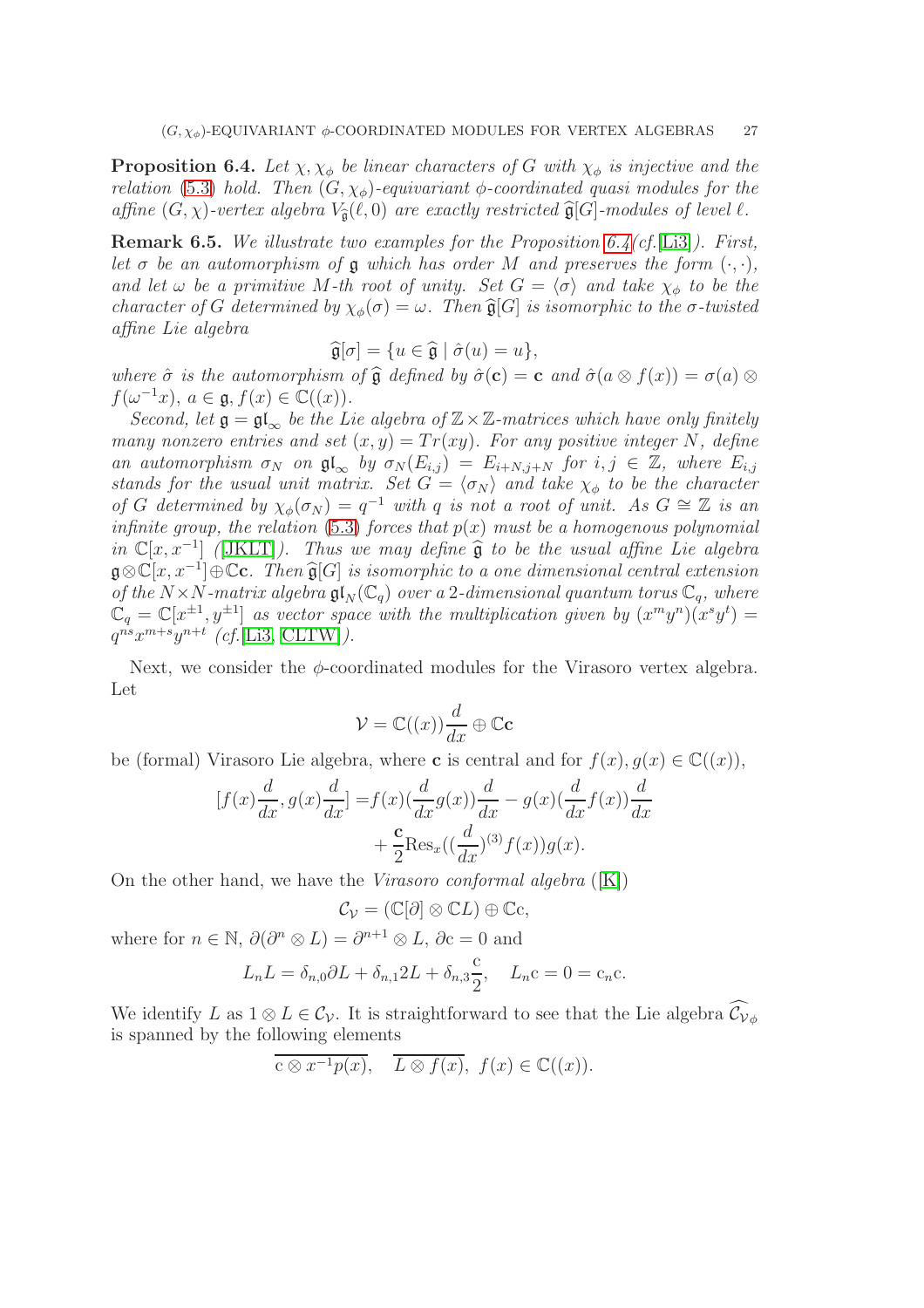Furthermore, we have

<span id="page-27-0"></span>Lemma 6.6. The assignment

$$
\overline{L \otimes f(x)} \mapsto p(x)f(x)\frac{d}{dx} + \alpha_{\phi}(f(x))\mathbf{c}, \quad \overline{\mathbf{c} \otimes x^{-1}p(x)} \mapsto \mathbf{c}
$$

determines a Lie algebra isomorphism from  $\widehat{C}_{\nu_{\phi}}$  to  $\mathcal{V}$ , where  $\alpha_{\phi}: \mathbb{C}((x)) \to \mathbb{C}$  is a linear map defined by

$$
f(x) \mapsto \frac{1}{24} \text{Res}_x f(x) \left( 2(\frac{d}{dx})^2 p(x) - p(x)^{-1} (\frac{d}{dx} p(x))^2 \right).
$$

*Proof.* Obviously, this assignment gives rise to a linear isomorphism  $\varphi : \mathcal{C}_{\mathcal{V}_{\phi}} \to \mathcal{V}$ . Now we prove that  $\varphi$  is a Lie algebra homomorphism. For any  $f(x), g(x) \in \mathbb{C}((x)),$ we have

$$
\varphi\left([\overline{L\otimes f(x)}, \overline{L\otimes g(x)}]\right)
$$
\n
$$
= \varphi\left(-\overline{L\otimes p(x)}\frac{d}{dx}(f(x)g(x)) + 2\overline{L\otimes p(x)}\frac{d}{dx}f(x)g(x)\right)
$$
\n
$$
+ \frac{1}{2}c\otimes((p(x)\frac{d}{dx})^{(3)}f(x))g(x)\right)
$$
\n
$$
= \varphi\left(\overline{L\otimes p(x)}g(x)\frac{d}{dx}f(x) - \overline{L\otimes p(x)}f(x)\frac{d}{dx}g(x)\right)
$$
\n
$$
+ \frac{1}{12}c\otimes x^{-1}p(x)\text{Res}_{x}\left((\frac{d}{dx}p(x))^{2}\frac{d}{dx}f(x) + 3p(x)(\frac{d}{dx}p(x))\left(\frac{d}{dx}p^{2}\right)f(x)\right)
$$
\n
$$
+ p(x)((\frac{d}{dx})^{2}p(x))\frac{d}{dx}f(x) + p(x)^{2}(\frac{d}{dx})^{3}f(x)\right)g(x)\right)
$$
\n
$$
= p(x)^{2}f(x)(\frac{d}{dx}g(x))\frac{d}{dx} - p(x)^{2}g(x)(\frac{d}{dx}f(x))\frac{d}{dx}
$$
\n
$$
+ \frac{1}{12}\text{CRes}_{x}\left(f(x)(\frac{d}{dx})^{3}p(x) + 3(\frac{d}{dx}p(x))\left(\frac{d}{dx}\right)^{2}f(x)\right)
$$
\n
$$
+ 3((\frac{d}{dx})^{2}p(x))\frac{d}{dx}f(x) + p(x)(\frac{d}{dx})^{3}f(x)\right)p(x)g(x)
$$
\n
$$
= p(x)^{2}f(x)(\frac{d}{dx}g(x))\frac{d}{dx} - p(x)^{2}g(x)(\frac{d}{dx}f(x))\frac{d}{dx} + \frac{\mathbf{c}}{2}\text{Res}_{x}(\frac{d}{dx})^{(3)}(p(x)f(x))p(x)g(x)
$$
\n
$$
= [p(x)f(x)\frac{d}{dx}, p(x)g(x)\frac{d}{dx}] = [\varphi(\overline{L\otimes f(x)}), \varphi(\overline{L\otimes g(x)})],
$$

noticing that

$$
\overline{c \otimes p(x)h(x)} = \overline{c \otimes x^{-1}p(x)} \text{Res}_x h(x) \quad \text{for any } h(x) \in \mathbb{C}((x)).
$$

Thus  $\varphi$  is a Lie algebra isomorphism.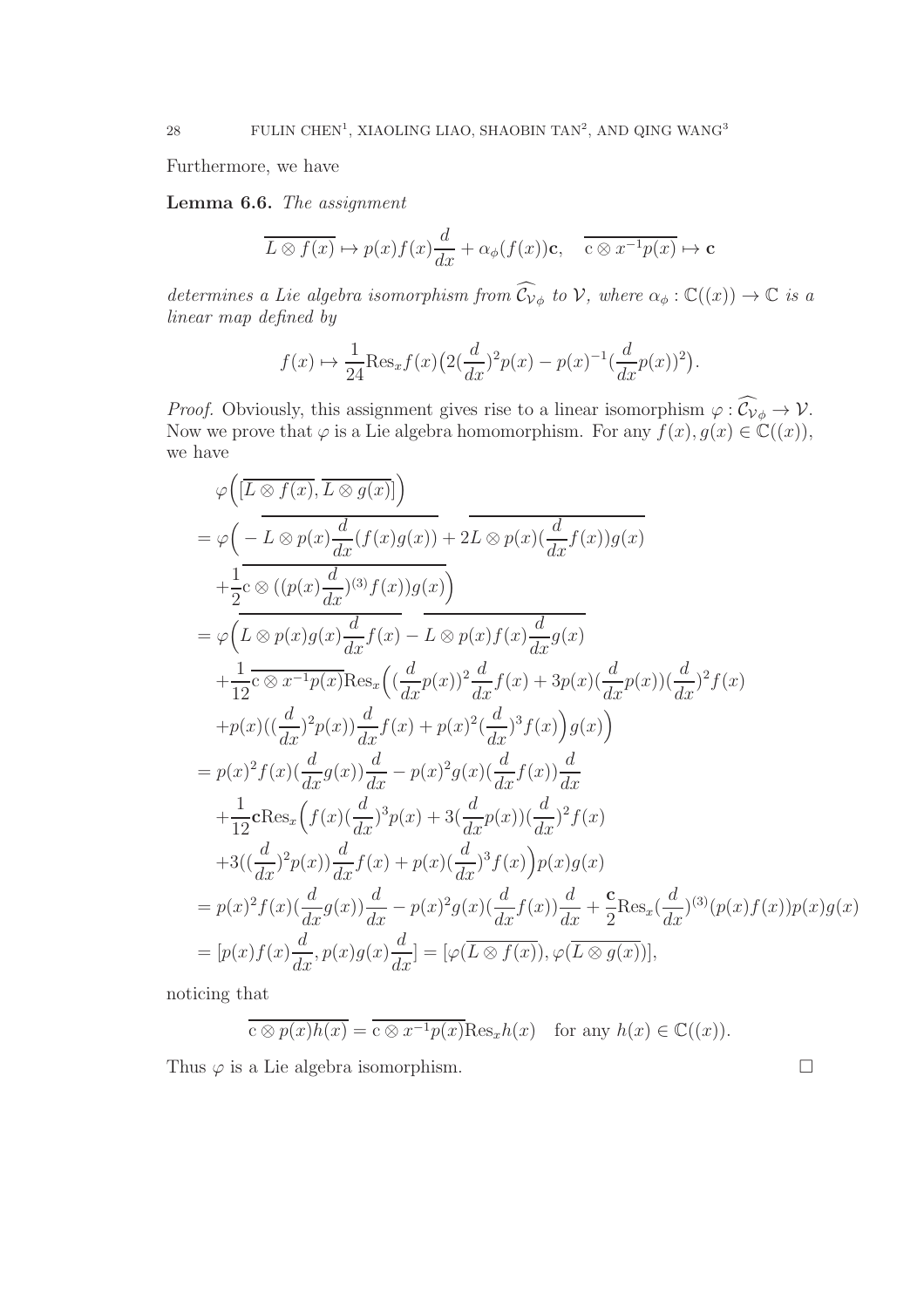For any  $\ell \in \mathbb{C}$ , we denote by

 $V_{\mathcal{V}}(\ell,0) = \mathcal{U}(\mathcal{V}) \otimes_{\mathcal{U}(\mathbb{C}[[x]] \frac{d}{dx} \oplus \mathbb{C}e)} \mathbb{C}$ 

the Virasoro vertex algebra with central charge  $\ell$ , where  $\mathbb{C}[[x]]\frac{d}{dx}$  acts trivially on  $\mathbb C$  and c acts as the scalar  $\ell$  on  $\mathbb C$ . Then  $V_{\mathcal{V}}(\ell,0)$  is naturally isomorphic to the quotient vertex algebra of  $V_{\mathcal{C}_V}$  modulo the ideal generated by c –  $\ell$ . We say that a V-module W is restricted if for any  $w \in W$ ,  $(x^n \frac{d}{dx}) \cdot w = 0$  for  $n \gg 0$ , and is of level  $\ell$  if c acts as the scaler  $\ell$  on W. From Lemma [6.6](#page-27-0) and Theorem [4.5,](#page-16-2) we immediately have the following characterization of  $\phi$ -coordinated  $V_{\mathcal{V}}(\ell, 0)$ -modules.

<span id="page-28-0"></span>**Proposition 6.7.**  $\phi$ -coordinated modules for the Viraroso vertex algebra  $V_{\mathcal{V}}(\ell,0)$ are exactly restricted  $V$ -modules of level  $\ell$ .

**Remark 6.8.** When  $p(x) = x$ , Propositions [6.2](#page-25-1) and [6.7](#page-28-0) were proved in [\[CLT\]](#page-29-7) by a different method.

Finally we consider the  $\phi$ -coordinated modules of the vertex algebras associated to Novikov algebras. Let  $A$  be a Novikov algebra, in the sense that  $A$  is a nonassociative algebra satisfying

 $(ab)c - a(bc) = (ba)c - b(ac), (ab)c = (ac)b$  for  $a, b, c \in \mathcal{A}$ ,

and let  $\langle \cdot, \cdot \rangle$  be a symmetric bilinear form of A satisfying

(6.4)  $\langle ab, c \rangle = \langle a, bc \rangle, \quad \langle ab, c \rangle = \langle ba, c \rangle$  for  $a, b, c \in \mathcal{A}$ .

Similar to the algebra  $\hat{g}$ , we also have an "untwisted affine Lie algebra"

$$
\widehat{\mathcal{A}} = \mathcal{A} \otimes \mathbb{C}((x)) \oplus \mathbb{C}c
$$

of A ([\[BLP\]](#page-29-2)), where **c** is central and for  $a, b \in A$ ,  $f(x), g(x) \in \mathbb{C}((x))$ ,

$$
[a \otimes f(x), b \otimes g(x)] = ab \otimes \left(\frac{d}{dx}f(x)\right)g(x) - ba \otimes \left(\frac{d}{dx}g(x)\right)f(x) + \frac{c}{2}\langle a, b \rangle \text{Res}_{x} \left((\frac{d}{dx})^{(3)}f(x)\right)g(x).
$$

On the other hand, following [\[P\]](#page-30-7), we have the conformal algebra

$$
\mathcal{C}_\mathcal{A}=\mathbb{C}[\partial]\otimes\mathcal{A}\oplus\mathbb{C}c,
$$

where for  $a, b \in \mathcal{A}$ ,  $n \in \mathbb{N}$ ,  $\partial(\partial^n \otimes a) = \partial^{n+1} \otimes a$ ,  $\partial c = 0$  and

$$
a_n b = \delta_{n,0} \partial (ba) + \delta_{n,1} (ab + ba) + \delta_{n,3} \langle a, b \rangle \frac{c}{2}, \quad a_n c = 0 = c_n c.
$$

Note that there is a linear isomorphism from  $\mathcal{C}_{\mathcal{A}\phi} \to \mathcal{A}$  such that  $a \otimes f(x) \to a$  $a\otimes f(x)$  for  $a\in\mathcal{A}, f(x)\in\mathbb{C}((x))$  and that  $\overline{c\otimes x^{-1}p(x)}\mapsto c$ . Via this isomorphism,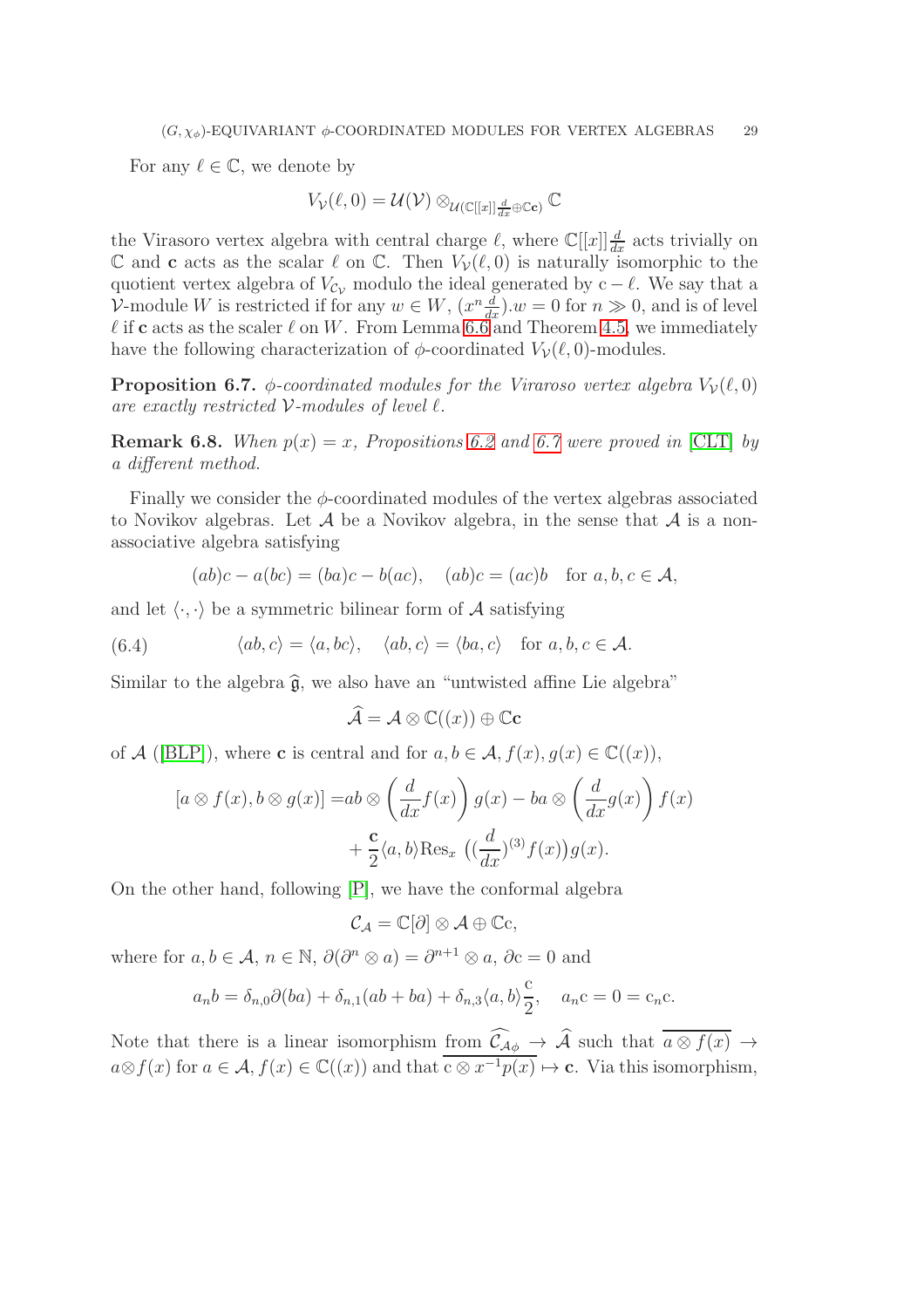we obtain a new Lie algebra structure on  $\widehat{\mathcal{A}}$  such that

$$
[a \otimes f(x), b \otimes g(x)] = ab \otimes \left(p(x)\frac{d}{dx}f(x)\right)g(x) - ba \otimes \left(p(x)\frac{d}{dx}g(x)\right)f(x) + \frac{c}{2}\langle a, b\rangle \text{Res}_{x} p(x)^{-1} \left((p(x)\frac{d}{dx})^{(3)}f(x)\right)g(x)
$$

for  $a, b \in \mathcal{A}, f(x), g(x) \in \mathbb{C}((x))$  and that **c** is central. We denote this Lie algebra by  $\mathcal{A}_{\phi}$ .

For any  $\ell \in \mathbb{C}$ , just as  $V_{\hat{\mathfrak{g}}}(\ell,0)$ , we have an affine type vertex algebra  $V_{\hat{\mathfrak{g}}}(\ell,0)$ ([\[BLP\]](#page-29-2)) which is isomorphic to the quotient vertex algebra  $V_{\mathcal{C}_{\mathcal{A}}}/\langle c - \ell \rangle$ . We say that a  $\mathcal{A}_{\phi}$ -module W is restricted if for any  $a \in \mathcal{A}, w \in W$ ,  $(a \otimes x^n) . w = 0$  for  $n \gg 0$ , and is of level  $\ell$  if c acts as the scaler  $\ell$  on W. In view of Theorem [4.5,](#page-16-2) we have the following slight generalization of a result in [\[BLP\]](#page-29-2):

**Proposition 6.9.**  $\phi$ -coordinated  $V_{\hat{\mathcal{A}}}(\ell,0)$ -modules are exactly restricted  $\widehat{A}_{\phi}$ -modules of level  $\ell$ .

**Remark 6.10.** Equip  $\mathcal{A} = \mathbb{C}[y, y^{-1}]$  with a bilinear operator

$$
\circ: \mathcal{A} \times \mathcal{A} \to \mathcal{A}, \quad (y^i, y^j) \mapsto jy^{i+j}.
$$

Then  $(A, \circ)$  is a Novikov algebra. Unlike the usual affine Lie algebra case (cf. Lemma [6.1\)](#page-24-0), it follows from [\[DZ\]](#page-29-8) that the Lie algebra  $\widehat{A}$  is not isomorphic to  $\widehat{A}_{\phi}$ with  $\phi = xe^z$ .

#### **REFERENCES**

- <span id="page-29-2"></span>[BLP] C. Bai, H.-S. Li, Y. Pei,  $\phi_{\epsilon}$ -Coordinated modules for vertex algebras, *J. Algebra* 426 (2015), 211-242.
- <span id="page-29-7"></span>[CLT] F. Chen, H.-S. Li, S. Tan, Toroidal extended affine Lie algebras and vertex algebras, [arXiv:2102.10968.](http://arxiv.org/abs/2102.10968)
- <span id="page-29-6"></span>[CLTW] F. Chen, H.-S. Li, S. Tan, Q. Wang, Extended affine Lie algebras, vertex algebras, and reductive groups, [arXiv:2004.02821.](http://arxiv.org/abs/2004.02821)
- <span id="page-29-3"></span>[DLM] C. Dong, H.-S. Li, G. Mason, Vertex Lie algebras, vertex Poisson algebras and vertex algebras, in: Recent Developments in Infinite-Dimensional Lie Algebras and Conformal Field Theory, Charlottesville, VA, 2000, in: Contemp. Math., Vol. 297, Amer. Math. Soc., Providence, RI, 2002, pp. 69-96.
- <span id="page-29-8"></span>[DZ] D. Dokovic, K. Zhao, Derivations, isomorphisms and second cohomology of generalized Block algebras, Algebra Colloq. 3 (1996), 245-272.
- <span id="page-29-5"></span>[FB] E. Frenkel, D. Ben-Zvi, Vertex Algebras and Algebraic Curves, Mathematical Surveys and Monographs, Vol. 88, Amer. Math. Soc., Providence, 2004.
- <span id="page-29-0"></span>[FLM] I. B. Frenkel, J. Lepowsky, A. Meurman, Vertex Operator Algebras and the Monster, Pure and Applied Math., Vol. 134, Academic Press, Boston, 1988.
- <span id="page-29-1"></span>[FZ] I. B. Frenkel, Y.-C. Zhu, Vertex operator algebras associated to representations of affine and Virasoro algebras, Duke Math. J. 66 (1992), 123-168.
- <span id="page-29-4"></span>[G-K-K] M. Golenishcheva-Kutuzova, V. Kac, Γ-conformal algebras, J. Math. Phys. 39 (1998), 2290-2305.